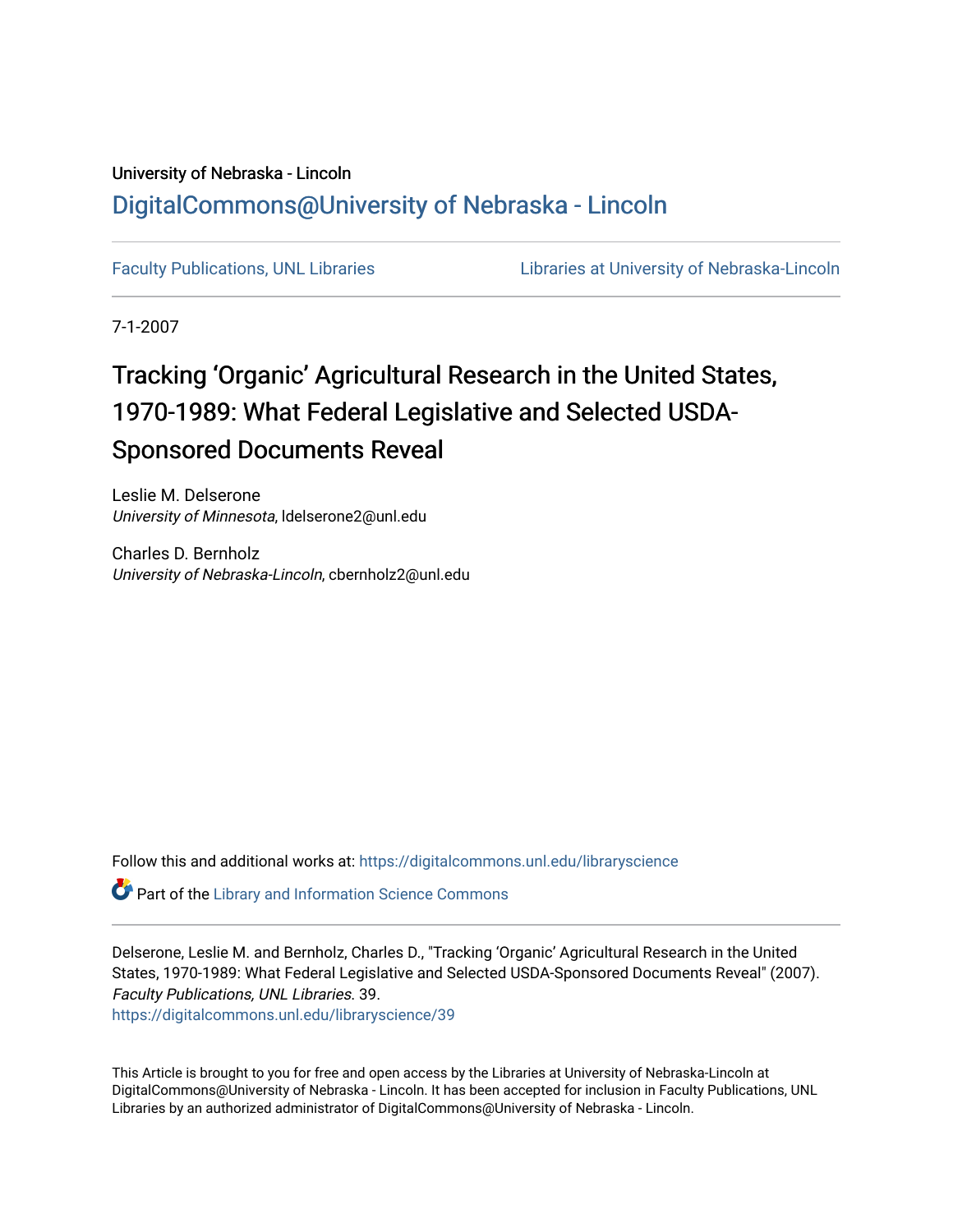## Tracking "Organic" Agricultural Research in the United States, 1970-1989: What Federal Legislative and Selected USDA-Sponsored Documents Reveal

Leslie M. Delserone Charles D. Bernholz

**ABSTRACT.** This paper enumerates Federal government documentation of the period 1970-1989 pertaining to organic agriculture in the United States, identified in the Congressional Information Service's Cumulative Indices and bibliographies published by the United States National Agricultural Library. These Congressional hearings, Federal legislation, and selected U.S. Department of Agriculture (USDA)-sponsored documents provide an historical context for the 1990 legislation that created the National Organic Program (NOP) and the National Organic Standards Board (NOSB). The paper provides chronological tabulations of the historical documents and discusses the communication difficulties and relationships revealed therein between the Congress, the USDA, and organic producers of the time. doi:10.1300/J108v08n01\_06 *[Article copies available for a fee from The Haworth Document Delivery Service: 1-800-HAWORTH. E-mail address: <[docdelivery@haworthpress.com>](mailto:docdelivery@haworthpress.com) Website: <[http://www.HaworthPress.com>](http://www.HaworthPress.com) © 2007 by The Haworth Press, Inc. All rights reserved.]*

Journal of Agricultural & Food Information, Vol. 8(1) 2007 Available online at <http://jafi.haworthpress.com> © 2007 by The Haworth Press, Inc. All rights reserved. doi:10.1300/J108v08n01\_06 *49*

Leslie M. Delserone is Science and Engineering Librarian, University of Minnesota, 335 Walter Library, Minneapolis, MN 55455 (E-mail: [delse001@umn.edu\). Ch](mailto:delse001@umn.edu)arles D. Bernholz is Government Documents Librarian, University Libraries, University of Nebraska, Lincoln, NE (E-mail: [cbernholz2@unl.edu\).](mailto:cbernholz2@unl.edu)

The authors gratefully acknowledge the assistance of Mary Gold, Alternative Farming Systems Information Center (National Agricultural Library) and the Interlibrary Loan staffs of the University of Nebraska-Lincoln and the University of California-Santa Cruz.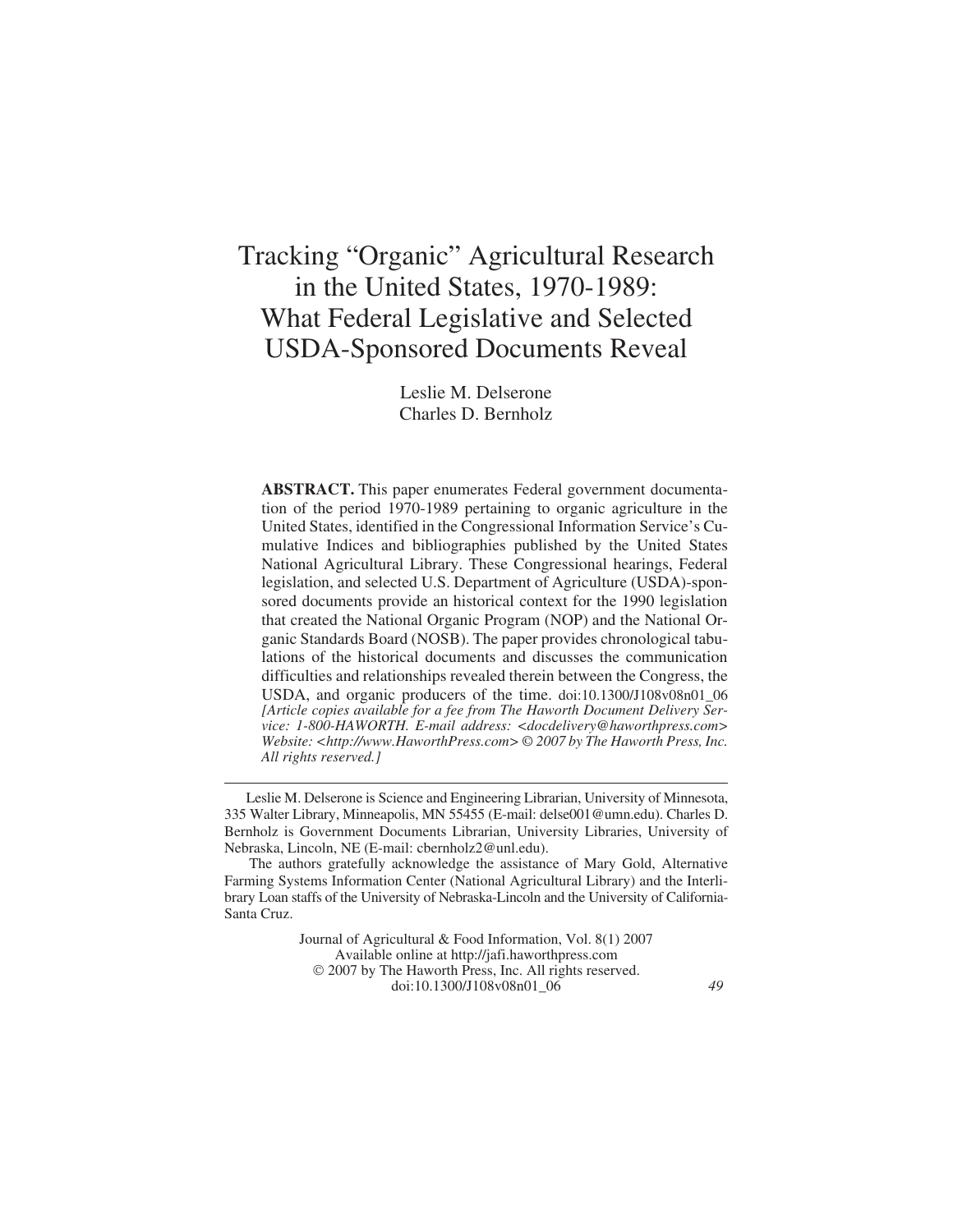**KEYWORDS.** Organic production, organic farming, alternative agriculture, sustainable agriculture, alternative farming, legislation, United States Department of Agriculture, Land Grant institutions

#### *INTRODUCTION*

On December 2, 2004, President George W. Bush nominated Governor Mike Johanns of Nebraska as Secretary of Agriculture to replace outgoing Secretary Ann Veneman.1 On both sides of the aisle, congressional representatives applauded Bush's selection;2 there was acknowledgment of the Governor's broad understanding of agricultural matters. The Johanns confirmation hearing on January 6, 2005 went smoothly,<sup>3</sup> but for one slight wrinkle. Senator Patrick Leahy (D-Vt.) asked eight questions that Johanns declined to answer during the hearing,4 preferring instead to make written responses,<sup>5</sup> which were received on January 19, 2005. All of Leahy's questions related to the U.S. Department of Agriculture's (USDA) National Organic Program (NOP) and/or to the National Organic Standards Board (NOSB).

Based on the most recent analysis available from the USDA's Economic Research Service (ERS), four-tenths of 1% of cropland and one-tenth of 1% of pasture in the United States met USDA organic certification standards in 2003.6 This relatively small proportion contrasts with the prevalence of organic consumerism. During the period 1991-2001, sales of organic food increased more than 20% yearly,<sup>7</sup> equivalent to 1 to 2% of the national food market.8 In 2003, according to USDA-ERS, sales of U.S. organic food products totaled \$10 billion<sup>9</sup> of the nation's total food sales of more than \$1 trillion.<sup>10</sup> As of 2002, this potential market was "the fastest growing sector of America's agricultural economy," according to the USDA's National Program Leader for Integrated Farming Systems.11 It is not surprising, therefore, that at least one organic consumer group expressed discomfort with the incoming Secretary's "tepid support"<sup>12</sup> for organic farming, the NOP, and the NOSB. Even given the enthusiasm of a major organic trade group for Johanns' responses to Leahy's questions,<sup>13</sup> these written answers seemed to betray a lack of understanding of the concerns of U.S. organic farmers, little recognition of the financial impact of the organic consumer on the U.S. agricultural economy, and possibly signaled a continuation of the USDA's ambivalent relationship with the organic movement.

This article initiates a series of notes that will examine aspects of U.S. organic agriculture. For the purposes of this discussion, the phrases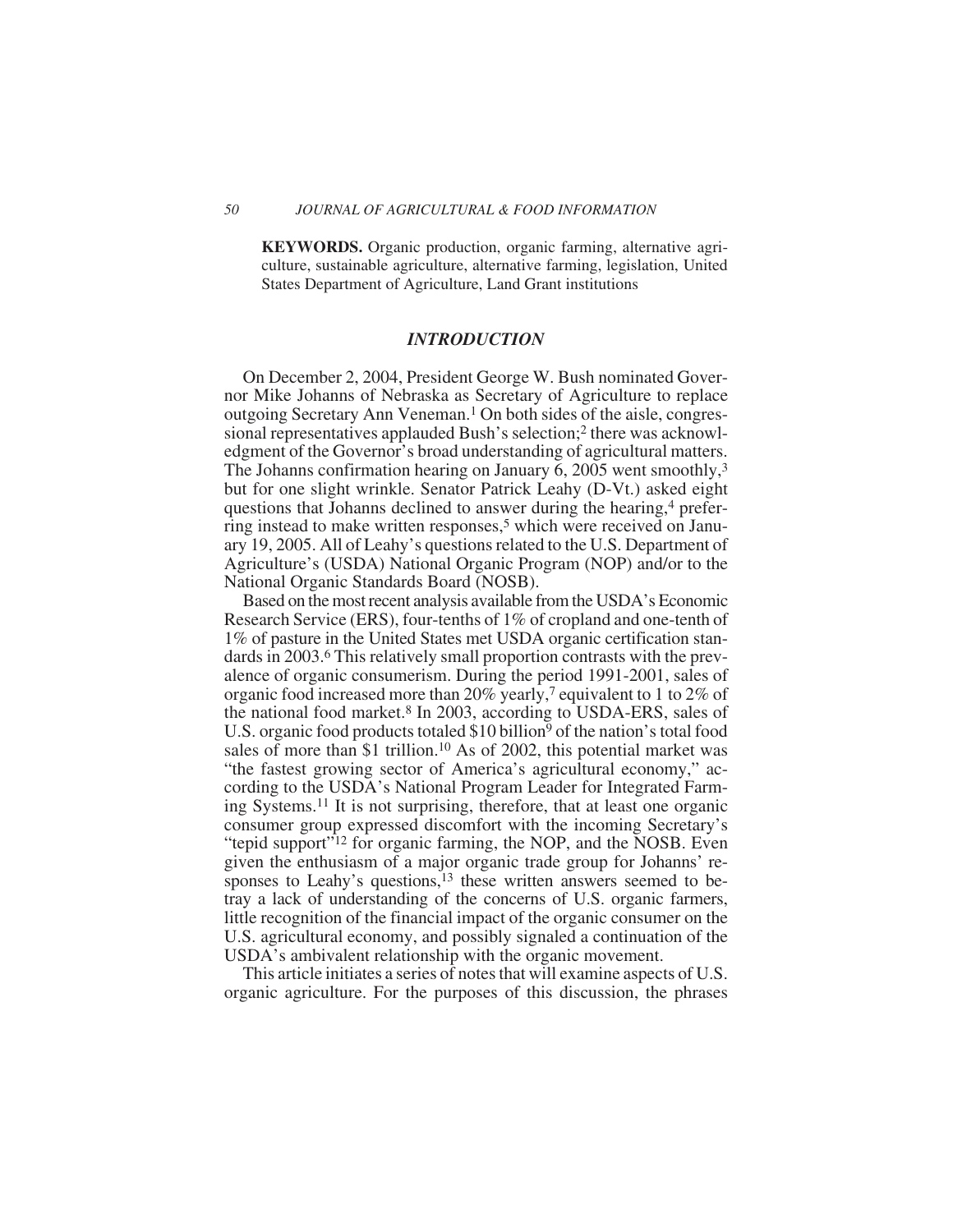"organic agriculture," "organic farming," and "organic production" are used interchangeably. As a basis for understanding the development of the NOP and the NOSB, it is necessary to grasp some of the history of organic farming in the United States. Of particular interest is the relationship of the organic production movement with the U.S. Congress and the USDA, the leaders in monetary appropriations and in the generation of applicable research information. The selected period of 1970 through 1989 is one during which organic producers and consumers, and conventional agriculture and its proponents, intersected in a noisy and ongoing conflict. It is also the time frame immediately preceding the legislative and regulatory activities that resulted in the establishment of the NOP and the NOSB. Historical overviews of this period mention the best-known federal legislation and USDA documentation.14 While there are extensive literature searches about organic farming, the authors attempt to provide a detailed chronological listing and an evaluation, within the context of politics and the scientific attitudes of the time, of congressional hearings, legislation, and selected USDAsponsored documents.15

While not a review of the research literature pertaining to organic agriculture, this examination enumerates:

- specific government documents produced by congressional hearings, or USDA documents produced by congressional directives, and
- other scholarly publications and reports that are referenced or mentioned within the federal government information.

The bibliography in particular supports two lines of discovery:

- the impact of terminology and definitions on the identification and the retrieval processes of information relevant to organic farming, and
- an evaluation, in the discovered information, of the attitudes of members of Congress and of USDA administrators and researchers.

#### *DEFINITIONS*

First, there is the matter of an operational definition for "organic food" and "organic farming." While this discussion does not consider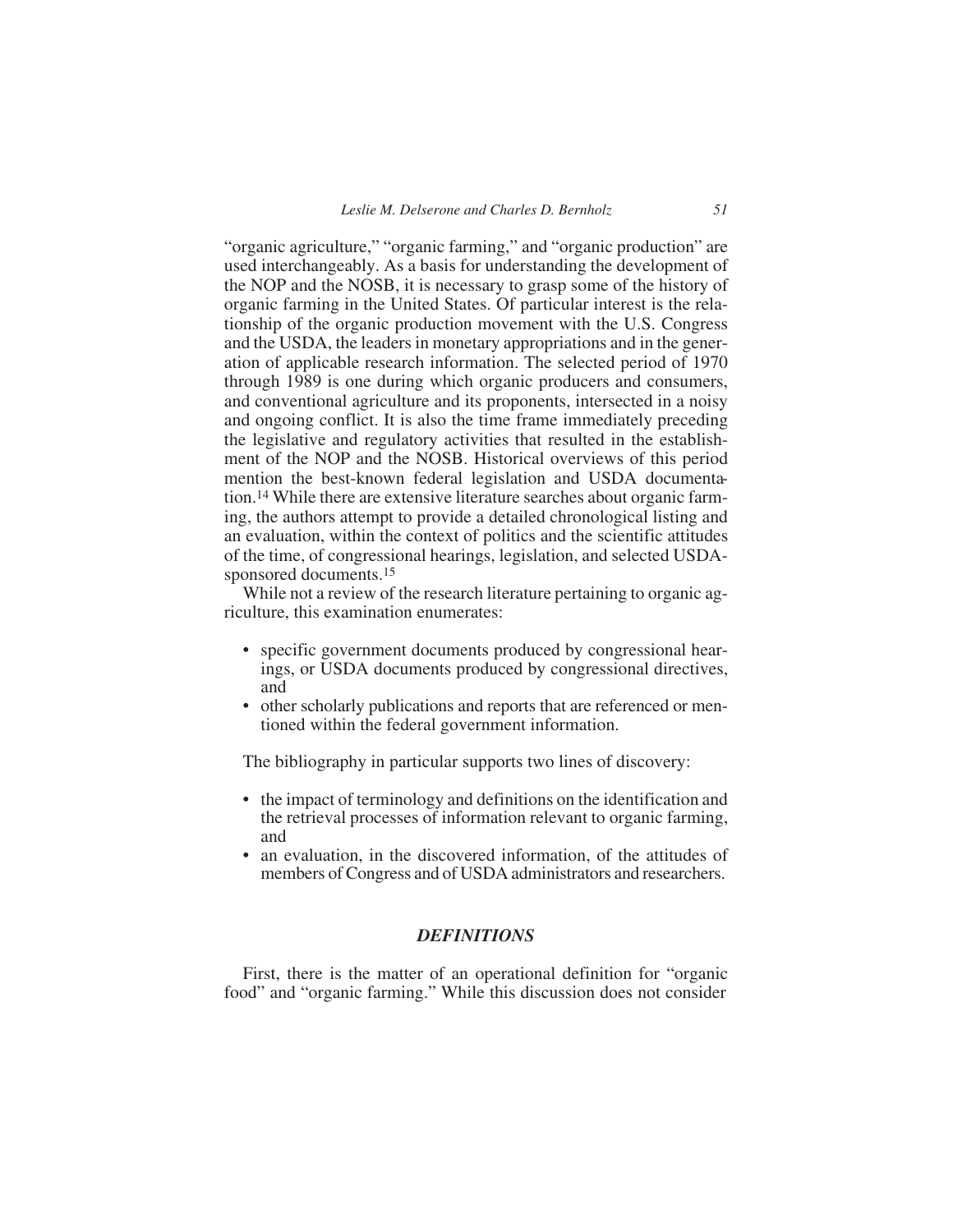"organic gardening" specifically, there are a few exceptions found in the bibliography of Table 2, in which a hearing or document addresses both organic farming and gardening. Margaret C. Merrill makes a strong case for the cessation of the use of the term "organic" in reference to agricultural practice, suggesting instead adoption of the term "eco-agriculture."16 However, for many producers, "organic" is an adequate or preferred description of their practices, and the emphasis is on this adjective throughout the remaining discussion. The meaning of "organic," during the years under review, depends greatly on the source. According to the NOP's current definition, "organic food"

is produced by farmers who emphasize the use of renewable resources and the conservation of soil and water to enhance environmental quality for future generations. Organic meat, poultry, eggs, and dairy products come from animals that are given no antibiotics or growth hormones. Organic food is produced without using most conventional pesticides; fertilizers made with synthetic ingredients or sewage sludge; bioengineering; or ionizing radiation. Before a product can be labeled "organic," a Government-approved certifier inspects the farm where the food is grown to make sure the farmer is following all the rules necessary to meet USDA organic standards. Companies that handle or process organic food before it gets to your local supermarket or restaurant must be certified, too.<sup>17</sup>

The NOP is part of the USDA's Agricultural Marketing Service. However, a current official working definition for "organic farming"– other than that presented in this article–from the research arm of the USDA, the Agricultural Research Service (ARS), is unavailable for reasons rooted in the events of the 1970s and 1980s discussed later. To put the lack of an absolute agricultural definition for "organic" into an information context, the Congressional Information Service's (CIS) Cumulative Index for 1970-1974 (Table 1) does not index "organic agriculture" or "organic farming," or any of the frequently used synonyms "alternative agriculture," "biological agriculture," or "sustainable agriculture."18 Within the USDA-ARS, and the other USDA branches of Science and Education and the Cooperative State Research Service, "organic" as applied to agriculture had no clear scientific definition between 1970 and 1980. In addition, a review of the documentation listed in Table 1 reveals that early legislative discussions did not use the term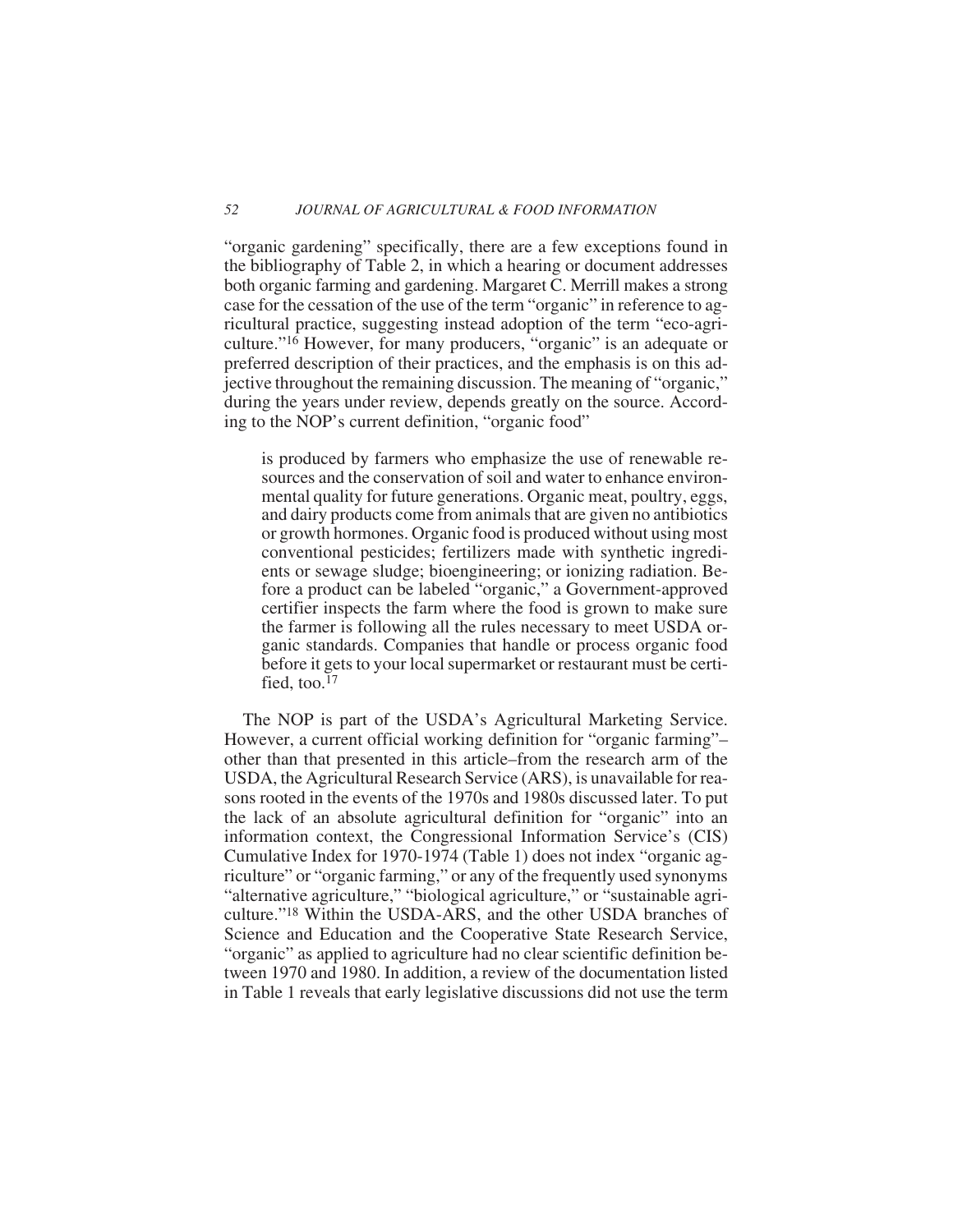TABLE 1. Chronological Listing of Early Documentation Published Between 1970 and 1974, Reviewed for Evidence of a Specific Discussion or Consideration of Organic Agriculture

| Year* | Source | Title<br><b>Activity</b><br>Subcommittee/Committee<br>Hearing Date(s) (Year Published, If Different)<br><b>SuDoc Number</b>                                                                                                                                | Congress              |
|-------|--------|------------------------------------------------------------------------------------------------------------------------------------------------------------------------------------------------------------------------------------------------------------|-----------------------|
| 1969  | Senate | Migrant and Seasonal Farmworker Powerlessness<br>Hearings on Pesticides and the Farmworker<br>Subcommittee on Migratory Labor. Committee on Labor<br>and Public Welfare.<br>Aug. 1 (1970)<br>Y4.L11/2:M58/8/pt.6-A                                         | 91st, 1st, and<br>2nd |
|       |        | • "The Insecticide Crisis," by Robert van den Bosch,<br>Dept. of Entomology and Parasitology, University<br>of California, Berkeley (pp. 3239-3249)                                                                                                        |                       |
| 1969  | Senate | Migrant and Seasonal Farmworker Powerlessness<br>Hearings on Pesticides and the Farmworker<br>Subcommittee on Migratory Labor. Committee on Labor<br>and Public Welfare.<br>Sept. 29 (1970)<br>Y4.L11/2:M58/8/pt.6-B                                       | 91st. 1st and<br>2nd  |
|       |        | • Excerpt from "The New Masked Man in Agriculture,"<br>by Mary K. Farinholt, National Consumers Committee<br>for Research and Education (pp. 3519-3521)                                                                                                    |                       |
| 1969  | Senate | Migrant and Seasonal Farmworker Powerlessness<br>Hearings on Pesticides and the Farmworker<br>Subcommittee on Migratory Labor. Committee on Labor<br>and Public Welfare.<br>Sept. 30 (1970)<br>Y4.L11/2:M58/8/pt.6-C                                       | 91st, 1st, and<br>2nd |
|       |        | • Excerpt from "Memorandum on Pesticides," by<br>Environmental Clearinghouse, Inc. (pp. 3897-3898)                                                                                                                                                         |                       |
|       |        | • Excerpt from "Pesticide Pollution. Part II. The Politics<br>of Pesticides," Consumer Union Reports, Aug. 1969<br>$(pp. 3910-3911)$                                                                                                                       |                       |
| 1971  | House  | Agriculture-Environmental and Consumer Protection<br>Appropriations for 1972. Part 2.<br>Hearings, Department of Agriculture<br>Subcommittee of the Committee on Appropriations<br>Mar. 10, 15, and 16<br>Y4.Ap6/1:Ag8/972/pt. 2                           | 92nd, 1st             |
|       |        | • Written statement and testimony of G. W. Irving, Jr.,<br>USDA-Agricultural Research Service<br>(pp. 359-361, 366, 492)                                                                                                                                   |                       |
|       |        | • Testimony of Roy L. Lovvorn, USDA-Cooperative State<br>Research Service (pp. 584-585)                                                                                                                                                                    |                       |
| 1971  | Senate | Federal Environmental Pesticide Control Act<br>Hearings on S. 232, S. 272, S. 660, and S. 745<br>Subcommittee on Agricultural Research and General<br>Legislation. Committee on Agriculture and Forestry.<br>Mar. 23, 24, 25, and 26<br>Y4.Ag8/2:P43/pt. 1 | 92nd, 1st             |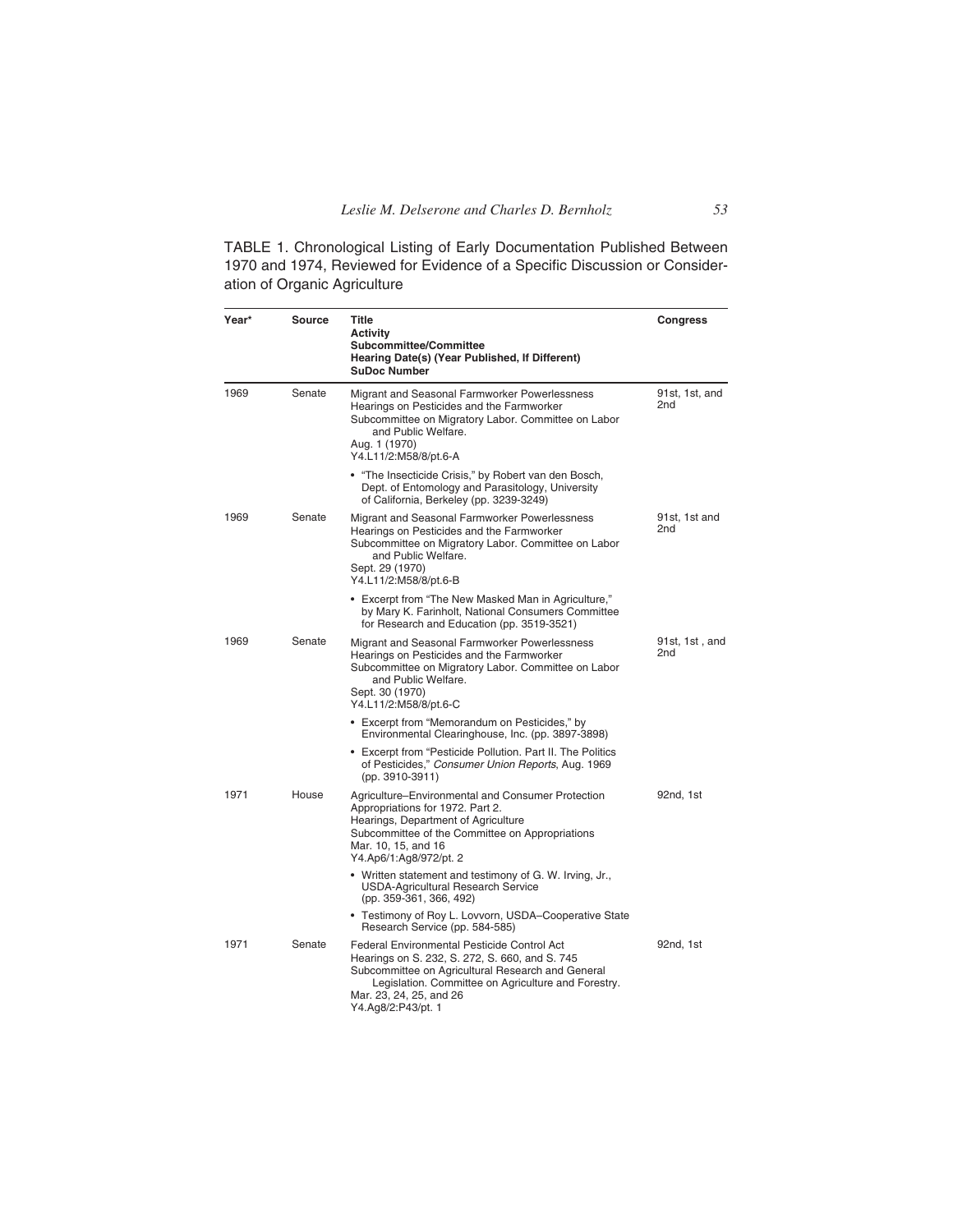#### TABLE 1 (continued)

| Year* | Source | Title<br><b>Activity</b><br>Subcommittee/Committee<br>Hearing Date(s) (Year Published, If Different)<br><b>SuDoc Number</b>                                                                                                                                                                                                         | Congress  |
|-------|--------|-------------------------------------------------------------------------------------------------------------------------------------------------------------------------------------------------------------------------------------------------------------------------------------------------------------------------------------|-----------|
|       |        | • Excerpts from the statement of Hon. Gaylord<br>Nelson, U.S. Senator from the State of<br>Wisconsin (pp. 140-143, 146)                                                                                                                                                                                                             |           |
|       |        | • Statement of Everett J. Dietrick, Rincon-Vitova<br>Insectaries (pp. 150-160)                                                                                                                                                                                                                                                      |           |
|       |        | • Excerpts from the statement of Ned D. Bayley,<br>USDA-Science and Education (pp. 192, 194, 196)                                                                                                                                                                                                                                   |           |
|       |        | • Exchange between Sen. James B. Allen and Fred H.<br>Tschirley, USDA-Environmental Quality Activities,<br>Pesticides (pp. 206-207)                                                                                                                                                                                                 |           |
|       |        | • Exchange between Sen. James B. Allen and<br>Francis J. Mulhern, USDA-Agricultural Research<br>Service (p. 210)                                                                                                                                                                                                                    |           |
|       |        | • Excerpts from statement of Harry L. Graham, National<br>Farmers Organization (pp. 274-275, 277)                                                                                                                                                                                                                                   |           |
|       |        | • Excerpt from statement of Reuben L. Johnson, National<br>Farmers Union (pp. 282-283)                                                                                                                                                                                                                                              |           |
|       |        | • Excerpt from statement of Clifford G. McIntyre,<br>American Farm Bureau Federation (pp. 348-349)                                                                                                                                                                                                                                  |           |
|       |        | • Exchange between Charles F. Wurster, State University<br>of New York-Stony Brook and Sen. Carl T. Curtis<br>(pp. 481-486)                                                                                                                                                                                                         |           |
|       |        | • Exchange between Robert van den Bosch, University of<br>California, Berkeley and Sen. James B. Allen (p. 631)                                                                                                                                                                                                                     |           |
| 1971  | Senate | Water Pollution Control Legislation. Agricultural Runoff.<br>Part 6. (Committee Serial No. 92-H11)<br>Hearings on S. 75, S. 192, S. 280, S. 281, S. 523, S. 601,<br>S. 679, S. 927, S. 1011, S. 1012, S. 1013, S. 1014,<br>S. 1015, and S. 1017<br>Subcommittee on Air and Water Pollution. Committee<br>on Public Works.<br>Apr. 2 | 92nd, 1st |
|       |        | Y4.P96/10:92-H11/pt. 6<br>• Exchange between Dr. George E. Smith, University of                                                                                                                                                                                                                                                     |           |
|       |        | Missouri and Sen. Thomas F. Eagleton (pp. 2532-2533)<br>• Excerpt from statement of Gordon Shafer, National                                                                                                                                                                                                                         |           |
|       |        | Farmers Organization (pp. 2569-2570)                                                                                                                                                                                                                                                                                                |           |
|       |        | • Excerpts from "Economic Implications of Pollution<br>Resulting from Agriculture," by J. C. Headley,<br>University of Missouri-Columbia (pp. 2663, 2664)                                                                                                                                                                           |           |
|       |        | • Excerpt from "Pesticide Pollution from Agricultural Sources,"<br>by the Staff of the Dept. of Entomology,<br>University of Missouri-Columbia (pp. 2812-2813)                                                                                                                                                                      |           |
|       |        | • Excerpts from "Disposal of Solid Agricultural<br>Wastes-Concepts and Principles," by Raymond C.<br>Loehr, Cornell University (pp. 3185-3187)                                                                                                                                                                                      |           |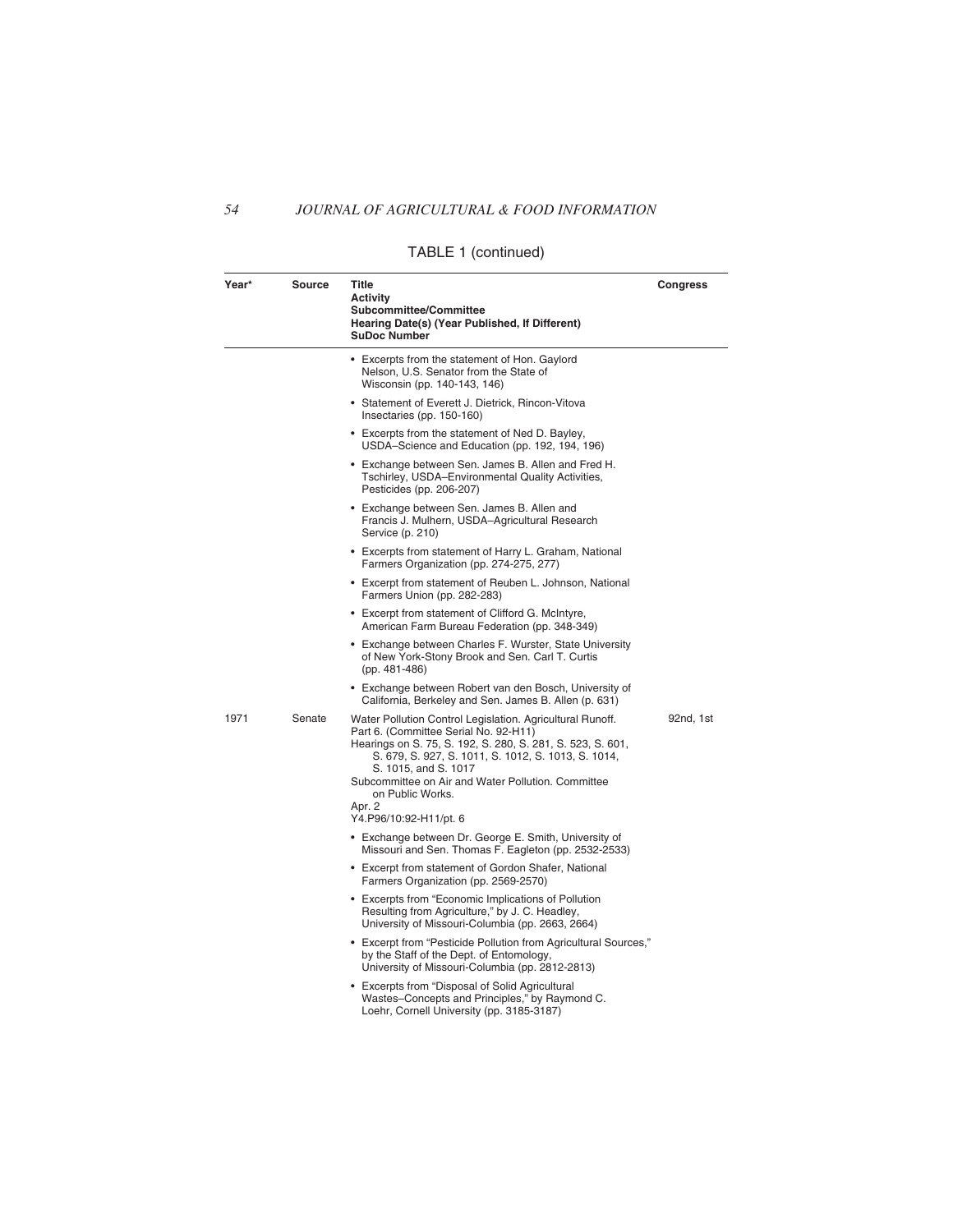| Year* | Source | Title<br>Activity<br>Subcommittee/Committee<br>Hearing Date(s) (Year Published, If Different)<br><b>SuDoc Number</b>                                                                                                                                                  | Congress  |
|-------|--------|-----------------------------------------------------------------------------------------------------------------------------------------------------------------------------------------------------------------------------------------------------------------------|-----------|
| 1971  | Senate | Chemicals and the Future of Man<br>Hearings<br>Subcommittee on Executive Reorganization and<br>Government Research. Committee on<br>Government Operations.<br>Apr. 6 and 7<br>Y4.G74/6:C42                                                                            | 92nd, 1st |
|       |        | • Exchange between Dr. Samuel S. Epstein, Harvard<br>Medical School and Sens. Abraham Ribicoff and<br>Jacob K. Javits (pp. 12-14)                                                                                                                                     |           |
|       |        | • Exchange between Sen. Charles Percy and Sen.<br>Abraham Ribicoff (p. 101)                                                                                                                                                                                           |           |
| 1972  | Senate | Federal Environmental Pesticide Control Act. Part II.<br>Hearings on H. R. 10729<br>Subcommittee on Agricultural Research and General<br>Legislation. Committee on Agriculture and Forestry.<br>Mar. 7 and 8<br>Y4.Aq8/2:P43/pt. 2                                    | 92nd, 2nd |
|       |        | • Excerpt from statement of Sen. Gaylord Nelson<br>(pp. 67, 74-76)                                                                                                                                                                                                    |           |
|       |        | • Excerpts from statement of T. C. Byerly, USDA-Science<br>and Education (pp. 112, 113, 114)                                                                                                                                                                          |           |
|       |        | • Excerpt from statement of Paul Brooks, Sierra Club (p. 124)                                                                                                                                                                                                         |           |
|       |        | • Excerpt from statement of Thomas R. Garrett, Friends<br>of the Earth (pp. 227-228)                                                                                                                                                                                  |           |
|       |        | • Excerpts from statement of Reuben L. Johnson, National<br>Farmers Union (pp. 234, 235)                                                                                                                                                                              |           |
| 1973  | House  | Agriculture–Environmental and Consumer Protection<br>Appropriations for 1974. Part 8. Miscellaneous.<br>Hearings<br>Subcommittee of the Committee on Appropriations<br>Mar. 26<br>Y4.Ap6/1:Ag8/974/pt. 8                                                              | 93rd, 1st |
|       |        | • Excerpts from "Memorandum for the Chairman," Vol. III,<br>"Relationship of Pesticides to Environmental Issues"<br>(pp. 634-658, 750-759, 763-770, 786-790,<br>815-841, 869-871)                                                                                     |           |
| 1974  | Senate | Fertilizer Supply, Demand, and Prices. Part 2.<br>Hearing<br>Subcommittee on Agricultural Credit and Rural<br>Electrification. Committee on Agriculture and Forestry.<br>Mar. 8<br>Y4.Ag8/2:F41/5/pt. 2<br>• Excerpts from statement "Alternatives to Crop Production | 93rd, 2nd |
|       |        | with Fertilizer Supply Shortages," by R. A. Wiese,<br>Cooperative Extension Service, Lincoln, NE (pp. 337, 338)                                                                                                                                                       |           |

Note: While bulleted items do not explicitly mention organic agriculture, these allude to some or all of its practices, criticize a<br>nonchemical approach to agricultural production, or discuss concerns about and/or benefits practices. \*Year during which the hearings were held.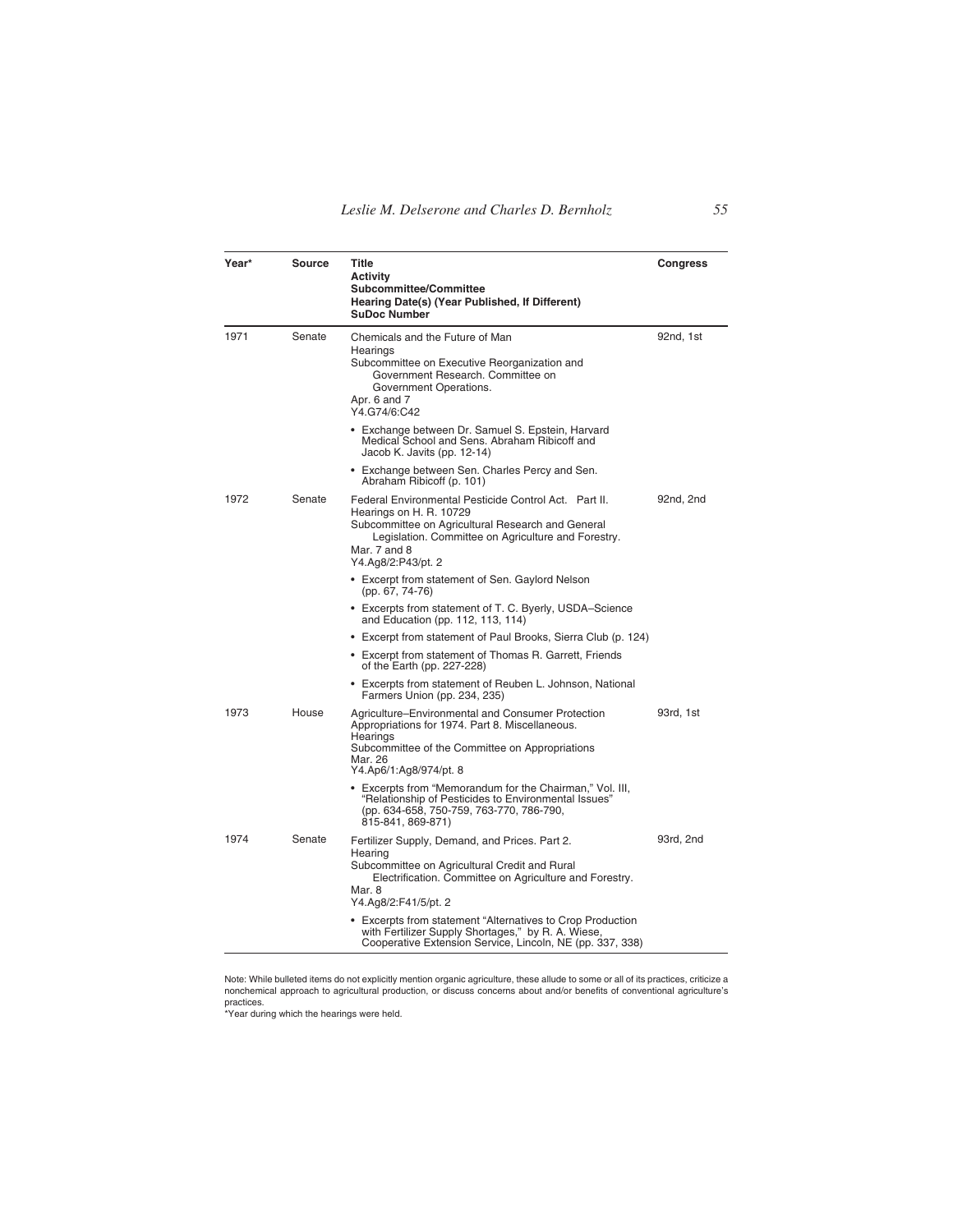either. However, these Congressional hearings refer to practices recognized by many as "organic," including:

- biological control of insect pests and plant pathogens, $\frac{19}{12}$  especially by "habitat management . . . [trying] in every way possible to diversify nature again with various techniques of strip farming and trap crops"; $20$
- cultural control methods, such as crop rotations that decrease pest and pathogen survival, maintain or increase soil fertility, and/or reduce soil erosion; $^{21}$  and
- "integrated control," which combines biological and cultural controls with pesticides, particularly selective rather than broad-spectrum ones, in order to reduce pest and pathogen populations to acceptable levels rather than to eradicate them. In fact, all the entries in Table 1 mention "integrated control" or "integrated pest management," with the exception of the last entry. This approach appears as part of the USDA definition of organic farming, which follows.

It is not until the 1975 *Special Oversight Hearings on Agricultural Research and Development*<sup>22</sup> (Table 2) that USDA or government officials, or individuals and groups called to testify, use the term "organic." From this point forward, the term "organic" appears as an index term in the CIS Cumulative Indexes.23

The USDA's definition of "organic farming" appeared in the 1980 *Report and Recommendations on Organic Farming* (Table 2). The research study team reviewed and synthesized a range of definitions and practices named as "organic." Their definition stated as follows:

Organic farming is a production system which avoids or largely excludes the use of synthetically compounded fertilizers, pesticides, growth regulators, and livestock feed additives. To the maximum extent feasible, organic farming systems rely upon crop rotations, crop residues, animal manures, legumes, green manures, off-farm organic wastes, mechanical cultivation, mineral-bearing rocks, and aspects of biological pest control to maintain soil productivity and tilth, to supply plant nutrients, and to control insects, weeds, and other pests.24

Many USDA researchers, and those at U.S. land grant institutions, agreed with the USDA's 1980 definition, but as Warren Sahs, an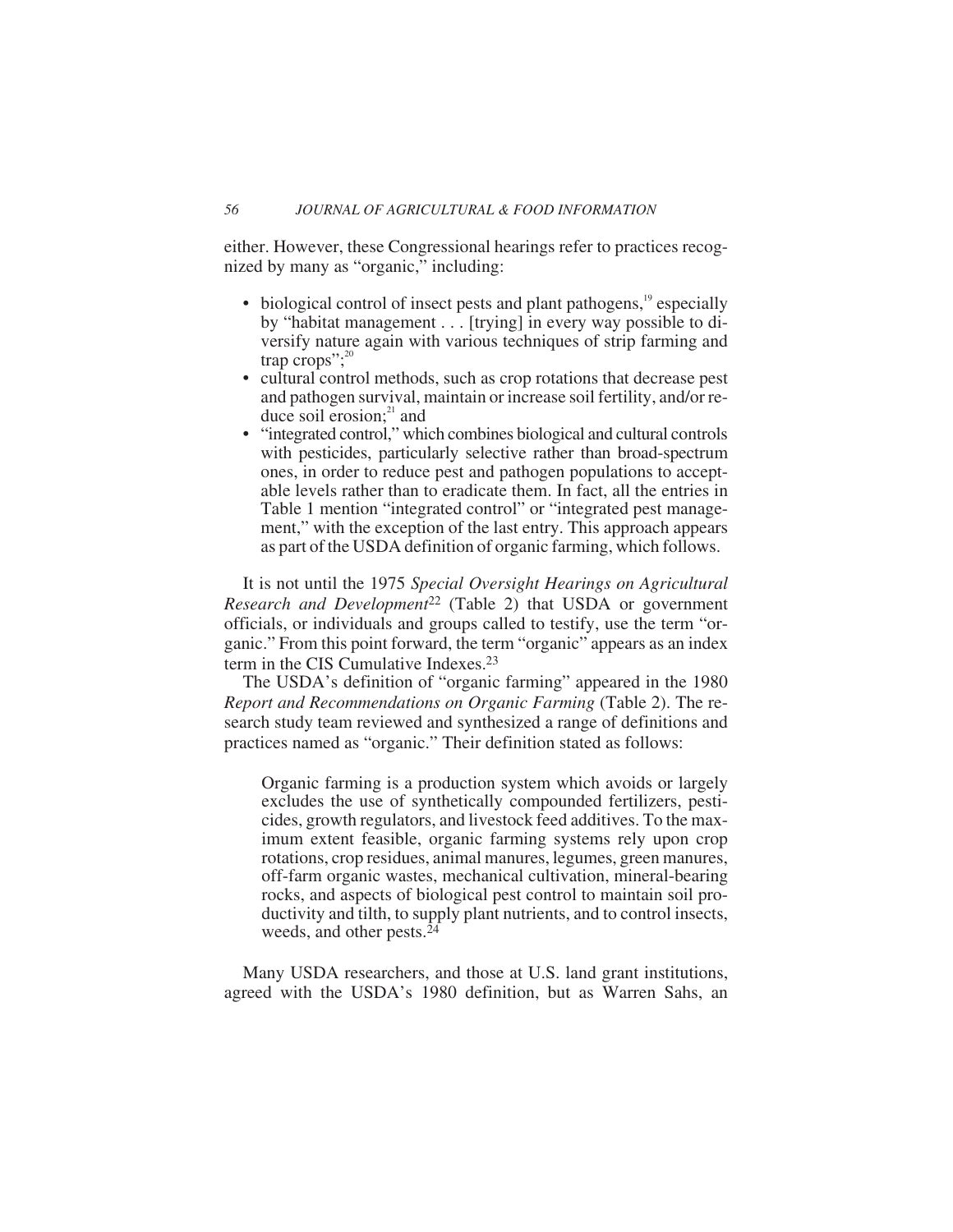TABLE 2. A Chronological Listing of Relevant Congressional Hearings, Legislation, and Selected USDA-Sponsored Documents, Published Between 1975 and 1989, Which Specifically Discuss or Pertain to Organic Agriculture, Research, and Consumerism

| Year* | Source                         | Title<br>Activity<br>Subcommittee/Committee/Service<br>Hearing Date(s) (Year Published, If Different)<br><b>SuDoc Number</b>                                                                                                                                                                                                                                 | Congress  |
|-------|--------------------------------|--------------------------------------------------------------------------------------------------------------------------------------------------------------------------------------------------------------------------------------------------------------------------------------------------------------------------------------------------------------|-----------|
| 1975  | House<br>Oversight<br>Hearings | Agricultural Research and Development. Special<br>Part II (Committee Serial No. 51).<br>Hearings<br>Subcommittee on Science, Research and Technology<br>and Subcommittee on Domestic and International<br>Scientific Planning and Analysis.<br>Committee on Science and Technology.<br>Sept. 23, 24, 25, 30; Oct. 1, 2, 24, and 25 (1976)<br>Y4.Sci2:94-1/51 | 94th, 1st |
|       |                                | • Exchange between T. W. Edminster, USDA-Agricultural<br>Research Service, and Rep. George E. Brown, Jr. (pp.110-112)                                                                                                                                                                                                                                        |           |
|       |                                | • Excerpt from statement of Dr. Barry Commoner, Center<br>for the Biology of Natural Systems, Washington University<br>$(pp. 509-510)$                                                                                                                                                                                                                       |           |
|       |                                | • Exchange between Dr. Commoner and Rep. James W.<br>Symington (pp. 548-549)                                                                                                                                                                                                                                                                                 |           |
| 1977  | Congress                       | P. L. 95-113 Food and Agriculture Act of 1977, Title XIV<br>National Agricultural Research, Extension, and Teaching<br>Policy Act of 1977<br>Subtitle F (Small Farm Research and Extension), Section 1440<br>(Small Farm Research and Extension Programs)<br>91 Stat. 1005-1006<br>Sept. 29                                                                  | 95th      |
|       |                                | • Emphasis on small-farms research is connected, in later<br>hearings, with research on organic agricultural methods                                                                                                                                                                                                                                         |           |
| 1977  | Congress                       | P. L. 95-113 Food and Agriculture Act of 1977, Title XIV<br>National Agricultural Research, Extension,<br>and Teaching Policy Act of 1977<br>Subtitle J (Studies), Section 1461 (Organic Farming Study)<br>91 Stat. 1016-1017<br>Sept. 29                                                                                                                    | 95th      |
| 1977  | House                          | Obstacles to Strengthening Family Farm System<br>(Committee Serial No. 95-BB)<br>Hearings<br>Subcommittee on Family Farms, Rural Development, and<br>Special Studies. Committee on Agriculture.<br>Sept. 30; Oct. 15, 28, and 29<br>Y4.Aq8/1:F21/3                                                                                                           | 95th, 1st |
|       |                                | • Excerpt from statement of William H. Schmidt, Windham<br>(VT) Regional Planning and Development Commission (p. 35)                                                                                                                                                                                                                                         |           |
|       |                                | • Excerpt from statement of Susan Redlich, MA Dept.<br>of Agriculture (p. 81)                                                                                                                                                                                                                                                                                |           |
|       |                                | • Statement of Janet Libertoff, National Organic Farmers<br>Association (pp. 132-134)                                                                                                                                                                                                                                                                        |           |
|       |                                | • Statement of Francis Angier, National Organic Farmers<br>Association (pp. 138-141)                                                                                                                                                                                                                                                                         |           |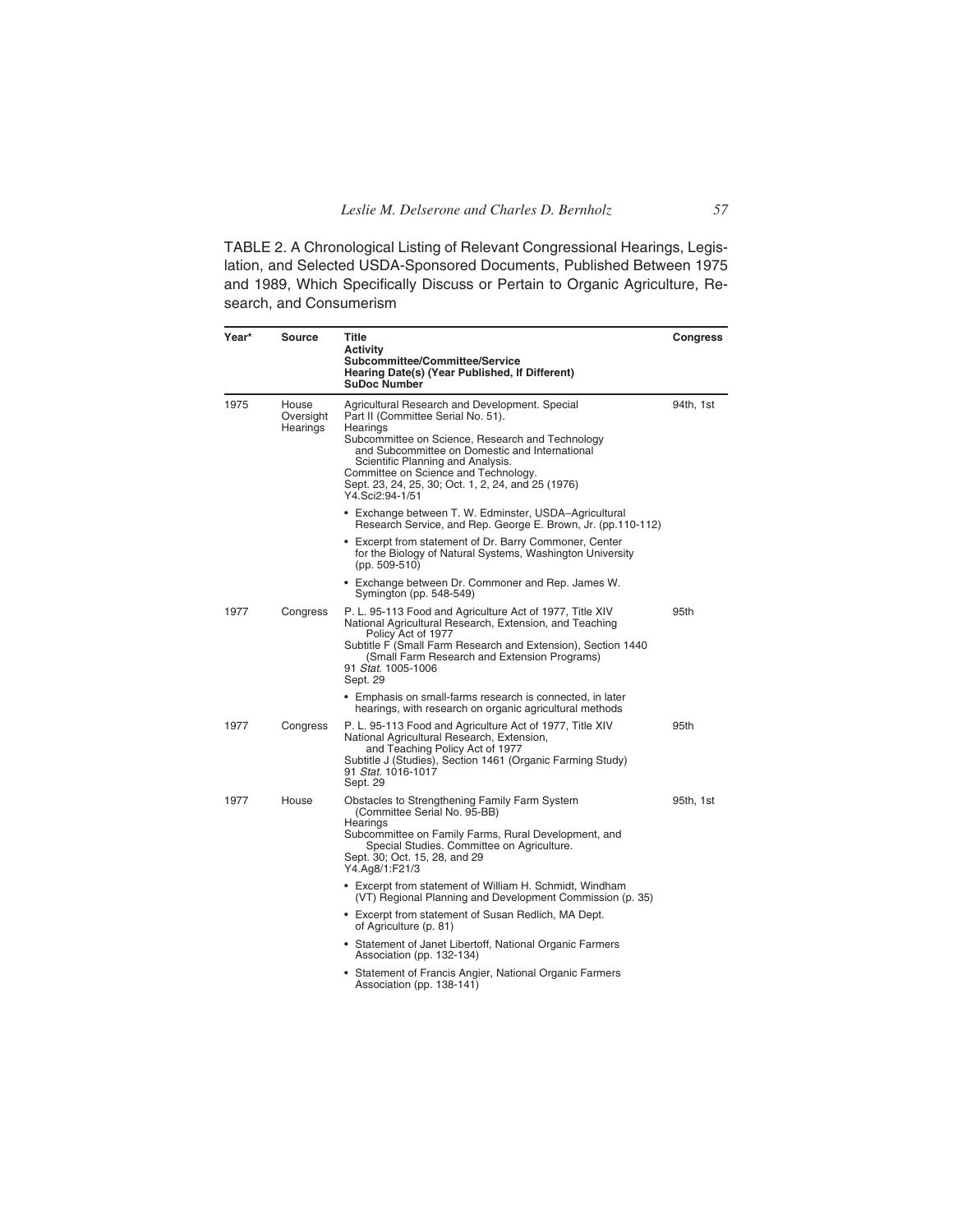## TABLE 2 (continued)

| Year* | Source | Title<br><b>Activity</b><br>Subcommittee/Committee/Service                                                                                                                                                                                                                | Congress  |
|-------|--------|---------------------------------------------------------------------------------------------------------------------------------------------------------------------------------------------------------------------------------------------------------------------------|-----------|
|       |        | Hearing Date(s) (Year Published, If Different)<br><b>SuDoc Number</b>                                                                                                                                                                                                     |           |
|       |        | • Excerpt from statement of Kevin Hamilton, Farmer (p. 154)                                                                                                                                                                                                               |           |
|       |        | • Statement of Howard Prussack, Farmer (pp. 164-167)                                                                                                                                                                                                                      |           |
|       |        | • Excerpt from statement of Fritz Griffin, Northern Community<br>Investment Corporation (p. 173)                                                                                                                                                                          |           |
|       |        | • Excerpt from statement of Russel Schwandt, Minnesota<br>Agri-Growth Council (pp. 249-250)                                                                                                                                                                               |           |
|       |        | • Excerpt from statement of Maxine McKeown, National<br>Catholic Rural Life Conference (p. 294)                                                                                                                                                                           |           |
|       |        | • Exchange between Rep. Richard Nolan and Gloria and<br>Pedro Castex, New Life Farm (pp. 525-527)                                                                                                                                                                         |           |
|       |        | • Excerpts from statement of Howard Beeman, Farmer<br>(pp. 531-532, 535-537)                                                                                                                                                                                              |           |
| 1977  | Senate | Priorities in Agricultural Research of the U.S. Department<br>of Agriculture. Part 1.<br>Hearings<br>Subcommittee on Administrative Practice and Procedure.<br>Committee on the Judiciary.<br>Oct. 19 and 20 [(1978])<br>Y4.J89/2:Ag8/4/pt.1                              | 95th, 1st |
|       |        | • Testimony of Ardell Anderson, Living Farms, Tracy, MN (pp. 3-7)                                                                                                                                                                                                         |           |
|       |        | • Exchange between Ben H. Radcliffe, South Dakota<br>Farmers Union, and Sen. James Abourezk (p. 13)                                                                                                                                                                       |           |
|       |        | • Excerpt from testimony of Dr. Patrick Madden, Pennsylvania<br>State University (p. 16)                                                                                                                                                                                  |           |
|       |        | • Excerpts from testimony of Allen Thompson, University<br>of New Hampshire (p. 30, 32)                                                                                                                                                                                   |           |
|       |        | • Exchange between Allen Thompson and Sen. James<br>Abourezk (pp. 35-36)                                                                                                                                                                                                  |           |
|       |        | • Exchange between Martin Douglas Strange, Center<br>for Rural Affairs, and Sen. James Abourezk (p. 76)                                                                                                                                                                   |           |
|       |        | • Testimony of James Nielson, USDA-Conservation,<br>Research and Education, et al. (pp. 117-129)                                                                                                                                                                          |           |
|       |        | • Testimony of William Lockeretz, Center for the Biology<br>of Natural Systems, Washington University (pp. 142-161)                                                                                                                                                       |           |
| 1977  | Senate | Priorities in Agricultural Research of the U.S. Department<br>of Agriculture-Appendix. Part 2.<br>Appendix to Hearings<br>Subcommittee on Administrative Practice and Procedure.<br>Committee on the Judiciary.<br>Various dates, 1977-1978 (1978)<br>Y4.J89/2:Ag8/4/pt.2 | 95th, 1st |
|       |        | • Letter from Lee Fryer, Food and Earth Services, with two<br>enclosures, to Sen. James Abourezk (pp. 1-23)                                                                                                                                                               |           |
|       |        | Statement by Organic Gardening and Farming Research Center,<br>Richard Harwood, Director, to the Subcommittee (pp. 24-33)                                                                                                                                                 |           |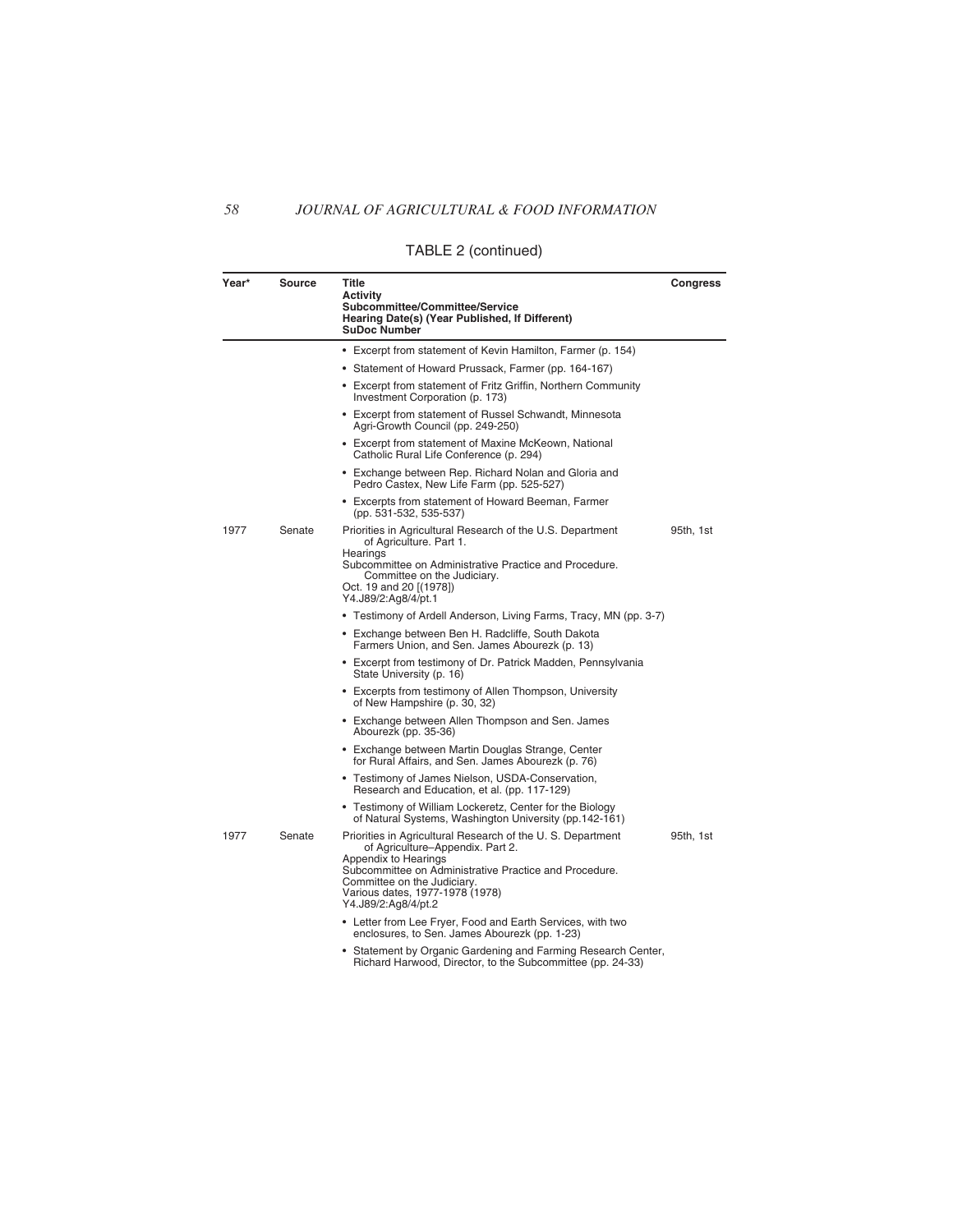| Year* | <b>Source</b> | Title<br><b>Activity</b><br>Subcommittee/Committee/Service<br>Hearing Date(s) (Year Published, If Different)<br><b>SuDoc Number</b>  | <b>Congress</b> |
|-------|---------------|--------------------------------------------------------------------------------------------------------------------------------------|-----------------|
|       |               | • Letter from M. D. Thorne, American Society of Agronomy,<br>to Sen. James Abourezk (pp. 43-44)                                      |                 |
|       |               | • Document entitled "Conventional v. Organic Farming," by Samuel<br>R. Aldrich, University of Illinois, Urbana-Champaign (pp. 45-47) |                 |
|       |               | • Letter from Roy M. Kottman, The Ohio State University, to Sen.<br>Strom Thurmond (pp. 70-74)                                       |                 |
|       |               | • Letter from J. H. Fowler, Colorado Organic Growers' and<br>Marketers' Association to Corey Rosen (p. 109)                          |                 |
|       |               | • Letter from Dennis Demmel, Midwest Organic Producers'<br>Association to Corey Rosen, with enclosures (pp. 114-124)                 |                 |
|       |               | • Letter from J. Francis Angier, organic farmer from VT, to<br>Sen. James Abourezk (pp. 124-126)                                     |                 |
|       |               | • Letter from Bluefford G. Hancock, Texas A & M University,<br>with enclosures, to Sen. James Abourezk (pp. 127-135)                 |                 |
|       |               | • Letter from Frank L. Bentz, Jr., University of Maryland, with<br>enclosure, to Sen. James Abourezk (pp. 136-139)                   |                 |
|       |               | • Letter from James F. Tammen, University of Minnesota,<br>with enclosure, to Sen. James Abourezk (pp. 140-161)                      |                 |
|       |               | • Letter from Hunter Follett, Kansas State University, to<br>Sen. James Abourezk (pp. 162-163)                                       |                 |
|       |               | • Letter from R. Grant Seals, University of Nevada, with<br>enclosures, to Sen. James Abourezk (pp. 164-191)                         |                 |
|       |               | • Letter from Allen V. Barker, University of Massachusetts,<br>to Sen. James Abourezk (p. 192)                                       |                 |
|       |               | • Letter from Henry W. Garren, University of Georgia,<br>to Sen. James Abourezk (p. 193)                                             |                 |
|       |               | • Letter from C. E. Howes, Virginia Polytechnic Institute<br>and State University, to Sen. James Abourezk (pp. 194-195)              |                 |
|       |               | • Letter from James H. Anderson, Michigan State University,<br>with enclosure, to Sen. James Abourezk (pp. 200-202)                  |                 |
|       |               | • Letter from Roy M. Kottman, The Ohio State University,<br>to Sen. James Abourezk (pp. 203-204)                                     |                 |
|       |               | • Letter from H. A. Keener, University of New Hampshire,<br>to Sen. James Abourezk (p. 224)                                          |                 |
|       |               | • Letter from W. Wayne Hinish, The Pennsylvania State<br>University, to Sen. James Abourezk (p. 225)                                 |                 |
|       |               | • Letter from Gerald A. Donovan, University of Rhode Island,<br>to Sen. James Abourezk (pp. 266-267)                                 |                 |
|       |               | • Letter from Kenneth E. Wing, University of Maine,<br>to Sen. James Abourezk (pp. 297-298)                                          |                 |
|       |               | • Letter from Merle H. Jensen, University of Arizona,<br>to Sen. James Abourezk (p. 299)                                             |                 |
|       |               | • Letter from Grant Vest, Oklahoma State University,<br>to Sen. James Abourezk (pp. 302-303)                                         |                 |
|       |               | • Letter from Winfred Thomas, Alabama A & M University,<br>to Sen. James Abourezk (pp. 306-307)                                      |                 |
|       |               | • Letter from K. R. Tefertiller, University of Florida,<br>to Sen. James Abourezk (pp. 332-333)                                      |                 |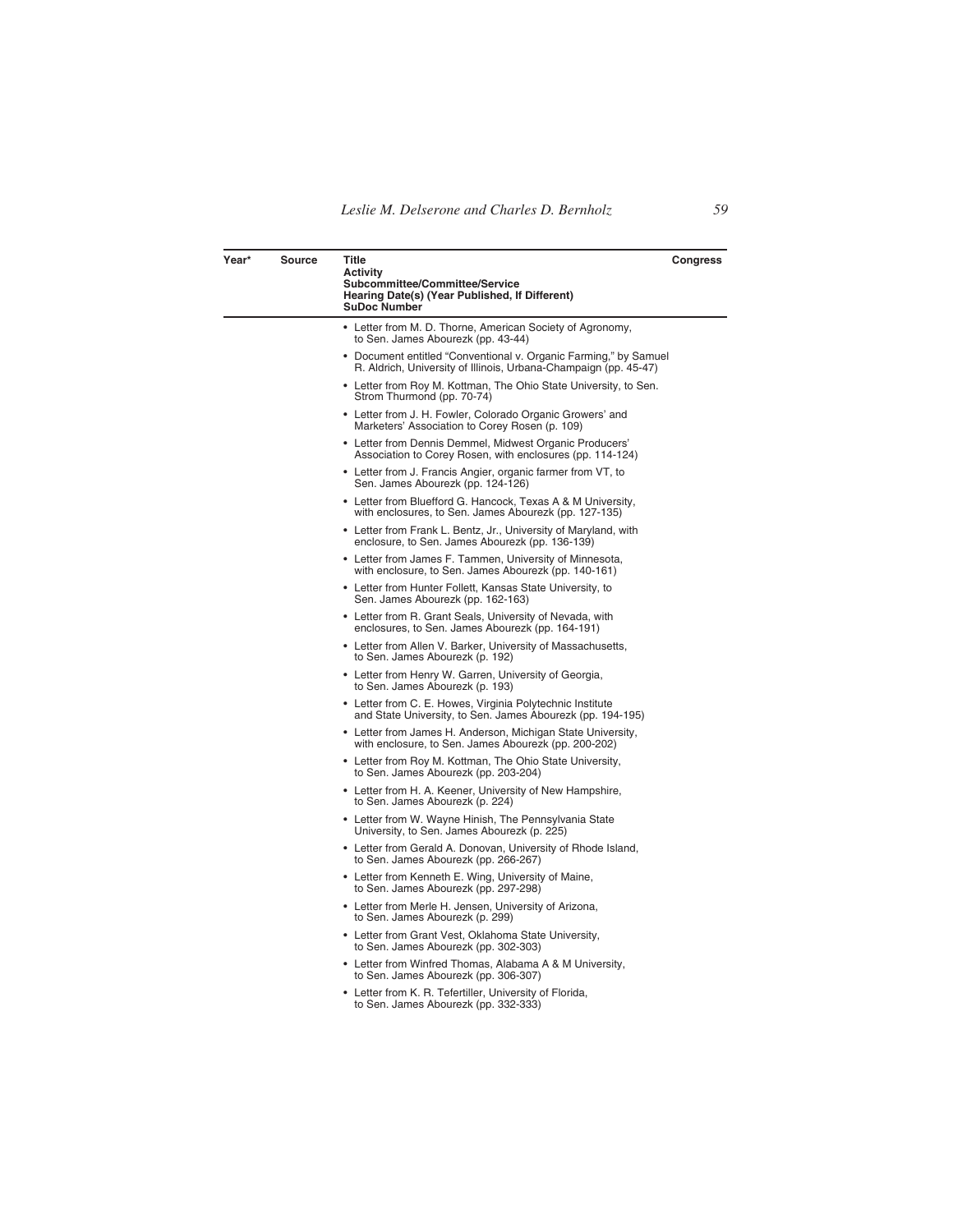## TABLE 2 (continued)

| Year* | Source | Title<br><b>Activity</b><br>Subcommittee/Committee/Service<br>Hearing Date(s) (Year Published, If Different])<br><b>SuDoc Number</b>           | <b>Congress</b> |
|-------|--------|------------------------------------------------------------------------------------------------------------------------------------------------|-----------------|
|       |        | • Letter from E. C. Stevenson, Oregon State University,<br>to Sen. James Abourezk (pp. 344-345)                                                |                 |
|       |        | • Letter from Elmer R. Kiehl, University of Missouri-Columbia,<br>to Sen. James Abourezk (p. 346)                                              |                 |
|       |        | • Letter from Walter E. Splittstoesser, University of Illinois<br>at Urbana-Champaign, with enclosure, to Sen. James<br>Abourezk (pp. 347-348) |                 |
|       |        | • Letter from George A. Bowman, Washington State University,<br>to Sen. James Abourezk (p. 349)                                                |                 |
|       |        | • Letter from K. A. Gilles, North Dakota State University,<br>to Sen. James Abourezk (pp. 366-367)                                             |                 |
|       |        | • Letter from Donald F. Crossan, University of Delaware,<br>to Sen. James Abourezk (p. 369)                                                    |                 |
|       |        | • Letter from Louis N. Wise, Mississippi State University,<br>to Sen. James Abourezk (p. 376)                                                  |                 |
|       |        | • Letter from R. Dennis Rouse, Auburn University, to Sen.<br>James Abourezk (pp. 377-378)                                                      |                 |
|       |        | • Letter from John L. Skinner, University of Wisconsin,<br>to Sen. James Abourezk (p. 408)                                                     |                 |
|       |        | • Letter from Samuel C. Wiggans, University of Vermont,<br>with enclosure, to Sen. James Abourezk (pp. 457-461)                                |                 |
|       |        | • Letter from Lloyd F. Seatz, University of Tennessee,<br>to Sen. James Abourezk (pp. 496-497)                                                 |                 |
|       |        | • Letter from W. K. Kennedy, Cornell University,<br>to Sen. James Abourezk (p. 498)                                                            |                 |
|       |        | • Letter from Louis M. Thompson, Iowa State University,<br>to Sen. James Abourezk (p. 545)                                                     |                 |
|       |        | • Letter from Luther P. Anderson, Clemson University,<br>to Sen. James Abourezk (p. 546)                                                       |                 |
|       |        | • Letter from Delwyn Dearborn, South Dakota State University,<br>with enclosure, to Sen. James Abourezk (pp. 547-552)                          |                 |
|       |        | • Doctoral dissertation (excerpts), entitled "The Economics"<br>of Organic Farming," by Robert C. Oelhaf (pp. 806-953)                         |                 |
|       |        | • Countryside magazine article about organic farmer Eliot<br>Coleman, by Jerry and Gretchen Belanger (pp. 1010-1016)                           |                 |
|       |        | • Report entitled "European Biological Agriculture"<br>by Eliot Coleman (pp. 1020-1038)                                                        |                 |
|       |        | • Document entitled "The Movement for an Ecological Agriculture<br>and Appropriate Technology" by Isao Fujimoto (pp. 1039-1054)                |                 |
|       |        | • Article entitled "The New Alchemists" by Wade Greene<br>(pp. 1055-1060)                                                                      |                 |
|       |        | • Article entitled "Can We Take the Chemicals Out of the<br>Corn Belt?" by William Lockeretz (pp. 1060-1064)                                   |                 |
|       |        | • Chapter 16, "Toward a Self-sustaining Agriculture," from<br>the book Radical Agriculture by Richard Merrill (pp. 1100-1143)                  |                 |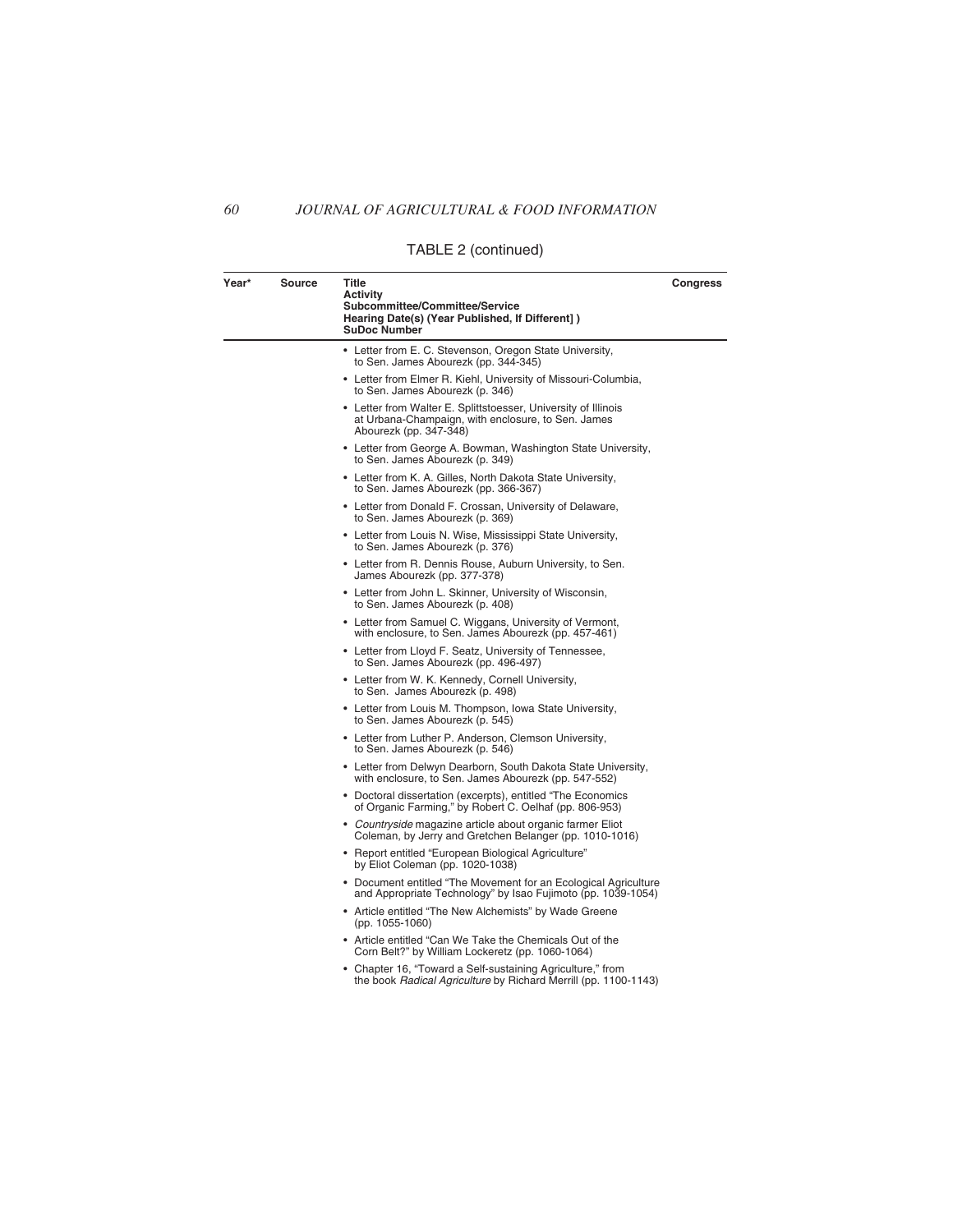| Year* | Source      | Title<br><b>Activity</b><br>Subcommittee/Committee/Service<br>Hearing Date(s) (Year Published, If Different])<br><b>SuDoc Number</b>                                                                                           | <b>Congress</b> |
|-------|-------------|--------------------------------------------------------------------------------------------------------------------------------------------------------------------------------------------------------------------------------|-----------------|
|       |             | • Excerpts from summary of "The People and the University"<br>(pp. 1169-1173, 1176-1185, 1188-1191, 1196-1201, 1206-1209)                                                                                                      |                 |
|       |             | • Article entitled "An Alternative Agriculture Policy: Strategies<br>for Change" by Garth Youngberg (pp. 1210-1214)                                                                                                            |                 |
|       |             | • Article entitled "Organic Farming Can Feed the World"<br>by Steve Sherman (pp. 1214-1217)                                                                                                                                    |                 |
|       |             | • Article entitled "Organic Farming Cannot Feed the World"<br>by Hiram Perry (pp. 1217-1220)                                                                                                                                   |                 |
|       |             | • Article entitled "Motivations and Practices of Organic Farmers"<br>by Sarah Wernick and William Lockeretz (pp. 1221-1225)                                                                                                    |                 |
|       |             | • Article entitled "The Day of the Locust" by Daniel Zwerdling<br>(pp. 1320-1324)                                                                                                                                              |                 |
|       |             | • Memorandum concerning an organic farming survey of FHA<br>county supervisors from Corey Rosen to Sen. James<br>Abourezk (pp. 1426-1427)                                                                                      |                 |
| 1978  | <b>USDA</b> | Improving Soils with Organic Wastes<br>Report to Congress required in 91 Stat. 1016-1017<br>No additional date available<br>A1.2:So3/5                                                                                         |                 |
| 1980  | Senate      | Nutrition Labeling and Information. Part IV. Hearing on S. 1651<br>Subcommittee on Nutrition. Committee on Agriculture,<br>Nutrition, and Forestry.<br>Apr. 1<br>Y4.Ag8/3:N95/2/pt.4                                           | 96th, 2nd       |
|       |             | • Statement of Paul Keene, Walnut Acres (pp. 22-24, 95-106)                                                                                                                                                                    |                 |
|       |             | • "The Walnut Acres Story" (pp. 107-118)                                                                                                                                                                                       |                 |
| 1980  | <b>USDA</b> | Report and Recommendations on Organic Farming<br>Report<br>USDA-Study Team on Organic Farming<br>July<br>A1.2:Or3/3                                                                                                            |                 |
| 1981  | <b>USDA</b> | A Bibliography for Small and Organic Farmers 1920-78<br>Bibliography<br>Science and Education Administration/J. W. Schwartz<br>April                                                                                           |                 |
| 1981  | Congress    | P. L. 97-98 Agriculture and Food Act of 1981, Title XIV<br>National Agricultural Research, Extension, and Teaching<br>Policy Act Amendments of 1981<br>Section 1402 (Findings), subpart (10) (D) (v)<br>95 Stat. 1295 Dec. 22  | 97th            |
| 1982  | House       | Sustainable Agricultural Systems (Committee Serial No. 97-PPP)<br>Hearings<br>Subcommittee on Department Operations, Research,<br>and Foreign Agriculture. Committee on Agriculture.<br>Apr. 16, 22, and 27<br>Y4.Ag8/1:97-PPP | 97th, 2nd       |
|       |             | • Statement of Anson R. Bertrand, USDA-Science and Education<br>Administration, accompanied by Garth Youngberg,<br>Organic Farming Coordinator (pp. 115-118)                                                                   |                 |
|       |             | • Exchanges between Rep. George E. Brown Jr., Anson<br>Bertrand and Garth Youngberg (pp. 118-122)                                                                                                                              |                 |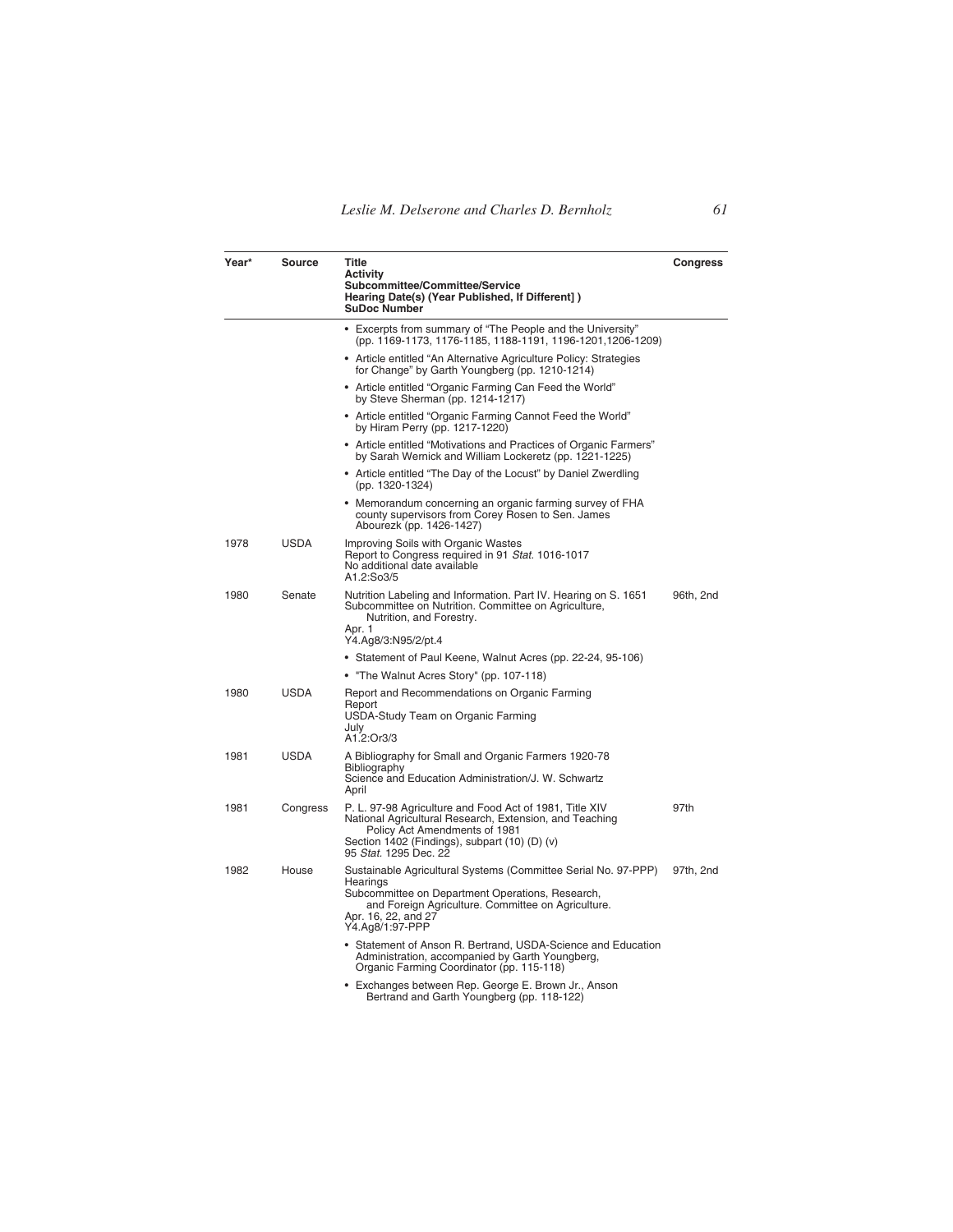## TABLE 2 (continued)

| Year* | Source | Title<br><b>Activity</b>                                                                                                                                                                                                                                                                                                     | Congress  |
|-------|--------|------------------------------------------------------------------------------------------------------------------------------------------------------------------------------------------------------------------------------------------------------------------------------------------------------------------------------|-----------|
|       |        | Subcommittee/Committee/Service<br>Hearing Date(s) (Year Published, If Different)<br><b>SuDoc Number</b>                                                                                                                                                                                                                      |           |
|       |        | • Letter from Rep. George E. Brown Jr. to John R. Block,<br>Secretary of Agriculture (pp. 276-281)                                                                                                                                                                                                                           |           |
|       |        | • Letter from Michael J. Masterson, Congressional Affairs,<br>USDA, on behalf of John R. Block, to Rep. George E. Brown Jr.<br>(pp. 288-293)                                                                                                                                                                                 |           |
| 1982  | Senate | Innovative Farming Act of 1982<br>S. 2485<br>May 5<br>Accessed at http://thomas.loc.gov/home/search.html                                                                                                                                                                                                                     | 97th, 2nd |
| 1982  | House  | Organic Farming Act of 1982 (Committee Serial No. 97-SSS)<br>Hearing on H. R. 5618 (introduced Feb. 24, 1982)<br>Subcommittee on Forests, Family Farms, and Energy.<br>Committee on Agriculture.<br>June 10<br>Y4.Aq8/1:97-SSS                                                                                               | 97th, 2nd |
| 1982  | House  | Organic Farming Act of 1982<br>H. Rpt. 97-733<br>Aug. 12 (1984)<br>Y1.1/2: Serial 13487                                                                                                                                                                                                                                      | 97th, 2nd |
| 1983  | House  | Miscellaneous Conservation (Committee Serial No. 98-13)<br>Hearings on Soil and Water Conservation Concerns<br>and Issues, and on H. R. 568, 2714, 2928, 3457, 3903,<br>and 3906<br>Subcommittee on Conservation, Credit, and Rural Development.<br>Committee on Agriculture.<br>May 4 and Sept. 20 (1984)<br>Y4.Ag8/1:98-13 | 98th, 1st |
|       |        | • Report of The Wildlife Society Committee on Habitat on<br>Private Lands, by M. Rupert Cutler and Richard L. Plunkett<br>(pp. 254-257)                                                                                                                                                                                      |           |
|       |        | • Exchange between Rep. Jim Weaver and Clare I. Harris,<br>Acting Administrator, USDA-Cooperative State Research<br>Service (p. 355)                                                                                                                                                                                         |           |
|       |        | • Statement of Rep. Jim Weaver (pp. 385-387)                                                                                                                                                                                                                                                                                 |           |
|       |        | • Statement of Clare I. Harris, Acting Administrator,<br>USDA-Cooperative State Research Service (pp. 389-391)                                                                                                                                                                                                               |           |
|       |        | • Testimony of Norman Berg, Conservation Society of America<br>$(pp. 391-395)$                                                                                                                                                                                                                                               |           |
|       |        | • Letter from Mrs. Lou Holden, with enclosures, to Mario<br>Castillo (pp. 434-439)                                                                                                                                                                                                                                           |           |
| 1983  | House  | Agricultural Productivity Act of 1983 (Committee Serial No. 98-50)<br>Hearing on H. R. 2714                                                                                                                                                                                                                                  | 98th, 1st |
|       |        | Subcommittee on Department Operations, Research, and<br>Foreign Agriculture. Committee on Agriculture.<br>Aug. 3 (1984)<br>Y4.Ag8/1:98-50                                                                                                                                                                                    |           |
| 1983  | House  | Improving the Productivity of American Farms<br>H. Rpt. 98-587<br>Dec. 9 (1984)<br>Y1.1/2: Serial 13546                                                                                                                                                                                                                      | 98th, 1st |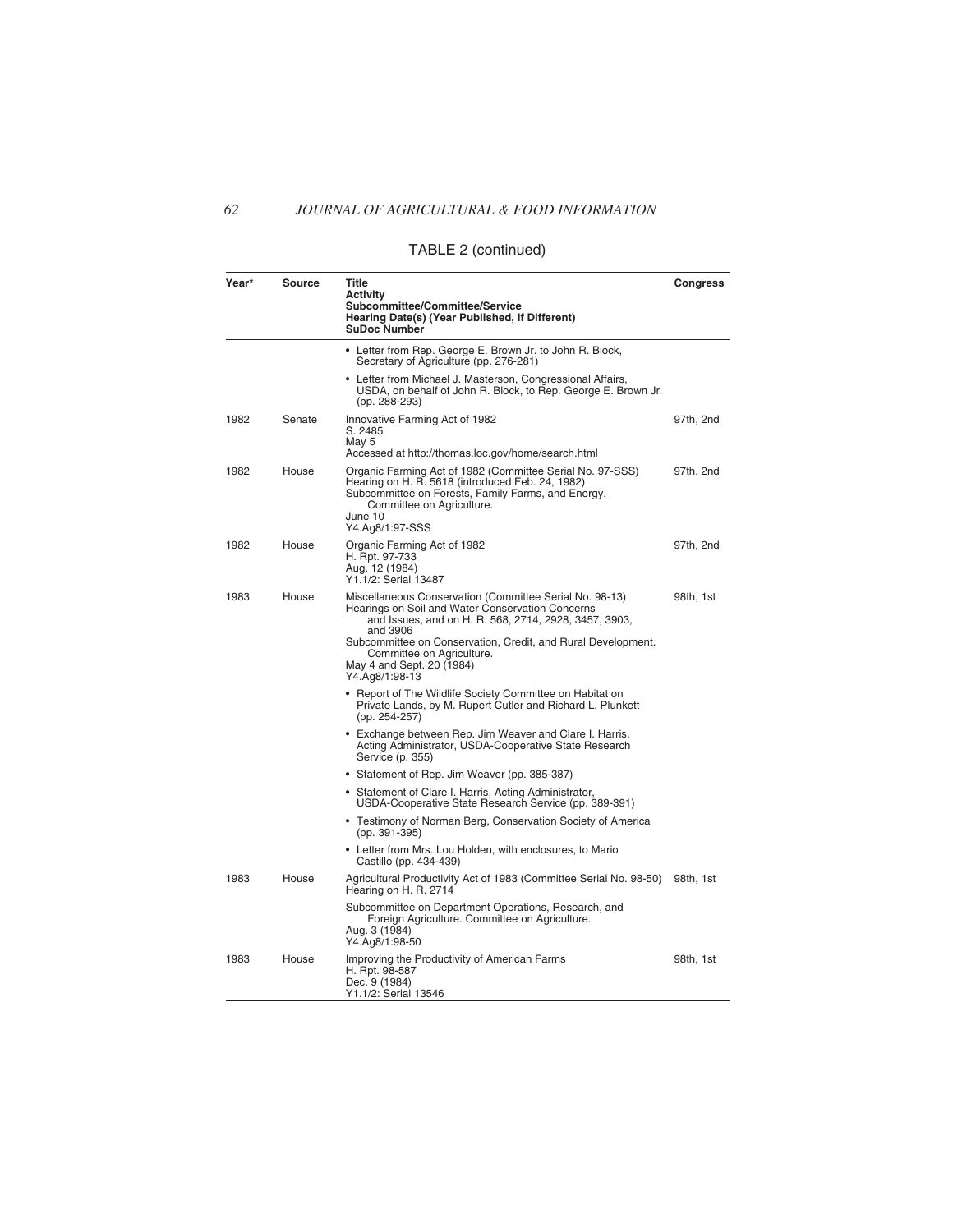| 1984<br>Senate<br>Agricultural Productivity Act of 1983 (S. Hrg. 98-1018)<br>Hearing on S. 1128<br>Subcommittee on Agricultural Research and General Legislation.<br>Committee on Agriculture, Nutrition, and Forestry.<br>June 14<br>Y4.Ag8/3:S.Hrg. 98-1018<br>General Farm Bill of 1985 (Research, Extension, Teaching,<br>1985<br>House<br>and Export Programs) (Committee Serial No. 99-5, Part 4)<br>Hearings<br>Subcommittee on Department Operations, Research,<br>and Foreign Agriculture. Committee on Agriculture.<br>Mar. 27 and Apr. 4<br>Y4.Ag8/1:99-5/pt.4<br>• Exchange between Orville G. Bentley, USDA-Science<br>and Education and Rep. Berkley Bedell (p. 27)<br>• Statement of William K. Kruesi, Cornell University (pp. 76-77)<br>• Statement of Rep. James Weaver (pp. 80-81)<br>• Statement of Larry D. King, North Carolina State University<br>(pp. 81-84)<br>• Excerpt from statement of Maureen K. Hinkle, National<br>Audubon Society (p. 88)<br>• Excerpt from written testimony of Orville G. Bentley (p. 104)<br>• Excerpts from written statement of Peggy Wheeler Kainz,<br>National Center for Appropriate Technology (pp. 165, 168-169,<br>171-172, 174)<br>• Excerpts from written testimony of William K. Kruesi, Cornell<br>University (pp. 186-187, 189-192)<br>• Written statement of Larry D. King, North Carolina State<br>University (pp. 193-198)<br>• Excerpt from written statement of Maureen K. Hinkle, National<br>Audubon Society (pp. 215-217)<br>• Excerpt from written testimony of James E. Bath, Michigan<br>State University (pp. 286-287)<br>• Written testimony of Thomas C. Edens, Michigan State University<br>(pp. 290-298)<br>• Written testimony of Tom Ellis, Michigan State University<br>(pp. 299-304)<br>• Excerpts from written testimony of Catherine Lerza, Rural<br>Coalition (pp. 337, 346-349)<br>• Letter from J. Patrick Madden, The Pennsylvania State<br>University, to Rep. Jim Weaver (pp. 356-357)<br>• Letter from Warren W. Sahs, University of Nebraska-Lincoln,<br>to Rep. Jim Weaver (p. 378)<br>• Written testimony of Robert Rodale, Regenerative<br>Agriculture Association and Rodale Press, Inc.<br>(pp. 380-383) | Congress  | Title<br><b>Activity</b><br>Subcommittee/Committee/Service<br>Hearing Date(s) (Year Published, If Different])<br><b>SuDoc Number</b> | <b>Source</b> | Year* |
|---------------------------------------------------------------------------------------------------------------------------------------------------------------------------------------------------------------------------------------------------------------------------------------------------------------------------------------------------------------------------------------------------------------------------------------------------------------------------------------------------------------------------------------------------------------------------------------------------------------------------------------------------------------------------------------------------------------------------------------------------------------------------------------------------------------------------------------------------------------------------------------------------------------------------------------------------------------------------------------------------------------------------------------------------------------------------------------------------------------------------------------------------------------------------------------------------------------------------------------------------------------------------------------------------------------------------------------------------------------------------------------------------------------------------------------------------------------------------------------------------------------------------------------------------------------------------------------------------------------------------------------------------------------------------------------------------------------------------------------------------------------------------------------------------------------------------------------------------------------------------------------------------------------------------------------------------------------------------------------------------------------------------------------------------------------------------------------------------------------------------------------------------------------------------------------------------------------|-----------|--------------------------------------------------------------------------------------------------------------------------------------|---------------|-------|
|                                                                                                                                                                                                                                                                                                                                                                                                                                                                                                                                                                                                                                                                                                                                                                                                                                                                                                                                                                                                                                                                                                                                                                                                                                                                                                                                                                                                                                                                                                                                                                                                                                                                                                                                                                                                                                                                                                                                                                                                                                                                                                                                                                                                               | 98th, 2nd |                                                                                                                                      |               |       |
|                                                                                                                                                                                                                                                                                                                                                                                                                                                                                                                                                                                                                                                                                                                                                                                                                                                                                                                                                                                                                                                                                                                                                                                                                                                                                                                                                                                                                                                                                                                                                                                                                                                                                                                                                                                                                                                                                                                                                                                                                                                                                                                                                                                                               |           |                                                                                                                                      |               |       |
|                                                                                                                                                                                                                                                                                                                                                                                                                                                                                                                                                                                                                                                                                                                                                                                                                                                                                                                                                                                                                                                                                                                                                                                                                                                                                                                                                                                                                                                                                                                                                                                                                                                                                                                                                                                                                                                                                                                                                                                                                                                                                                                                                                                                               | 99th, 1st |                                                                                                                                      |               |       |
|                                                                                                                                                                                                                                                                                                                                                                                                                                                                                                                                                                                                                                                                                                                                                                                                                                                                                                                                                                                                                                                                                                                                                                                                                                                                                                                                                                                                                                                                                                                                                                                                                                                                                                                                                                                                                                                                                                                                                                                                                                                                                                                                                                                                               |           |                                                                                                                                      |               |       |
|                                                                                                                                                                                                                                                                                                                                                                                                                                                                                                                                                                                                                                                                                                                                                                                                                                                                                                                                                                                                                                                                                                                                                                                                                                                                                                                                                                                                                                                                                                                                                                                                                                                                                                                                                                                                                                                                                                                                                                                                                                                                                                                                                                                                               |           |                                                                                                                                      |               |       |
|                                                                                                                                                                                                                                                                                                                                                                                                                                                                                                                                                                                                                                                                                                                                                                                                                                                                                                                                                                                                                                                                                                                                                                                                                                                                                                                                                                                                                                                                                                                                                                                                                                                                                                                                                                                                                                                                                                                                                                                                                                                                                                                                                                                                               |           |                                                                                                                                      |               |       |
|                                                                                                                                                                                                                                                                                                                                                                                                                                                                                                                                                                                                                                                                                                                                                                                                                                                                                                                                                                                                                                                                                                                                                                                                                                                                                                                                                                                                                                                                                                                                                                                                                                                                                                                                                                                                                                                                                                                                                                                                                                                                                                                                                                                                               |           |                                                                                                                                      |               |       |
|                                                                                                                                                                                                                                                                                                                                                                                                                                                                                                                                                                                                                                                                                                                                                                                                                                                                                                                                                                                                                                                                                                                                                                                                                                                                                                                                                                                                                                                                                                                                                                                                                                                                                                                                                                                                                                                                                                                                                                                                                                                                                                                                                                                                               |           |                                                                                                                                      |               |       |
|                                                                                                                                                                                                                                                                                                                                                                                                                                                                                                                                                                                                                                                                                                                                                                                                                                                                                                                                                                                                                                                                                                                                                                                                                                                                                                                                                                                                                                                                                                                                                                                                                                                                                                                                                                                                                                                                                                                                                                                                                                                                                                                                                                                                               |           |                                                                                                                                      |               |       |
|                                                                                                                                                                                                                                                                                                                                                                                                                                                                                                                                                                                                                                                                                                                                                                                                                                                                                                                                                                                                                                                                                                                                                                                                                                                                                                                                                                                                                                                                                                                                                                                                                                                                                                                                                                                                                                                                                                                                                                                                                                                                                                                                                                                                               |           |                                                                                                                                      |               |       |
|                                                                                                                                                                                                                                                                                                                                                                                                                                                                                                                                                                                                                                                                                                                                                                                                                                                                                                                                                                                                                                                                                                                                                                                                                                                                                                                                                                                                                                                                                                                                                                                                                                                                                                                                                                                                                                                                                                                                                                                                                                                                                                                                                                                                               |           |                                                                                                                                      |               |       |
|                                                                                                                                                                                                                                                                                                                                                                                                                                                                                                                                                                                                                                                                                                                                                                                                                                                                                                                                                                                                                                                                                                                                                                                                                                                                                                                                                                                                                                                                                                                                                                                                                                                                                                                                                                                                                                                                                                                                                                                                                                                                                                                                                                                                               |           |                                                                                                                                      |               |       |
|                                                                                                                                                                                                                                                                                                                                                                                                                                                                                                                                                                                                                                                                                                                                                                                                                                                                                                                                                                                                                                                                                                                                                                                                                                                                                                                                                                                                                                                                                                                                                                                                                                                                                                                                                                                                                                                                                                                                                                                                                                                                                                                                                                                                               |           |                                                                                                                                      |               |       |
|                                                                                                                                                                                                                                                                                                                                                                                                                                                                                                                                                                                                                                                                                                                                                                                                                                                                                                                                                                                                                                                                                                                                                                                                                                                                                                                                                                                                                                                                                                                                                                                                                                                                                                                                                                                                                                                                                                                                                                                                                                                                                                                                                                                                               |           |                                                                                                                                      |               |       |
|                                                                                                                                                                                                                                                                                                                                                                                                                                                                                                                                                                                                                                                                                                                                                                                                                                                                                                                                                                                                                                                                                                                                                                                                                                                                                                                                                                                                                                                                                                                                                                                                                                                                                                                                                                                                                                                                                                                                                                                                                                                                                                                                                                                                               |           |                                                                                                                                      |               |       |
|                                                                                                                                                                                                                                                                                                                                                                                                                                                                                                                                                                                                                                                                                                                                                                                                                                                                                                                                                                                                                                                                                                                                                                                                                                                                                                                                                                                                                                                                                                                                                                                                                                                                                                                                                                                                                                                                                                                                                                                                                                                                                                                                                                                                               |           |                                                                                                                                      |               |       |
|                                                                                                                                                                                                                                                                                                                                                                                                                                                                                                                                                                                                                                                                                                                                                                                                                                                                                                                                                                                                                                                                                                                                                                                                                                                                                                                                                                                                                                                                                                                                                                                                                                                                                                                                                                                                                                                                                                                                                                                                                                                                                                                                                                                                               |           |                                                                                                                                      |               |       |
|                                                                                                                                                                                                                                                                                                                                                                                                                                                                                                                                                                                                                                                                                                                                                                                                                                                                                                                                                                                                                                                                                                                                                                                                                                                                                                                                                                                                                                                                                                                                                                                                                                                                                                                                                                                                                                                                                                                                                                                                                                                                                                                                                                                                               |           |                                                                                                                                      |               |       |
|                                                                                                                                                                                                                                                                                                                                                                                                                                                                                                                                                                                                                                                                                                                                                                                                                                                                                                                                                                                                                                                                                                                                                                                                                                                                                                                                                                                                                                                                                                                                                                                                                                                                                                                                                                                                                                                                                                                                                                                                                                                                                                                                                                                                               |           |                                                                                                                                      |               |       |
|                                                                                                                                                                                                                                                                                                                                                                                                                                                                                                                                                                                                                                                                                                                                                                                                                                                                                                                                                                                                                                                                                                                                                                                                                                                                                                                                                                                                                                                                                                                                                                                                                                                                                                                                                                                                                                                                                                                                                                                                                                                                                                                                                                                                               |           |                                                                                                                                      |               |       |
|                                                                                                                                                                                                                                                                                                                                                                                                                                                                                                                                                                                                                                                                                                                                                                                                                                                                                                                                                                                                                                                                                                                                                                                                                                                                                                                                                                                                                                                                                                                                                                                                                                                                                                                                                                                                                                                                                                                                                                                                                                                                                                                                                                                                               |           |                                                                                                                                      |               |       |
| Alternative Agriculture, Inc. (pp. 393-400)                                                                                                                                                                                                                                                                                                                                                                                                                                                                                                                                                                                                                                                                                                                                                                                                                                                                                                                                                                                                                                                                                                                                                                                                                                                                                                                                                                                                                                                                                                                                                                                                                                                                                                                                                                                                                                                                                                                                                                                                                                                                                                                                                                   |           | • Written testimony of I. Garth Youngberg, Institute for                                                                             |               |       |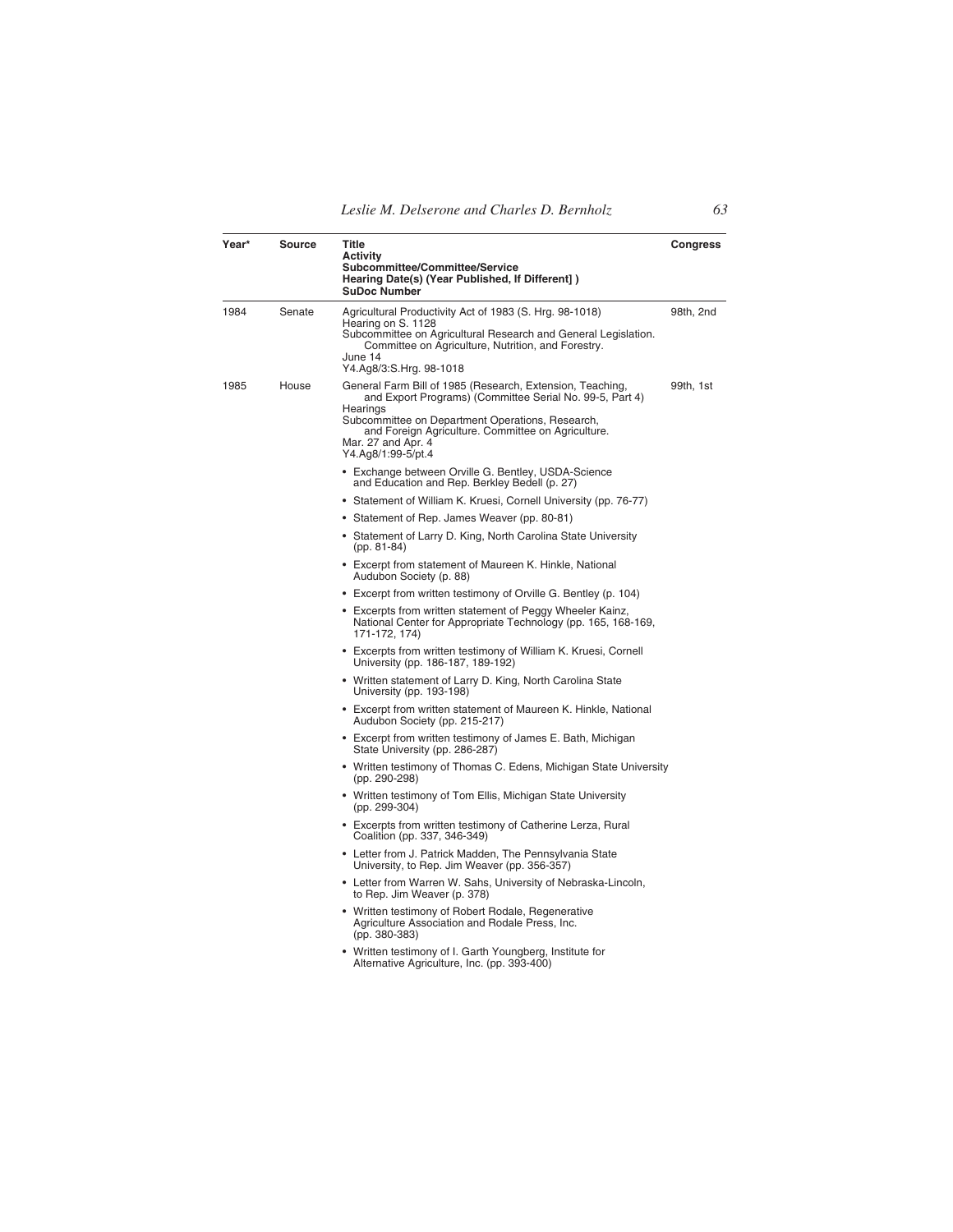#### TABLE 2 (continued)

| Year* | Source      | <b>Title</b><br><b>Activity</b><br>Subcommittee/Committee/Service<br>Hearing Date(s) (Year Published, If Different])<br><b>SuDoc Number</b>                                                                               | <b>Congress</b> |
|-------|-------------|---------------------------------------------------------------------------------------------------------------------------------------------------------------------------------------------------------------------------|-----------------|
|       | House       | Directing the Secretary of Agriculture to Take Certain Actions<br>to Improve the Productivity of American Farmers,<br>and for Other Purposes<br>H. Rpt. 99-126<br>May 15 (1987)<br>Y1.1/2: Serial 13647                   | 99th, 1st       |
| 1985  | <b>USDA</b> | Organic-Related Farming Systems Research FY82: A Directory<br>of USDA and State Projects in CRIS (microform)<br>Report<br><b>Current Research Information System</b><br>September                                         |                 |
|       |             | • Literature search mentioned by dissenting members of<br>Congress, in Organic Farming Act of 1982, H. Rpt. 97-733                                                                                                        |                 |
| 1985  | Congress    | P. L. 99-198 Food Security Act of 1985, Title XIV (Agricultural<br>Research, Extension, and Teaching)<br>Subtitle A (General Provisions), Section 1402 (Findings)<br>99 Stat. 1543<br>Dec. 23                             | 99th            |
| 1985  | Congress    | P. L. 99-198 Food Security Act of 1985. Title XIV (Agricultural<br>Research, Extension, and Teaching)<br>Subtitle C (Agricultural Productivity Research), Section 1464<br>(Information Study)<br>99 Stat. 1564<br>Dec. 23 | 99th            |
|       |             | • Requirement for the Secretary of Agriculture to collect<br>information about specific "organic" farming practices                                                                                                       |                 |

Note: If the entire document does not explicitly relate to organic agriculture, the specific pages that do so are cited. \*Year during which the hearing(s) were held.

authority in the area of organic farming, commented in 1982, "[W]e do not call it organic."25 He made the point, "We get tied up in semantics. We went through that in the middle 1970s in Nebraska, and we have gotten away from that, the polarity of these two different groups [organic vs. conventional farmers]. My written testimony indicates that we are thinking of alternate cropping systems–organic farming."26

While Sahs painted a picture of improved communication about organic practices, the problem of semantics continued in the congressional and agricultural research arenas. Politicians created their own definitions of organic farming. At one extreme, the grower could add organic material (regardless of source) to the soil, as presented in the USDA's 1978 report *Improving Soils with Organic Wastes* (Table 2). This report suggested the use of human sewage sludge for soil amendment, part of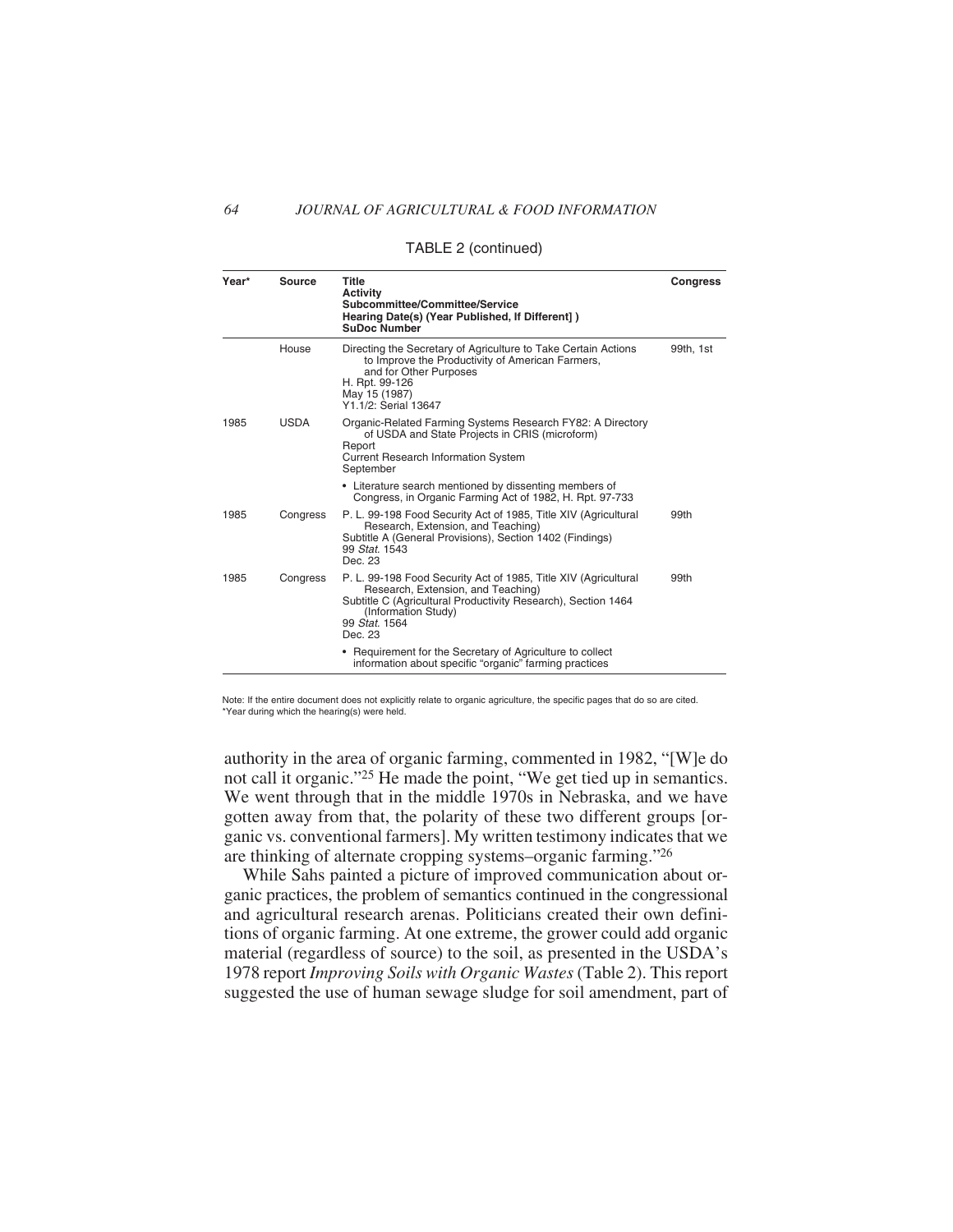the category of "off-farm organic wastes" later mentioned in the USDA's 1980 definition of organic farming, but deemed unacceptable under current NOP certification guidelines and by most organic producers. Representatives of the Rodale Institute, one of the early leaders in the U.S. organic movement, presented an ideal definition articulated by Ray Wolf:

Organic farming is using the very latest in technology, applied to current research, to fulfill the principles of good soil husbandry our forefathers adhered to . . . Organic farmers not only wish to avoid the use of chemical fertilizers and pesticides that can cause damage to soil and wildlife, and create toxic side effects in a variety of ways but they also are very much concerned about the prevention of erosion, the adding of humus and other organic matter to soil to improve fertility, the preservation of small family farms, localized marketing of food, energy conservation, and proper nutrition.27

For the purposes of this discussion, Wolf's definition is a benchmark because it articulates the ideas and ideals of most organic growers of the era. Located throughout the various hearings, listed in Table 2, are examples of testimonies by organic growers about their farming methods and philosophies.28

There are two critical differences between the USDA's definition of organic farming and that of the majority of organic proponents. First, the USDA definition fails to recognize organic farming as a philosophy, which it is for many growers and consumers.<sup>29</sup> The quasi-religious stance taken by some organic farmers likely slowed recognition of the need for research into the validity of organic methods. The 1983 testimony of Richard L. Thompson, a conventional farmer from Boone, Iowa who converted to organic methods, is an example:30

Organic, to me, is an inner feeling that affects the way you think and then changes the way you act toward the environment and your fellow man. Perhaps regeneration better explains our feel $ings. \ldots$ 

There were problems [during the 10 years Thompson used conventional methods]. It seemed like the cattle were sick all the time and the pigs were sick so I was kind of in a corner in the natural. . . . [W]e started learning about the part of God, that the Holy Spirit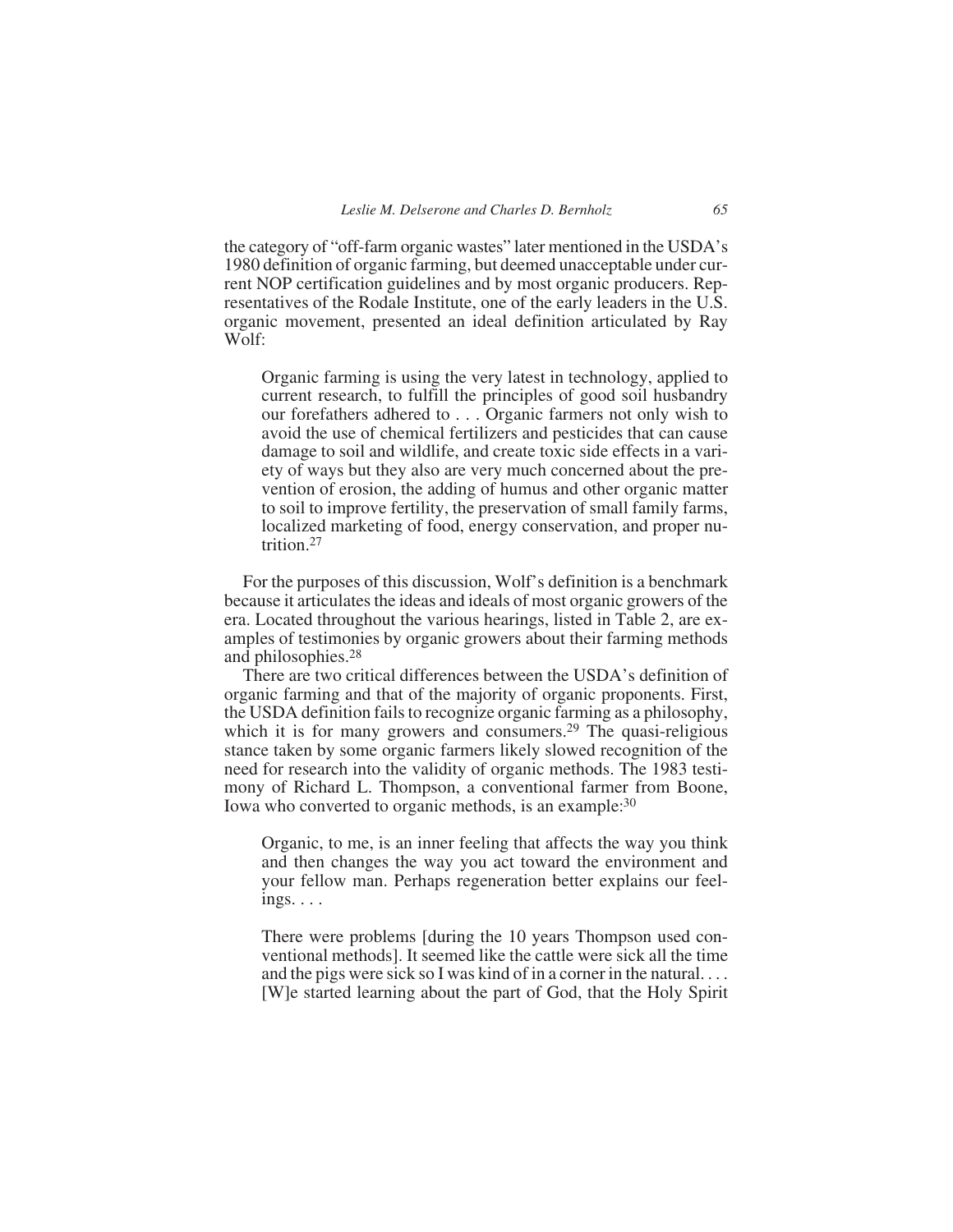was going to be the teacher, and so a word came to us in a supernatural way that God was going to teach us how to farm, and here I had two degrees in agriculture and had lived on the farm all my life and I wondered how this could be.

So we made a dramatic switch.

In the follow-up to Thompson's testimony, Rep. George E. Brown, Jr. (D-Calif.) noted

In connection with the organic farming operation of the old Amish, that that seems to be based upon their spiritual convictions also. This is the proper way to treat the Earth, and that it complies with their interpretation of what the Lord provided in the Bible . . .

However, I know that this administration has a number of bornagain Christians in it who don't feel the same way you do.<sup>31</sup>

Even the supportive Brown ended his discussion with Thompson with the comment: "I think that is another evidence of the wisdom of the Founding Fathers who felt we should keep religion out of politics"32– and out of agricultural research efforts. The USDA's administrators and scientists, especially during the lean agricultural budget years of the early 1980s, were not interested in a philosophically driven research program.

The second difference stems from the precision of the USDA's definition. This precision fails to place organic farming, as a production system, into the larger and interconnected picture of American agriculture and society during the 1970s and 1980s. The larger context recognizes the loss of smaller family-owned farms, that is, those more likely to adopt organic practices successfully, rather than the increased acreages owned and/or farmed conventionally by corporations. A larger context also recognizes the rising costs of fuel and petrochemical-based fertilizers and many Americans' concerns about the environment and the effects of pesticide exposures, water and soil pollution, soil erosion, as well as a growing awareness of food production/processing methods and sources-of-origin. Clearly, this absence of a consistent, mutually acceptable definition of organic farming negatively affected any discussions that occurred because no one was speaking the same language, and this probably hampered the opportunities for research into organic methods during this time period.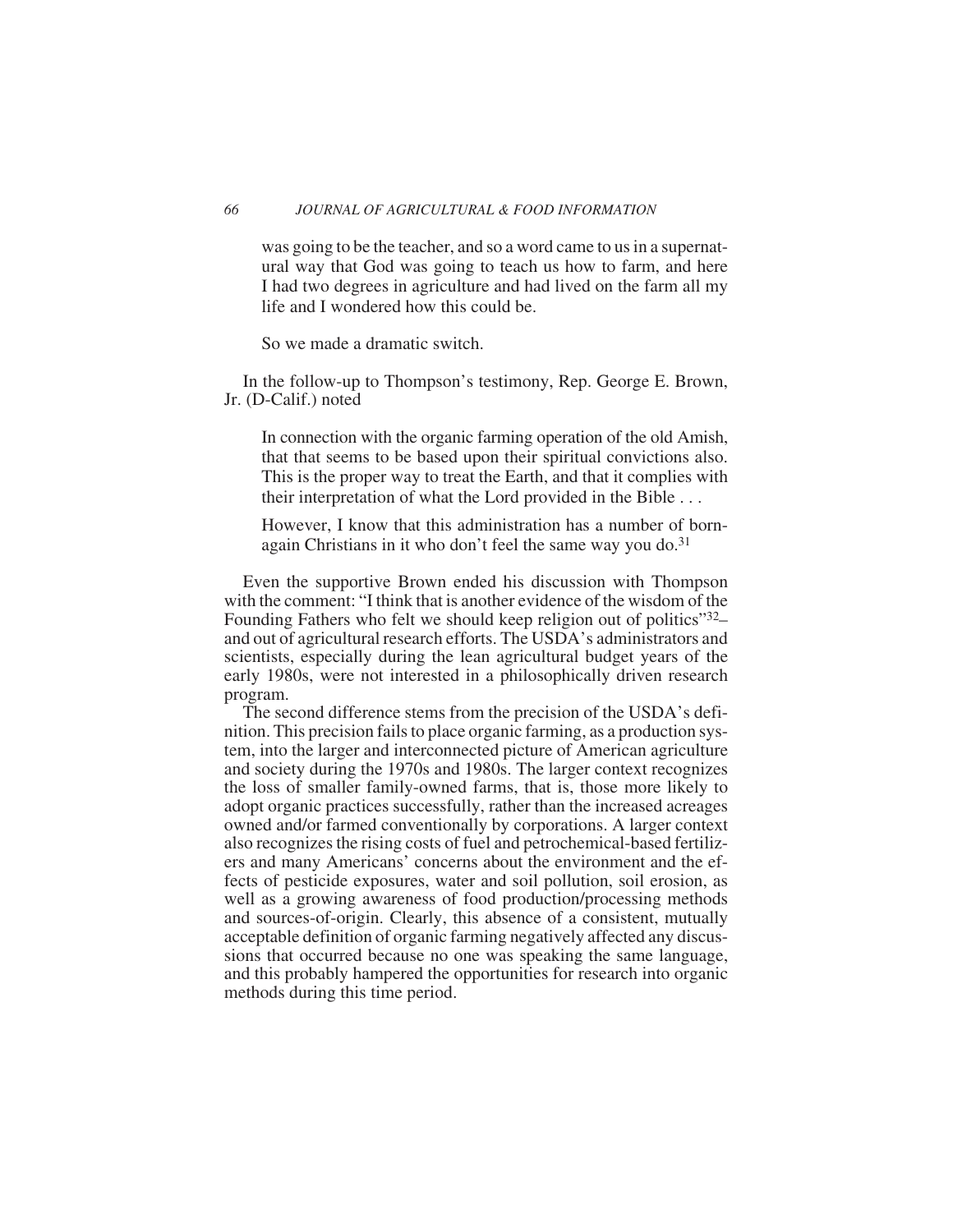#### *DISCOVERING DOCUMENTATION*

The lack of a consistent definition and the resultant loose terminology additionally slowed the identification and retrieval of theses and other research reports mentioned during congressional hearings or in accompanying written testimony (Table 3). Online catalog searches of the National Agricultural Library's (NAL) collection revealed that "organic agriculture" or "organic farming," that is, terms that an interested reader or researcher might use, were not the preferred controlled vocabulary and neither phrase was particularly useful in keyword searches. The current NAL Thesaurus<sup>33</sup> specifies "organic production" as the preferred vocabulary and indicates the phrase is synonymous with, and should be used for, the phrases "biodynamic farming," "organic agriculture," "organic culture," and "organic farming." Related terms include "alternative farming" and "sustainable agriculture." The difficulty in identifying documentation reflects the disconnect between terms employed popularly and used in the congressional hearings listed in Table 2 and the controlled vocabulary applied during the 1970-1989 time frame.

USDA officials mentioned ongoing graduate research in organic agriculture, or research report preparation, during hearings or in written communications with the Congress. Attempts to identify documentation of the graduate-level research through subject and keyword searches of the online catalogs of seven university libraries identified during a Congressional hearing were mostly unsuccessful.34 The institutions mentioned are Iowa State University, Kansas State University, Michigan State University, The Pennsylvania State University, University of Maine, University of Nebraska, and Washington State University. All of these institutions use Library of Congress (LC) subject headings. The Library of Congress currently uses "organic farming" as the preferred subject heading, enveloping the phrases "biodynamic agriculture," "biodynamic farming," "biological agriculture," "ecological agriculture," "organiculture," and "regenerative agriculture."35 "Sustainable agriculture" is a separate subject heading, with "alternative agriculture" serving as a "see-also" phrase.36

In the identification of the USDA-supported graduate research, success depended upon the use of the subject heading "organic farming" during the cataloging of the theses and dissertations. For example, Steven L. Kraten's 1979 MA thesis titled *A Preliminary Examination of the Economic Performance and Energy Intensiveness of Organic and Conventional Small Grain Farms in the Northwest* (Table 3) had "organic farming" as its third and final LC subject heading, and its identification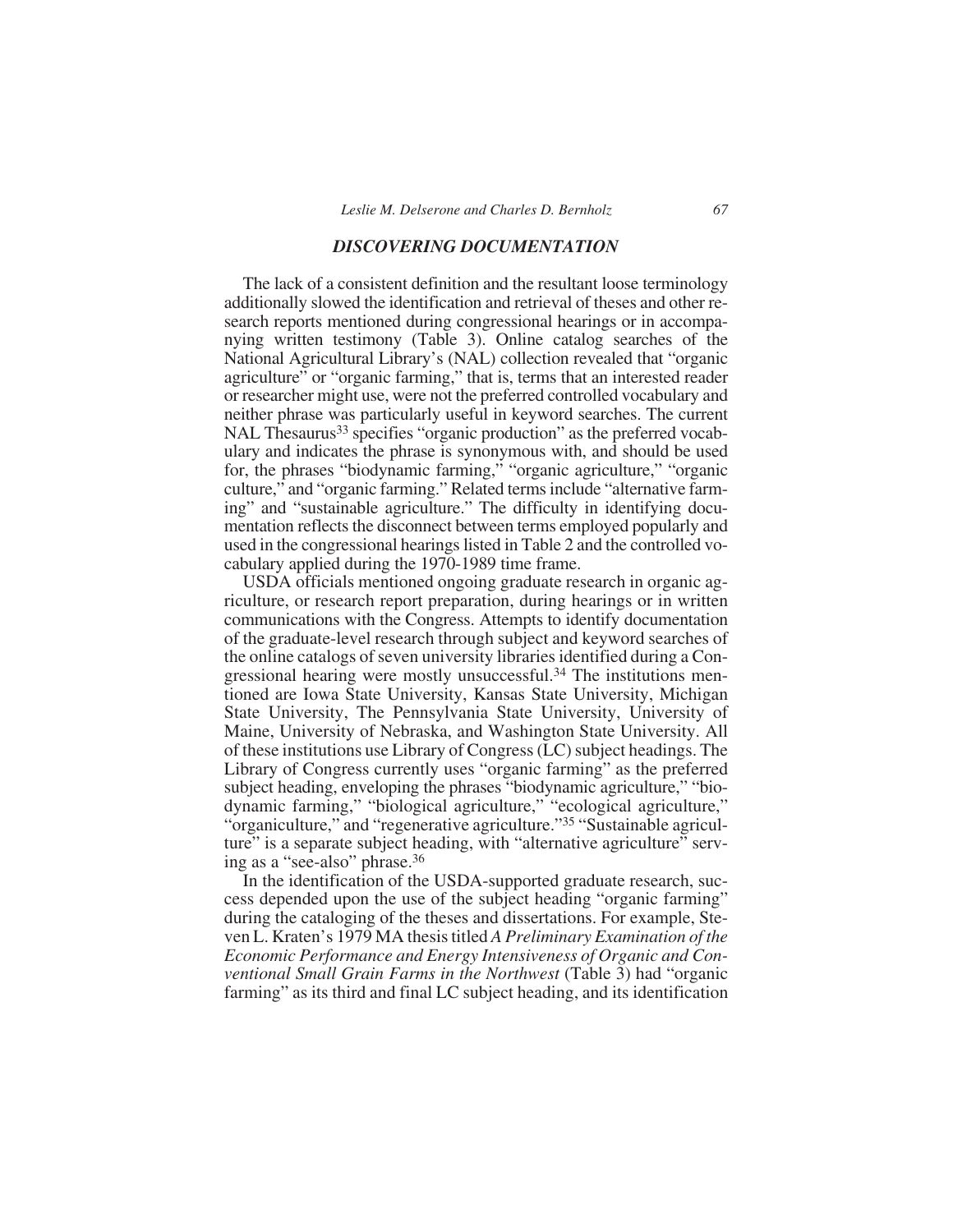TABLE 3. A Chronological Listing of USDA-Sponsored Graduate Research, and Other Reports Pertaining to Organic Agriculture Mentioned During the Hearings Found in Table 2

| Year* | <b>Title of Report</b><br><b>Additional Date Information</b><br><b>Source/Author of Report</b><br>Source of Reference from Table 2                                                                                                                                                                                                                                                                                                    |
|-------|---------------------------------------------------------------------------------------------------------------------------------------------------------------------------------------------------------------------------------------------------------------------------------------------------------------------------------------------------------------------------------------------------------------------------------------|
| 1975  | Utilization of Animal Manures and Sewage Sludges in Food and Fiber Production<br>February<br>Council for Agricultural Science and Technology, Report No. 41<br>Priorities in Agricultural Research of the U.S. Department of Agriculture–Appendix<br>• Letter from Victor J. Kilmer, Soil Science Society of America, to Sen. James Abourezk<br>(p. 80)                                                                               |
| 1979  | A Preliminary Examination of the Economic Performance and Energy Intensiveness of<br>Organic and Conventional Small Grain Farms in the Northwest<br>(None)<br>Steven L. Kraten (M. A. thesis, Washington State University)<br>Sustainable Agricultural Systems (Committee Serial No. 97-PPP)<br>• Letter from Michael J. Masterson, Congressional Affairs, USDA, on behalf of<br>John R. Block, to Rep. George E. Brown, Jr. (p. 289) |
| 1980  | Organic and Conventional Farming Compared<br>October<br>Council for Agricultural Science and Technology, Report No. 84<br>Agricultural Productivity Act of 1983 (Committee Serial No. 98-50)<br>• Prepared statement in support of H. R. 2714, by Robert Rodale and Richard<br>Harwood (p. 135)                                                                                                                                       |
| 1981  | Changes in Nitrogen Metabolising Microorganisms under Different Tillage Systems in<br>Western Nebraska<br>(None)<br>Michael W. Broder (M. S. thesis, University of Nebraska-Lincoln)<br>Sustainable Agricultural Systems (Committee Serial No. 97-PPP)<br>• Letter from Michael J. Masterson, Congressional Affairs, USDA, on behalf of John R.<br>Block, to Rep. George E. Brown, Jr. (p. 291)                                       |
| 1981  | The Kansas Organic Producers: Alternative Agriculture as a Social Movement<br>(None)<br>Gary Stanford Foster (Ph. D dissertation, Kansas State University)<br>Sustainable Agricultural Systems (Committee Serial No. 97-PPP)<br>• Letter from Michael J. Masterson, Congressional Affairs, USDA, on behalf of John R.<br>Block, to Rep. George E. Brown, Jr. (p. 292)                                                                 |
| 1982  | Comparison of Nitrogen and Phosphorus Flows on an Organic and Conventional Farm<br>(None)<br>Andrea G. Weilgart Patten (M. S. thesis, Washington State University)<br>Sustainable Agricultural Systems (Committee Serial No. 97-PPP)<br>• Letter from Michael J. Masterson, Congressional Affairs, USDA, on behalf of John R.<br>Block, to Rep. George E. Brown, Jr. (p. 290)                                                         |
| 1982  | Nutritional Quality Factors of Vegetables Grown under Organic and Conventional Soil<br><b>Management Systems</b><br>(None)<br>Cynthia L. Kahrmann (M. S. thesis, University of Maine)<br>Sustainable Agricultural Systems (Committee Serial No. 97-PPP)<br>• Letter from Michael J. Masterson, Congressional Affairs, USDA, on behalf of John R.<br>Block, to Rep. George E. Brown, Jr. (p. 292)                                      |
| 1983  | Alternative Farming Task Force Report<br>August<br>University of Nebraska-Lincoln<br>Organic Farming Act of 1982 (Committee Serial No. 97-SSS)<br>• Statement of Warren Sahs, Assistant Director, Nebraska Agricultural Experiment<br>Station (pp. 51-52)                                                                                                                                                                             |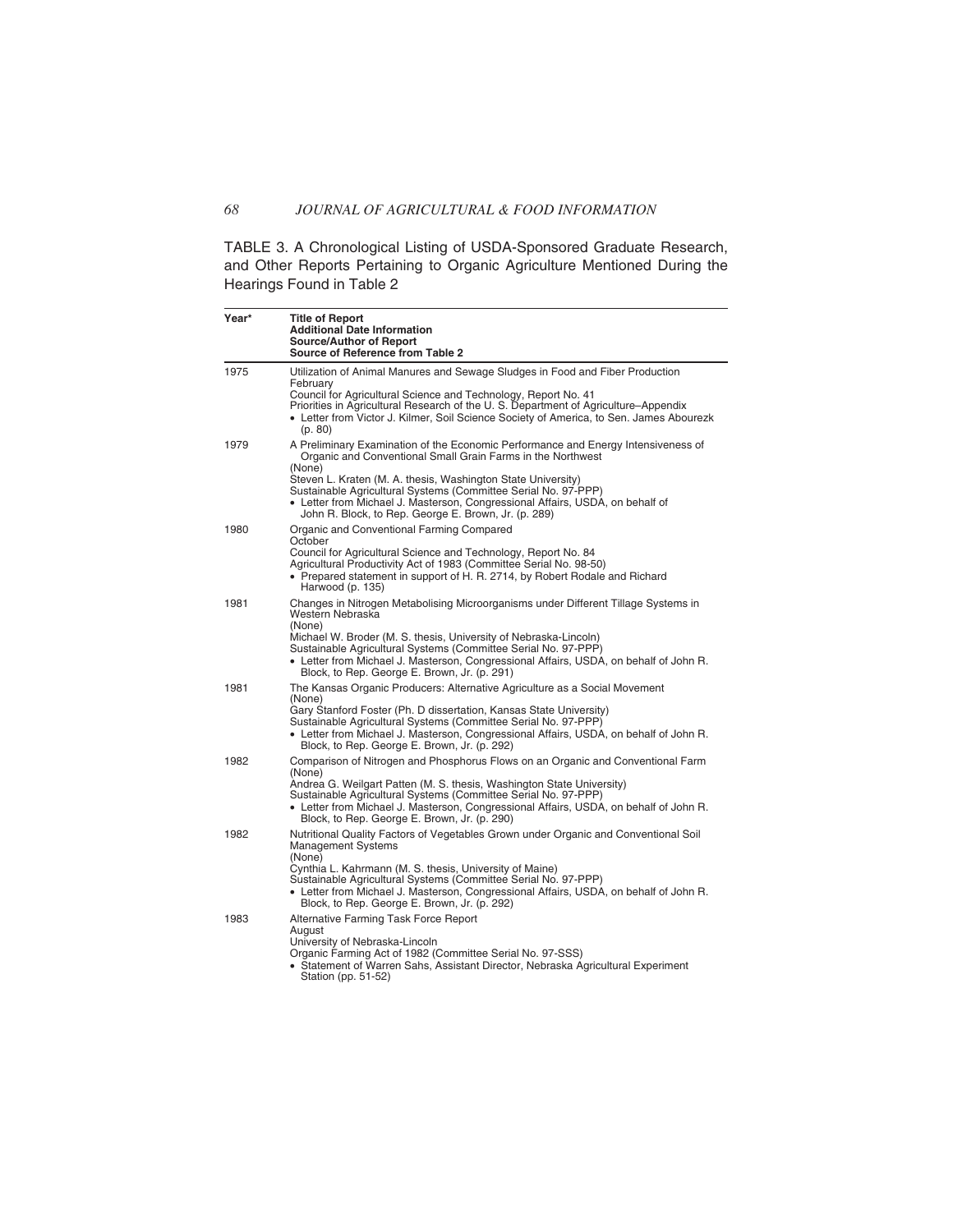| Year* | <b>Title of Report</b><br><b>Additional Date Information</b><br><b>Source/Author of Report</b><br>Source of Reference from Table 2                                                                                                                                   |
|-------|----------------------------------------------------------------------------------------------------------------------------------------------------------------------------------------------------------------------------------------------------------------------|
| 1983  | Soil Microbial Biomass and Selected Soil Enzyme Activities on an Alternatively and a Con-<br>ventionally Managed Farm<br>(None)                                                                                                                                      |
|       | Harvey Bolton (M. S. thesis, Washington State University)<br>Sustainable Agricultural Systems (Committee Serial No. 97-PPP)<br>• Letter from Michael J. Masterson, Congressional Affairs, USDA, on behalf of John R.<br>Block, to Rep. George E. Brown, Jr. (p. 290) |
| 1984  | Organic Farming: Current Technology and Its Role in a Sustainable Agriculture<br>American Society of Agronomy, Crop Science Society of America, and<br>Soil Science Society of America<br>ASA Special Publication No. 46                                             |
|       | Sustainable Agricultural Systems (Committee Serial No. 97-PPP)<br>• Statement of Anson R. Bertand, Science and Education, USDA, concerning the 1981<br>symposium held by these societies about organic farming (p. 121)                                              |
| 1986  | Conventional and Organic-Related Farming Systems Research: An Assessment of<br><b>USDA and State Research Projects</b><br>(None)                                                                                                                                     |
|       | F. W. Schaller, H. E. Thompson, and C. M. Smith<br>Organic-Related Farming Systems Research FY 82: A Directory of USDA and State<br>Projects in CRIS (microform)                                                                                                     |
|       | Agricultural Productivity Act of 1983, Hearing on S. 1128, S. Hrg. 98-1018<br>• Letter from Orville G. Bentley, Science and Education, USDA, to Rep. Joe Skeen<br>$(pp. 15-16)$                                                                                      |
| 1986  | Alternative Crops, Rotations, and Management Systems for the Palouse (Compost, Wheat,<br>Washington)<br>$[$ (None])                                                                                                                                                  |
|       | Walter Allen Goldstein (Ph.D. dissertation, Washington State University)<br>Sustainable Agricultural Systems (Committee Serial No. 97-PPP)                                                                                                                           |
|       | • Letter from Michael J. Masterson, Congressional Affairs, USDA, on behalf of John R.<br>Block, to Rep. George E. Brown, Jr. (p. 290)                                                                                                                                |
| 1986  | A Dynamic Simulation Model of the Transition from Conventional to Organic Farming<br>(None)                                                                                                                                                                          |
|       | Stephan Dabbert (M. S. thesis, Pennsylvania State University)<br>Sustainable Agricultural Systems (Committee Serial No. 97-PPP)                                                                                                                                      |
|       | • Letter from Michael J. Masterson, Congressional Affairs, USDA, on behalf of John R.<br>Block, to Rep. George E. Brown, Jr. (p. 292)                                                                                                                                |

\*Year of thesis acceptance or report publication.

in the catalog of Washington State University was straightforward. Similarly, Gary Stanford Foster's PhD dissertation, *The Kansas Organic Producers: Alternative Agriculture as a Social Movement* (Table 3), had "organic farming-Kansas" as the second of three subject headings. An NAL *Quick Bibliography*<sup>37</sup> identified another Kansas State thesis–*Lack of Integrated Studies of Farming Systems Hampers Transfer of Research to Organic Farms* by James Richard Lukens–that had "organic farming-information services" as its first LC subject heading. However, this thesis does not fit the descriptions of USDA-supported research described by Michael J. Masterson in his 1982 letter to Rep. George E. Brown, Jr.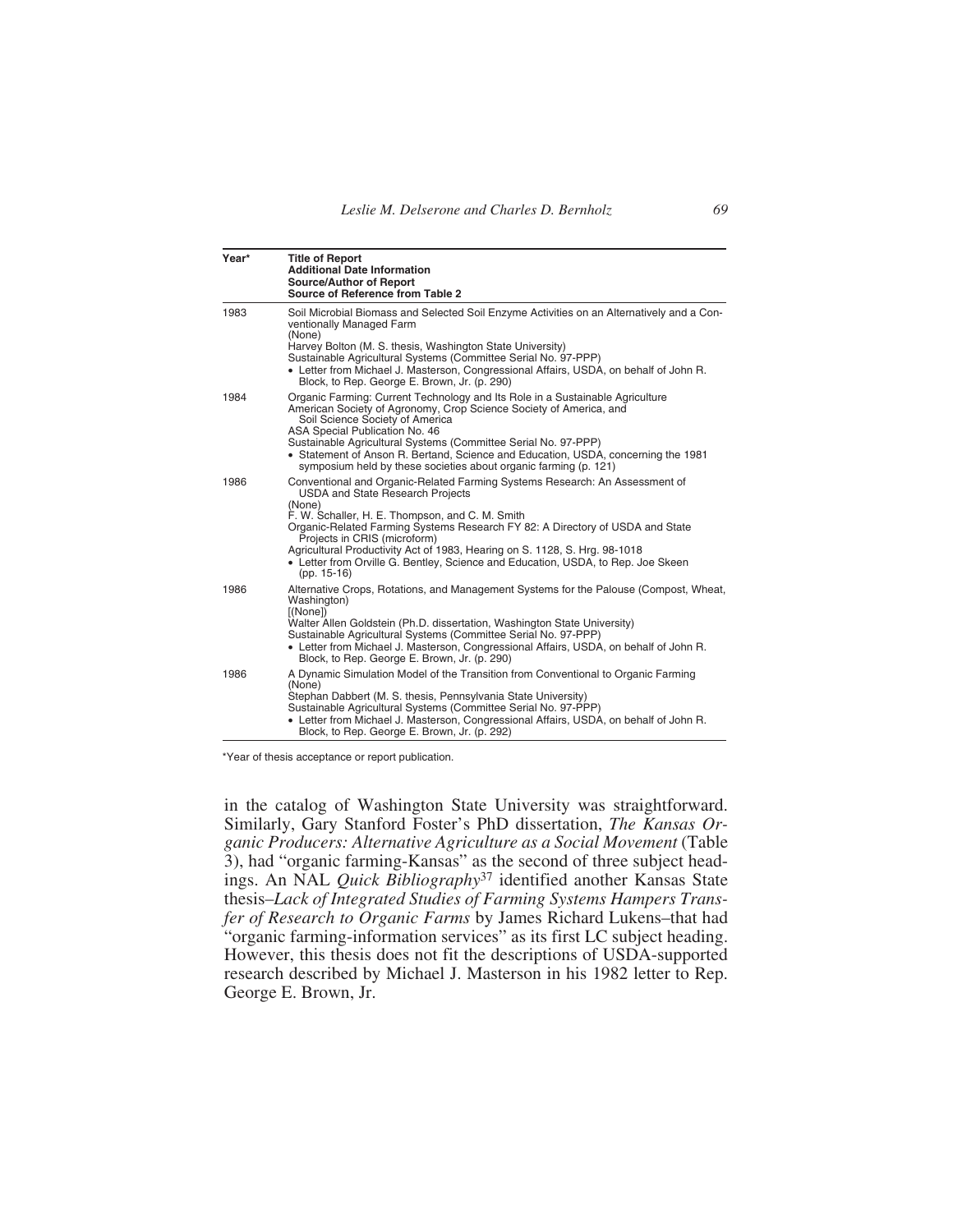It was difficult to identify directly the majority of the research conducted at the seven institutions and cited by Masterson.38 It was easy to miss this part of the early research record of USDA-supported organic research, unless the searcher combined the descriptions provided in Masterson's letter with subject knowledge; the term "organic" does not appear in the catalog descriptions of these early materials. As an example, Michael W. Broder's MS thesis, *Changes in Nitrogen Metabolising Microorganisms under Different Tillage Systems in Western Nebraska* (Table 3), had the following LC subject headings: "tillage-Nebraska"; "nitrification"; "bacteria, nitrifying"; and "soils-Nebraska-analysis." Other thesis author-subject heading combinations include the following (see Table 3):

- Andrea G. Weilgart Patten: soils-phosphorus content, soils-nitrogen content, soil biology;
- Cynthia L. Kahrmann: soil management-Maine, plant nutrients, vegetables-nutrition, vegetables-composition;
- Harvey Bolton: farm management, soil microbiology;
- Walter Allen Goldstein: agriculture, agronomy; and
- Stephan Dabbert: agricultural economics.

The authors were unsuccessful in identifying much of the organic agricultural research conducted at Michigan State University and mentioned in Masterson's letter. There was insufficient detail about the research in the letter, and searches of the Michigan State catalog by LC subject headings and keywords gave only one possible match: Patricia S. Michalak's 1984 MS thesis, titled *Comparative Analysis of Collembola Associated with Organic and Conventional Ecosystems*, which had "organic farming" as the fourth of five subject headings. Possibly, the research Masterson described went uncompleted or undocumented in writing.

There were two research projects, one at the University of Nebraska and the other at Washington State University, that were not identified clearly enough to warrant inclusion in Table 3. The putative identity of a Nebraska MS thesis is *Organic Farming in Eastern Nebraska* by Eileen A. Cunningham, completed in July 1982; its LC subject heading is "organic farming-Nebraska." The unidentified Washington State University MS thesis may be the one titled *Long-term Tillage and Rotation Effects on Soil Biomass, Carbon, and Nitrogen* by David Michael Granatstein, completed in 1986; its LC subject headings are "tillage," "soil microbiology," and "soil biochemistry."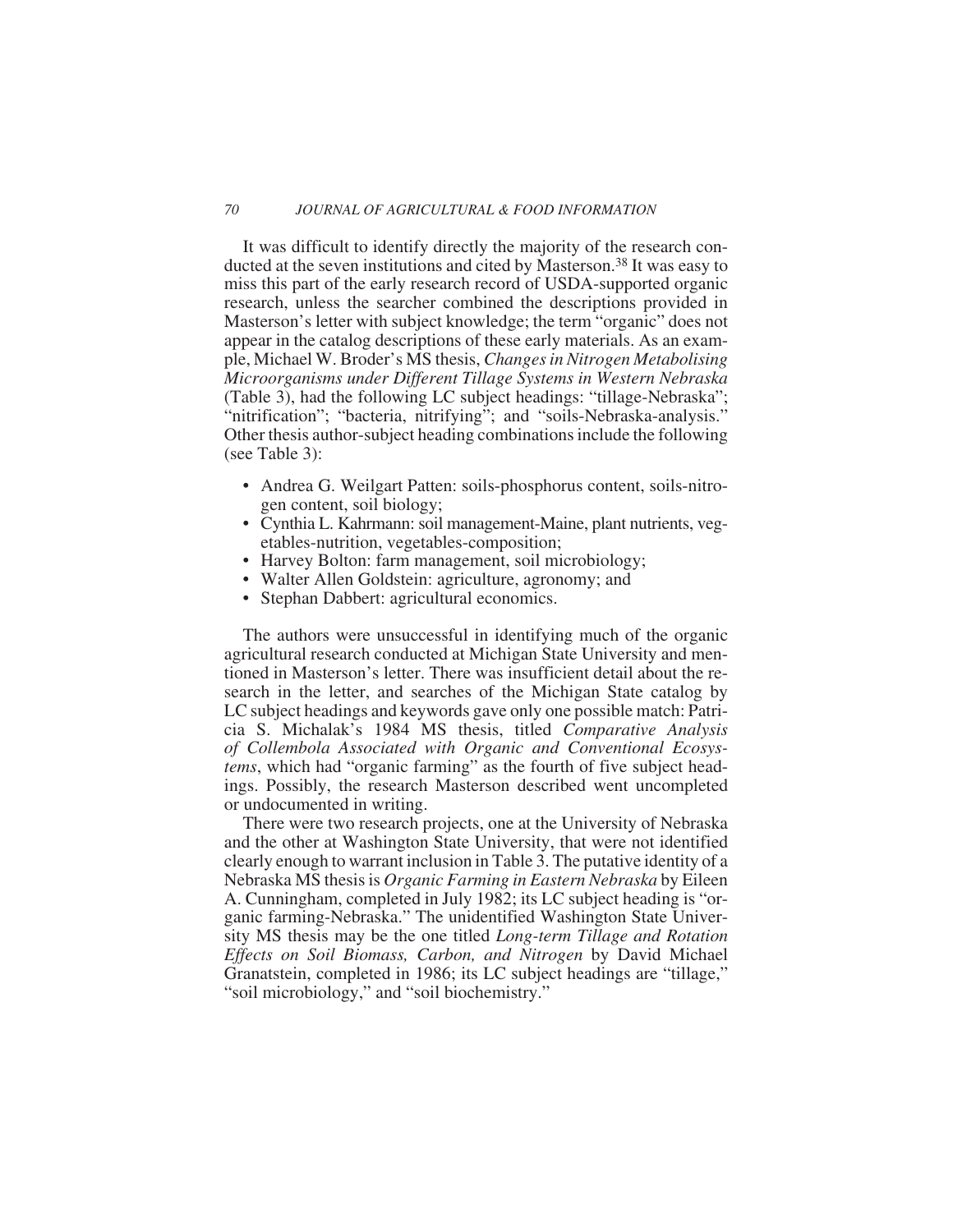In all cases, these were appropriate subject headings, given the thesis content. However, it often was not apparent from the title or the catalog record that the research had any relationship to organic agriculture, making these documents unavailable to researchers, and unavailable to support the USDA's claim of conducting organic research, and disseminating the results, in the early 1980s. Avoidance of the term "organic," whether intentional or not, likely made the identification of information difficult for interested parties.

#### *WHAT THE DOCUMENTS REVEAL*

Taken chronologically, the documents listed in Tables 1 to 3 provide insight into the roller-coaster relationships among the Congress, the USDA, and organic producers, and into the changes that occurred in politics and agricultural research in the 1970s and 1980s. Throughout the congressional hearings published during the period 1970-1974 (Table 1), the common understanding was that synthetic pesticides and fertilizers were necessary to continue U.S. agriculture's successful level of production. One example of this belief is found in a 1969 hearing's written testimony. Mary K. Farinholt stated:

Chemical pesticides are here to stay. An increasing population will require more food from a static or shrinking farm acreage. Besides the sheer quantity of food U.S. consumers demand, the quality they expect includes diversity and lack of blemish, infestation and decay. Furthermore, the big capital invested in the big business of farming today will not tolerate gambling on possible crop loss, when a preventive is at hand. Without chemical pesticides, according to a National Academy of Sciences subcommittee, many fruits and vegetables would disappear from the market, and many other crops would grow so meagerly they would be marketable only as rare luxuries.39

In a similar vein, Sen. Robert J. Dole (R-Kan.) commented, during hearings on water pollution in 1971,

Recently concern has arisen over the long-term effects of pesticides, herbicides, fungicides, and fertilizers used in agriculture. This concern is proper and should not be taken lightly. At the same time, however, it should be remembered that all of these chemicals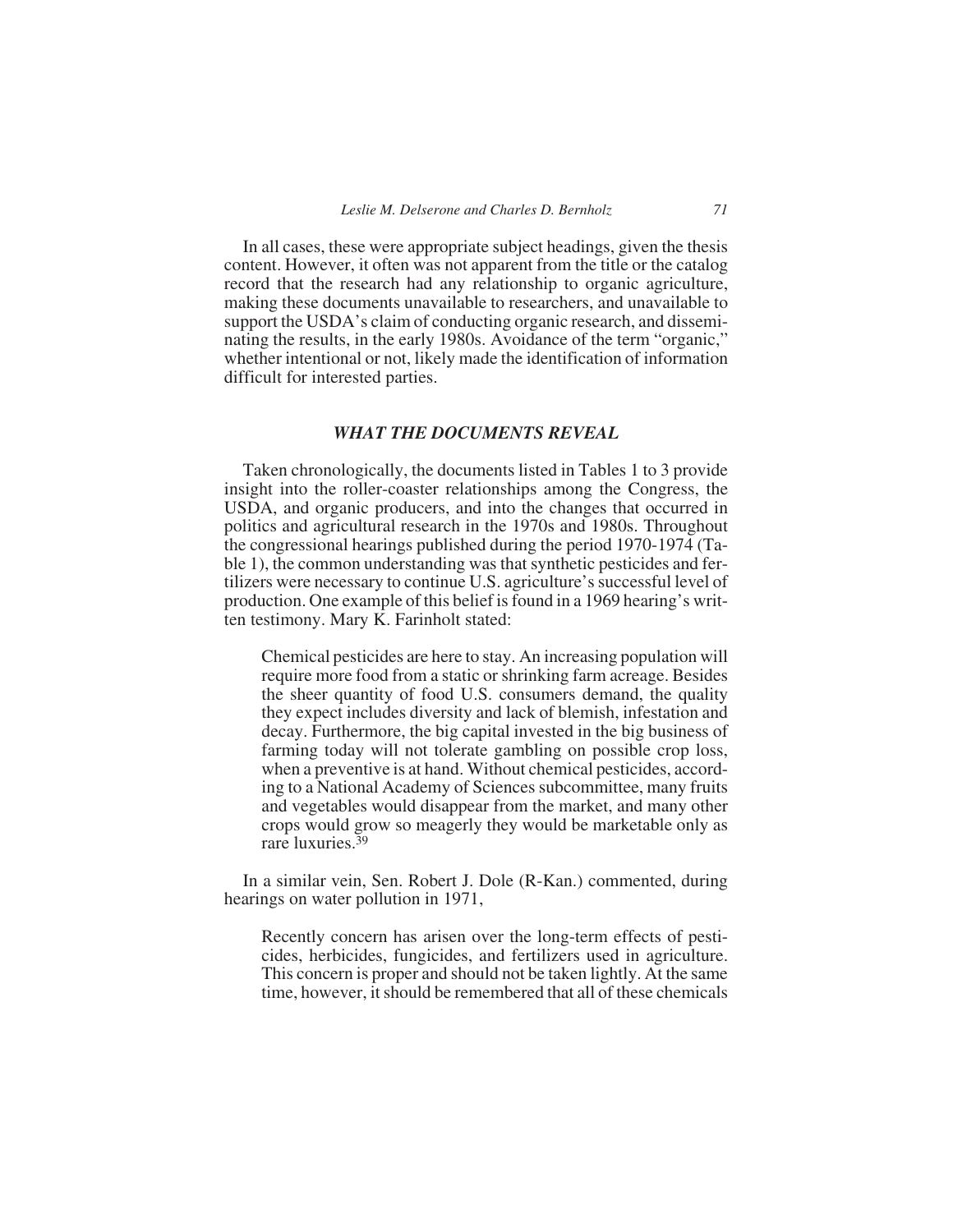are tools for the farmer. They are important tools that have been developed to increase both the productivity and efficiency of agriculture. They are in large measure responsible for the greatness of American agriculture today. Without these chemicals, American farmers could not offset the tremendous drain of manpower away from rural areas of our country. They would not be able to meet the ever-increasing demand for food generated by our rising population.40

Both excerpts illustrate the web of concerns that surround U.S. agriculture, regarding not only pollution, but also limited arable land, limited manpower, and food quantity and quality. The testimony of most USDA officials and many growers, during the hearings listed in both Tables 1 and 2, echoed the importance of agrichemicals and continued research into their development and applications. There was at that time the sense that, without pesticides and synthetic fertilizers, U.S. agriculture would no longer support the needs of the citizenry and of the world. In 1977 Russell Schwandt, President of the Minnesota Agri-Growth Council, testified,

There are those who say we need an alternative to pesticides.... we need to research new and better and safer pesticides, because without pesticides we are facing economic collapse and mass starvation throughout the world, no question about it. Every farmer, such as I with my gray hair . . . have tried the organic farming. Organic farming is good if you have a few vegetables, or a flower box. If you are going to try to feed 8 billion people, it's a bunch of nonsense.41

However, there was no objective evidence that these catastrophic failures would occur. There was no research into organic farming that documented reduced yields that could then be extrapolated into "mass starvation." There were, however, examples of larger-scale, successful organic farmers, with yields and per-acre incomes comparable with those of conventional growers. In 1977, farmer Howard Beeman testified about his successful diversified organic farming operation in California, growing tomatoes, rice, alfalfa, wheat, and oat hay on 560 acres.42 Other success stories included Paul Keene of Walnut Acres, one of the early organic growers in the country;43 Earl Lawrence, whose family ran a successful 325-acre farm in Virginia;<sup>44</sup> and the Midwestern organic corn farmers documented by Barry Commoner's research group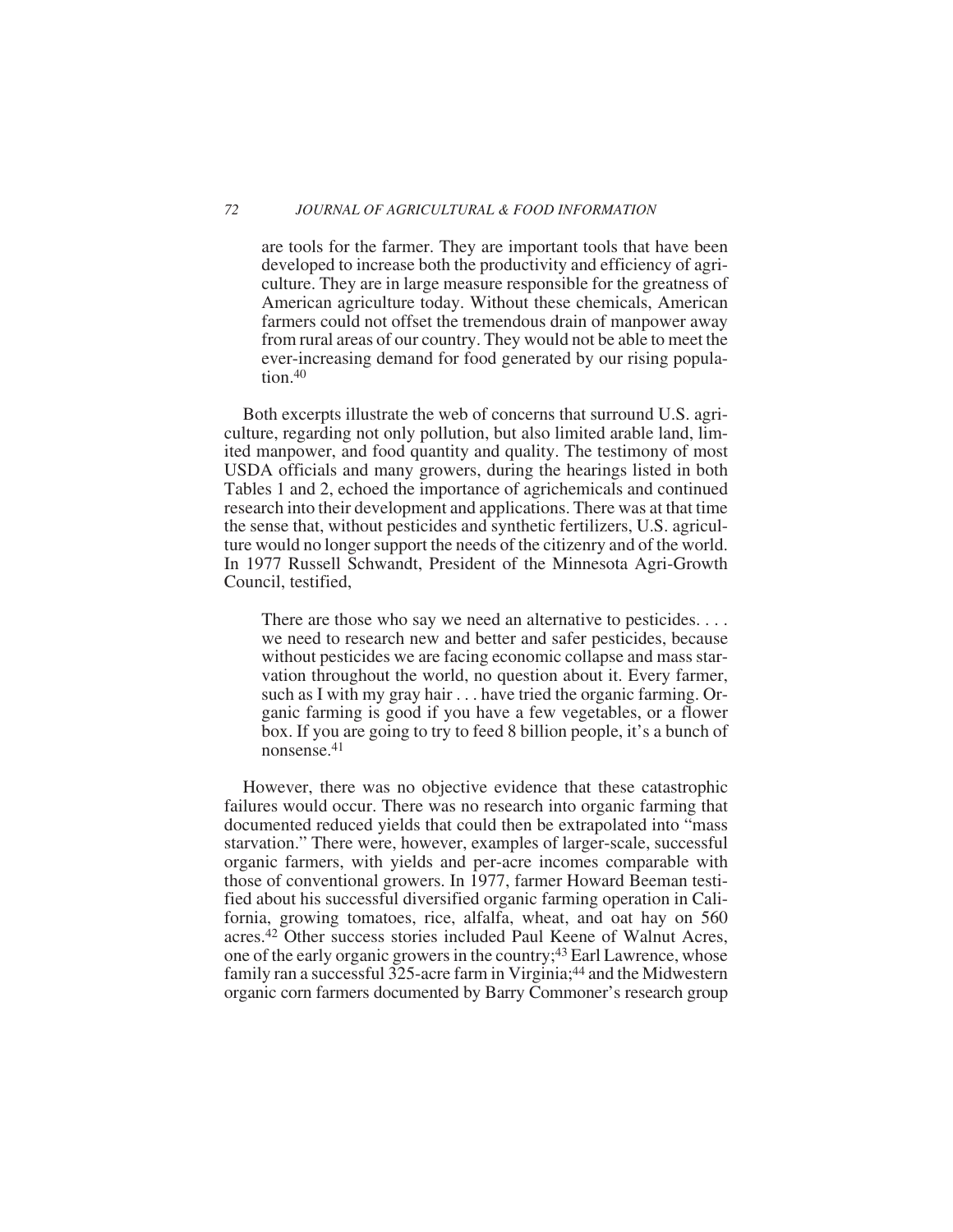at Washington University in St. Louis, in the study titled "Economic Performance and Energy Intensiveness on Organic and Conventional Farms in the Corn Belt: A Preliminary Comparison."45 Some USDA officials looked beyond the accepted pattern of pesticide usage. One administrator, Roy L. Lovvorn of the Cooperative State Research Service, discussed his concerns in this 1971 exchange with Rep. Robert H. Michel (R-Ill.):46

*Mr. Michel*: Getting into the whole question of environmental quality, with the increasing restrictions on the uses of pesticides, are we giving enough attention to developing nonchemical ways of pest control? And, just how far can we go in limiting pesticide usage in agriculture before we start running into really serious production problems? What kind of safety margin are we operating on here? . . . After years of thinking in terms of the declining need for any kind of production research, are we going to be faced with the necessity for a major shift in our thinking about our basic ability to feed ourselves? Just how serious is this situation?

*Dr. Lovvorn*: In our view adequate attention is not being given to developing nonchemical ways of pest control . . . All of the elements exist today to suggest that the current and anticipated demands for environmental quality, the general urbanization and industrialization needs, and the foreign and domestic population's food and fiber requirements will all serve to sharply increase the total array of restrictions and demands on the system.

The size of the problem is appreciated when we reflect on the fact that with few exceptions all plant culture systems in this country were designed with reliance on chemical pest control, or at least with recognition that within a relatively short period of time it could be brought into use . . .

There are extensive opportunities in the area of developing nonchemical ways of pest control, and we do have some research in this area underway at this time. Many of the more basic and fundamental areas that would most efficiently yield the knowledge necessary for full exploitation of nonchemical ways of pest control are not now receiving adequate attention . . .

Organic farming provided methods for nonchemical pest control. And it is certainly true that, in 1971, the USDA was not paying attention.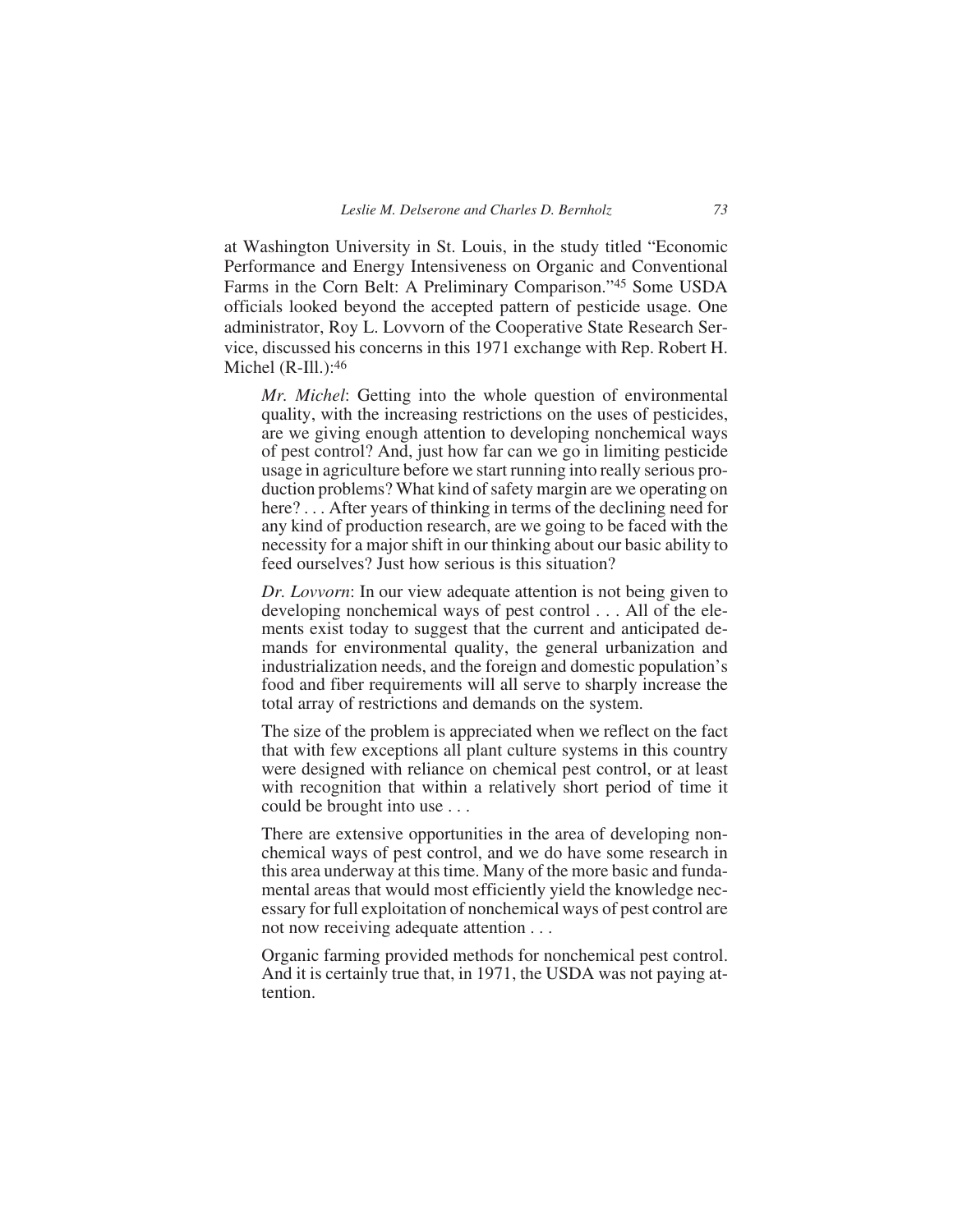However, as congressional interest in organic agriculture began to escalate in the mid-1970s, USDA officials found attention focused upon the agency's research priorities. In 1975, Rep. George E. Brown, Jr. queried Dr. T. W. Edminster, Administrator of the ARS:47

Has not the thrust of your research program over the years tended to favor the development of chemical pesticides, fertilizers and so forth, at the expense of the organic approach and at the expense of programs such as integrated pest management, which I think there is an obligation to pursue?

Mr. Edminster provided written material that indicated that the ARS devoted "approximately 30 percent of our effort . . . on the basic . . . ecology, and physiology of pests. Another 40 percent [of their effort] is focused on nonchemical methods of control . . .,"48 with the emphasis on insect pests. This figure does not address, specifically, weed problems–and therefore alternatives to chemical herbicides–or other pathogens of plants and animals, such as fungi and nematodes, which were controlled or eradicated, at that time, by broad-spectrum fungicides and nematicides. Of the remaining 30% of USDA-ARS effort, Edminster mentioned,

Roughly 21 percent . . . is devoted to research on the development of safe and effective pesticide use patterns. Much of this research is conducted cooperatively with private industry. The remaining 9 percent of the effort is based on determining what happens to pesticides that are applied to plants, farm animals, and to soil and water.49

With at least 30% of ARS' effort in 1975 expended towards chemical pesticide testing, agrichemical companies (the "private industry" to which Edminster refers) might be expected to take a rather dim view of any widespread adoption of organic research programs by USDA. Congressional interest also included the collection of faculty attitudes about organic farming, and a survey of the coursework and extension-related information available at U.S. land grant institutions, USDA's traditional partners in agricultural research and development. Sen. James Abourezk (D-S. Dak.) canvassed these institutions by letter in 1977, and the responses by university officials were primarily indifference or hostility to organic farming, as opposed to organic gardening. Several correspondents commented on organic agriculture as another "food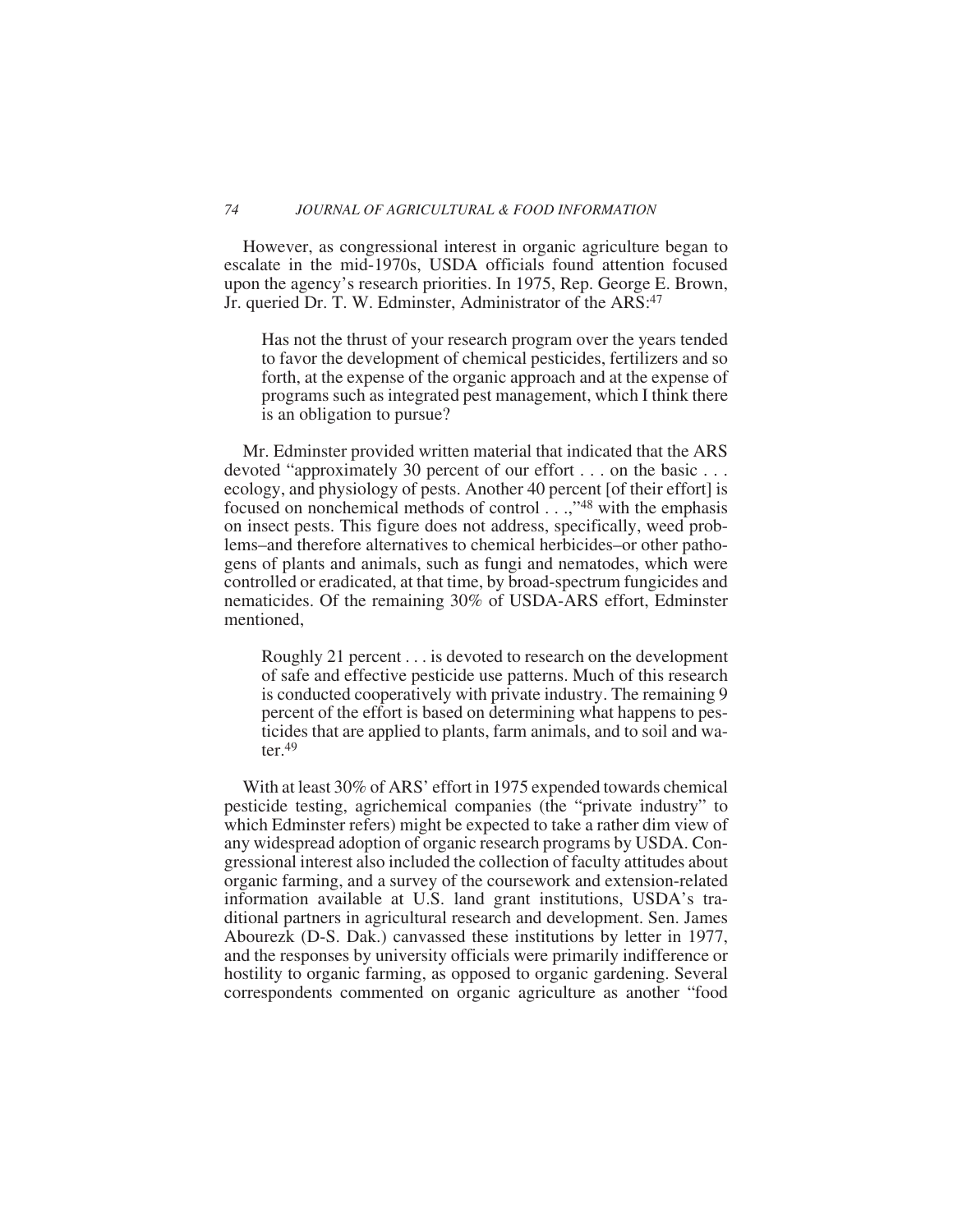faddism" of American society.50 Despite the official positions of most USDA and university officials, the testimonies and written statements from some legislators, researchers, and many growers expressed a desire for the USDA to conduct research into organic production methods (Table 2). In general, the inflexibility and slow response of the USDA bureaucracy, especially the ARS, is clear in a review of these hearings during the 1970s. Edminister presented an interesting potential explanation for the nature of ARS' response, in a comment that may list the agency's priorities. In his 1975 testimony, he stated:

Information that we use in priority setting in the Agency flows from a large number of valued sources, both within and outside the Agency. The Congress, agribusinesses, producers, marketing firms, commodity groups, action agencies, and many others consistently request research information and recommend to us their needs . . . The determination of research priorities is coordinated with action agencies, with other research agencies and the private sector.<sup>51</sup>

Regardless of any prioritization, the ARS did not address congressional interest in organic agriculture, and it appears that the views of organic producers were lower in importance. This hearing marked the beginning of a series of missed opportunities and delays, on the part of various branches of the USDA, to follow the suggestions of Congress and its constituents, and to clearly define and increase its research into organic farming. A classic exchange that illustrates this point occurred in 1982 between Rep. Jim Weaver (D-Ore.) and Dr. Terry Kinney, Administrator of the USDA-ARS:52

*Mr. Weaver*: I agree completely that if it becomes a fight of one word versus another–chemical versus organic–nobody is going to be helped. We simply have to develop techniques that work.

I still have a feeling that there are elements out there that would suppress this [organic] information. I can assure you that the people I know in organic farming have very little means to suppress information on chemical farming, but the chemical industry can exert some of its influence on organic farming.

I would like to ask one final question of Dr. Kinney. We know that we have one person part-time on the staff of the USDA for answering inquiries into organic farming techniques [Organic Farming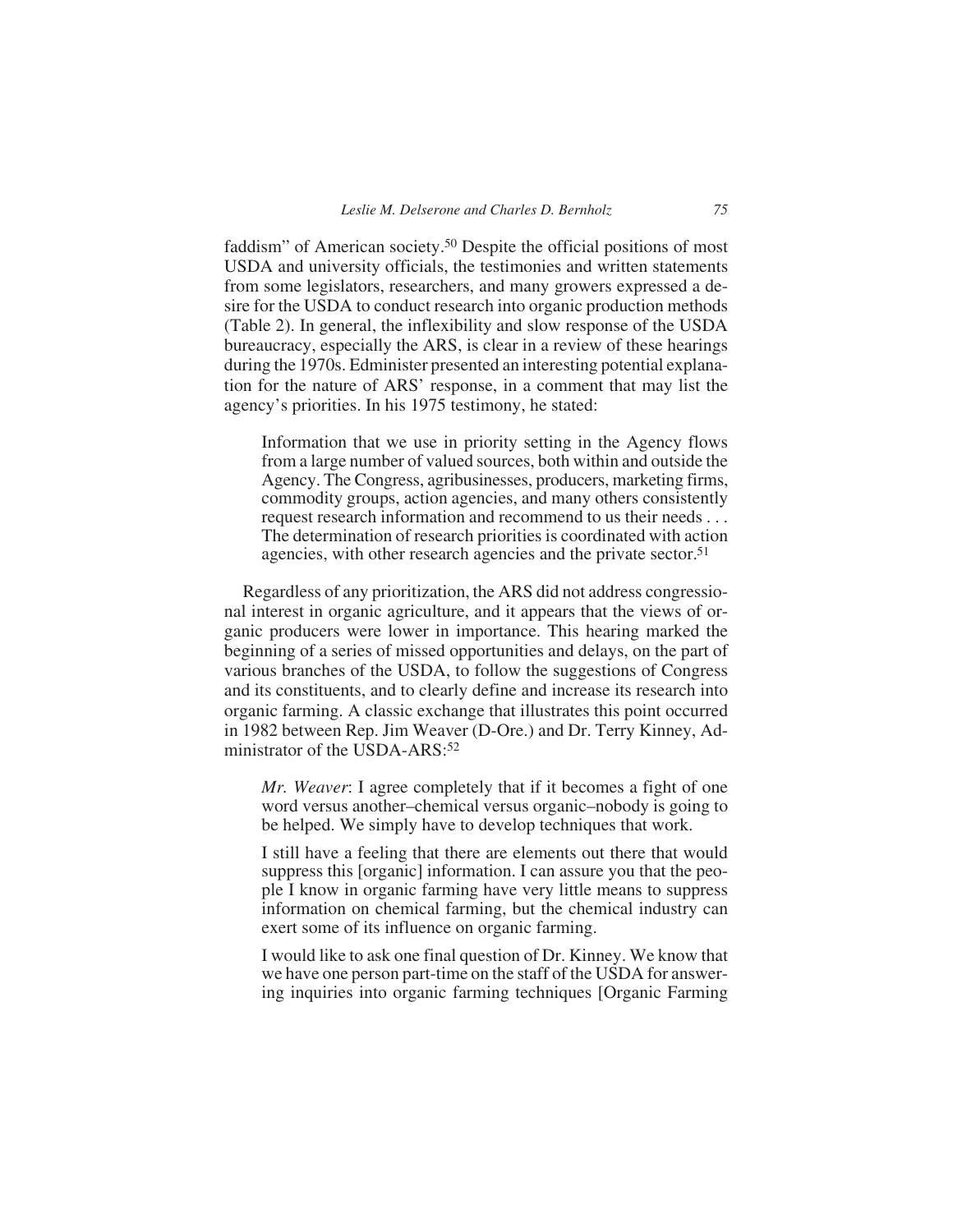Coordinator Dr. I. Garth Youngberg.]. How many specialists do you have on your staff in the chemical field?

*Dr. Kinney*: Scientists who are working specifically in . . .

*Mr. Weaver*: In the chemical field–insecticides, pesticides, et cetera.

*Dr. Kinney*: I would say a couple hundred.

*Mr. Weaver*: A couple hundred?

*Dr. Kinney*: Yes.

*Mr. Weaver*: I do not think I have to say anything more.

The mention of the Organic Farming Coordinator introduces the next phase (1980-1985) in the history of organic farming legislation and USDA response. In 1980, there was a thaw in the USDA's attitude towards organic agriculture, when Secretary of Agriculture Bob Berglund assembled the study team that produced the *Report and Recommendations on Organic Farming* (Table 2) that developed the definition of organic farming discussed previously. Dr. Youngberg, a political scientist, served in the role of Organic Farming Coordinator as part of the Policy and Coordination Staff, USDA-Science and Education, not part of ARS. During his brief tenure (1980-1983), Youngberg reported to Congress on his observations of continued and increasing interest in organic agriculture and alluded to some of the difficulties associated with his position in this 1982 conversation with Rep. Weaver:<sup>53</sup>

*Mr. Weaver*: What kinds of responses have there been to the organic farming report, published in 1980?

*Dr. Youngberg*: [T]here has been an outstanding response. We probably have distributed somewhere in the neighborhood of 38,000 to 39,000 copies of the report to date. . . .

These were distributed primarily, if not totally, as a result of individual requests as opposed to a mass mailing distribution.

*Mr. Weaver*: So there is a great deal of interest out there in this, is there not?

*Dr. Youngberg*: That would be my judgment, yes. This is based upon impressions, not a systematic study, but the requests both for information and the report have come from a rather broad spectrum of farmers. . . .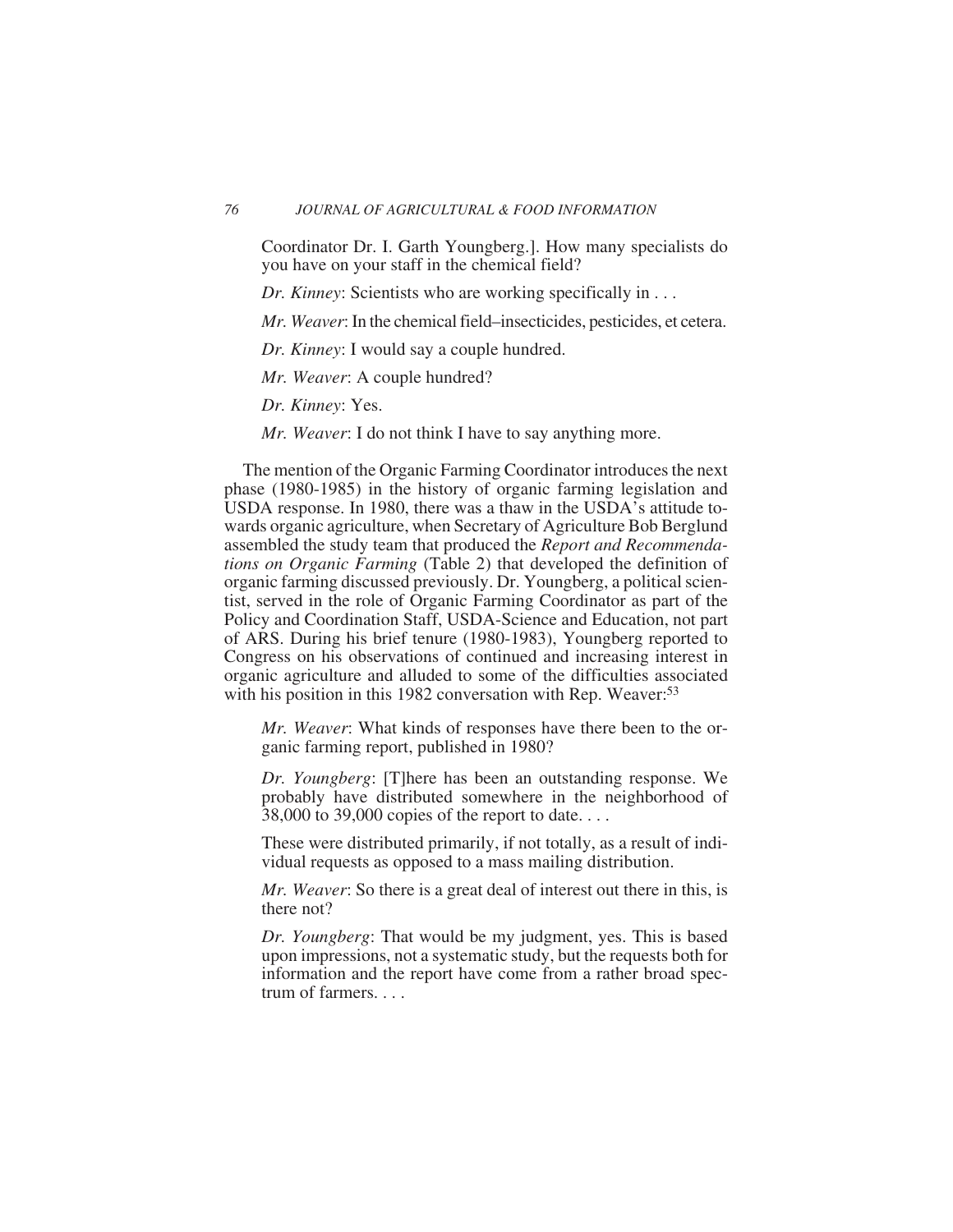Mr. Weaver: What has the U.S. Department of Agriculture done to meet this? Have you been provided with additional staff? Have you been able to broaden your information services . . .?

Dr. Youngberg: I have been attempting primarily to respond to these by myself, but I am supported by what is called the Organic Farming Coordinating Committee, which consists of 10 scientists and other technical specialists. These are people who have other jobs–full-time responsibilities in the Department–but they were anxious to be a part of a follow-up activity.

Youngberg himself worked first full time, then half time in his role as Coordinator; he had other duties in the Science and Education branch.54 And despite the interest generated by the 1980 USDA *Report*, there were no additional funds budgeted or requested specifically for organic agricultural research during the period 1980-1985.55 Youngberg's efforts, and those of supportive USDA and university researchers, were encouraging. For example, Warren Sahs, in a 1982 exchange with Rep. Weaver, mentioned how his fellow researchers at the University of Nebraska began to recognize the need for a more thorough examination of organic agriculture:

*Mr. Weaver*: The second question is, Is [*sic*] there general consensus on this [organic farming] among the faculty in your school and any other school you happen to know about, or is it controversial?

*Mr. Sahs*: That is a good question. In 1975, I would say it was about 75 percent of people who were not interested in this approach, and 25 percent were. Now I would say it is 90 percent in favor of alternate cropping systems or organic farming, and maybe 10 percent diehards who are still pretty well hung up on the fertilizer bag.

*Mr. Weaver*: That is very interesting.

*Mr. Sahs*: This was not by direct leadership. It is leadership, but I mean it was not a dictum from the front office at Ag Hall. In other words, this is a gradual switching of opinions by each individual scientist as you went down the last 7 years.<sup>56</sup>

A change in the Executive Branch, when President Reagan succeeded Carter, led to the replacement of Secretary Berglund by John R.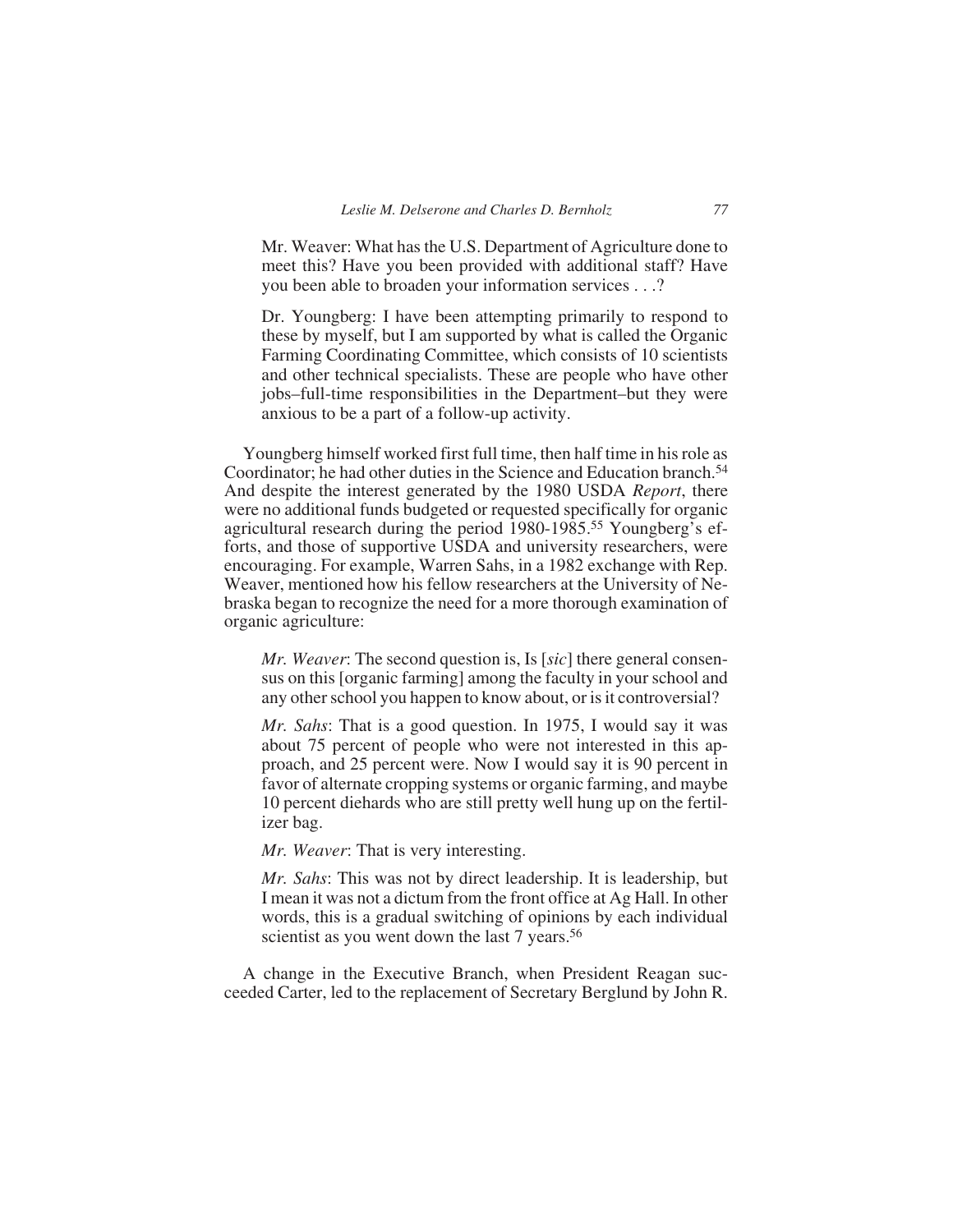Block and momentum dissipated. By 1983, Youngberg was let go by USDA; he became executive director of the Institute for Alternative Agriculture.57 However, Youngberg's appointment leads to a larger question: why was a political scientist, and not an agronomist or other life scientist with biologically based knowledge of agricultural practices and problems, hired as the Organic Farming Coordinator? The question does not impugn Youngberg's abilities or commitment, but is relevant because the Coordinator was to "[develop] long-range plans for research and educational programs in biological farming," duties perhaps better assigned to an agricultural researcher with field experience.58 This hiring choice suggested that ARS viewed organic farming questions as less than "real science." In this decision, the USDA leadership chose to look at these research questions more from a sociological/economic viewpoint.

During 1982-1983, the USDA and Congress would collide again, as Rep. Jim Weaver proposed the *Organic Farming Act of 1982* in February of that year (Table 2). The bill had two objectives: the initiation of organic research projects by USDA at several pilot farms throughout the country and the utilization of a network of volunteers, knowledgeable in organic farming, to staff the nation's Cooperative Extension offices and to provide information to interested growers. The USDA declined to support the legislation, citing budgetary and personnel limitations, and the legislation did not proceed.59 John R. Block, the Secretary of Agriculture, stated in his letter declining support, that the "Department has several ongoing programs that relate to the needs of organic systems."60 Several members of Congress, in their written dissent to the legislation, supported Block and stated,

At the current time, USDA is in the process of conducting a comprehensive search of written materials from the public and private sectors concerning organic agriculture. This literature search will take approximately one year. Once these materials are collected and reviewed, it would be proper to go forward in some form in regard to research on less chemically intensive agriculture meth- $\mathrm{ods}$ .<sup>61</sup>

This specific "search of written materials" took several forms. Charles N. Bebee and Jayne T. MacLean, at the NAL, already had an ongoing series of *Quick Bibliographies* that drew information from *Agricola* entries during this period.62 These bibliographies, while not intended to be comprehensive, were collected from a wide range of publication types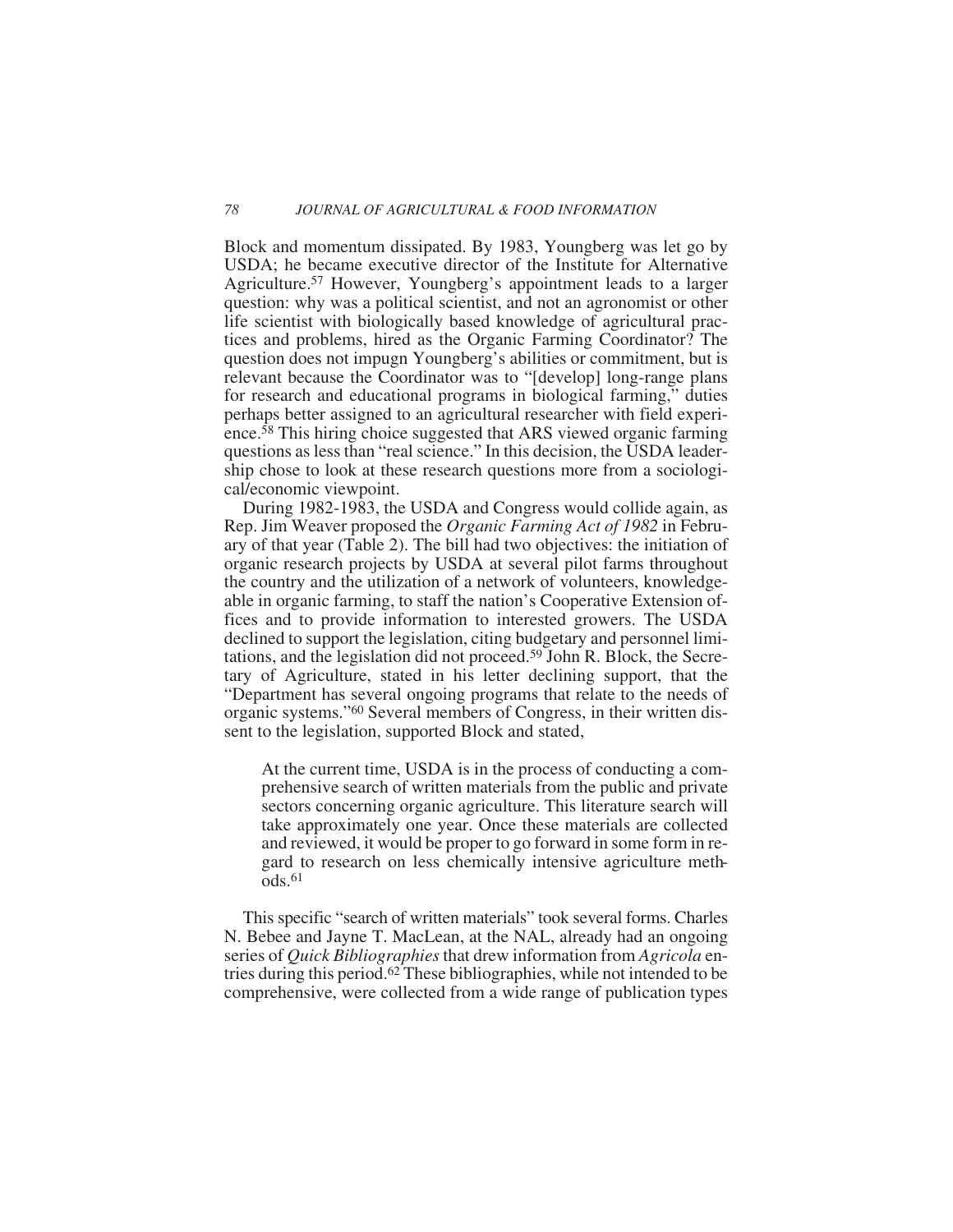and were international in scope. In 1981, J. W. Schwartz, a soil scientist with the USDA-Science and Education Administration, completed *A Bibliography for Small and Organic Farmers 1920-78* (Table 2).63 The bibliography consisted of research publications organized into 19 topics, and in many respects addressed the "comprehensive search" mentioned a year later by the Congressmen quoted elsewhere in this article. It is unknown what or who prompted the preparation and publication of Schwartz's bibliography. The USDA's Current Research Information Service (CRIS) compiled a more rigorous and complicated search entitled *Organic-Related Farming Systems Research FY82: A Directory of USDA and State Projects in CRIS*<sup>64</sup> (Table 2) in 1985. Three retired professors of agricultural sciences, from Iowa State University, reviewed this literature about USDA and land grant research projects at the USDA's request; they published a report summarizing their review, *Conventional and Organic-Related Farming Systems Research: An Assessment of USDA and State Research Projects*, <sup>65</sup> in 1986 (Table 3). The latter report is important for two reasons. First, its findings supported, from 1986 through 1989, the USDA's claims that the Department was active in organic agricultural research and that USDA shared this research information with interested farmers through its Cooperative Extension Service. As a result, there is no evidence that organic agricultural research received any specific appropriations.66 But the appropriation decisions were not well founded, because secondly, the 1986 analysis of Schaller, Thompson, and Smith (Table 3) is confounded by the lack of a clearly defined and accepted definition for organic farming. Because the USDA's definition allowed for the use of synthetic pesticides, some research projects received the label of "organic-related" in the Schaller et al. study; current researchers would consider these projects to be related to "integrated pest management."67

From 1985 until 1989, there is little legislative activity pertaining to organic agriculture, based on a review of CIS indexing and NAL's *Quick Bibliographies* and of legislation identified by using related terms and phrases. In 1988, a House Subcommittee held a hearing to explore "low-input farming," but not organic farming in the sense discussed here.68 The following year, a Senate subcommittee examined the role of conservation tillage in sustainable agriculture.69 However, the "zero" or "no-till" methods relied heavily on synthetic pesticide applications for weed and pest control and so do not fit with the practices of most organic producers. The Congress had other concerns about U.S. agriculture from 1985 to 1989, including the high rate of family farm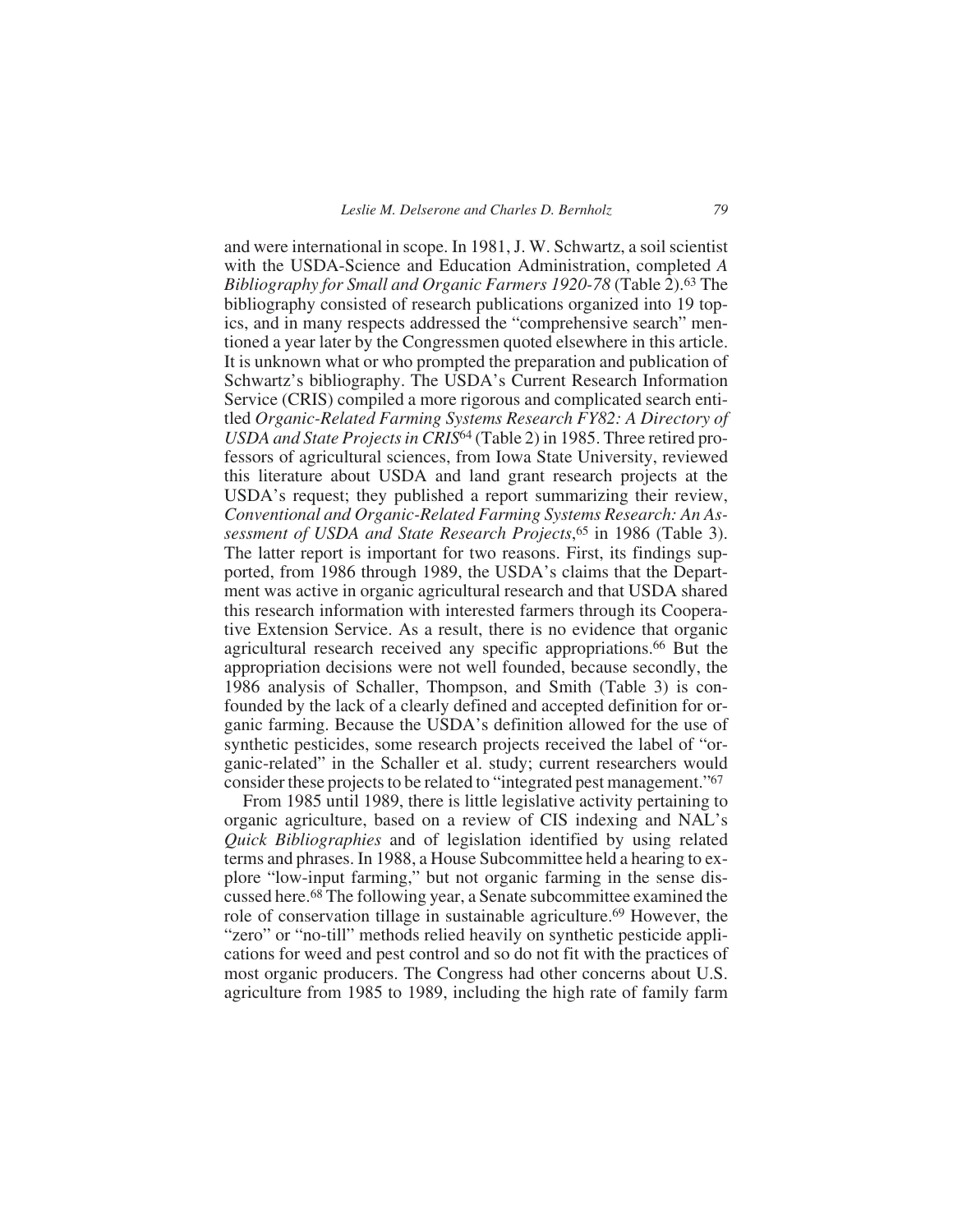failures (the "Farm Crisis"), an ongoing drought, and international trade concerns.

This discussion ends before the legislative proposals of the 1990 Farm Bill, specifically the *Organic Foods Production Act*, which created the NOP and the NOSB. A review of the pertinent legislative and selected USDA-sponsored documents, published between 1970 and 1989, leads to the following conclusions:

- There was a lack of a consistent, acceptable definition for "organic" farming during these years. Prior to the 1980 definition created by the USDA Study Team, "organic" meant different things to politicians, to USDA researchers and administrators, and to both conventional and organic producers. This confusion probably hampered serious research efforts. Even after the promulgation of the USDA definition, organic producers and consumers noted discrepancies between the definition and their actual practices and beliefs. The lack of clear communication carried over into the establishment of the NOP and the NOSB and may have played a role in the decade-long delay in the implementation of the National Organic Standards.
- The documentation demonstrates USDA's slow and inflexible response to Congress and those among its farming constituents interested in organic agricultural methods. With the exception of a brief period under Secretary Bob Berglund (1980-1983), the congressional hearings and legislation indicate congressional interest–in response to constituent interest–colliding with USDA's unwillingness to commit significant financial or personnel resources to organic research and the dissemination of information.
- The USDA claimed to support research into organic methods, particularly during the 1980s. An official tabulation and review of projects, as indexed by the Current Research Information Service (CRIS), is confounded by the USDA's definition of "organic farming"; there were projects categorized as "organic" with which many organic producers and consumers would disagree. However, the USDA did support a number of graduate-level research projects. Ironically, these were difficult to identify, either because controlled vocabulary did not reflect the use of popular terminology, or because there was reticence to use the term "organic" in the legitimate scientific arena. These missing pieces of evidence sustain USDA's claim of support for some, albeit limited, organic agricultural research.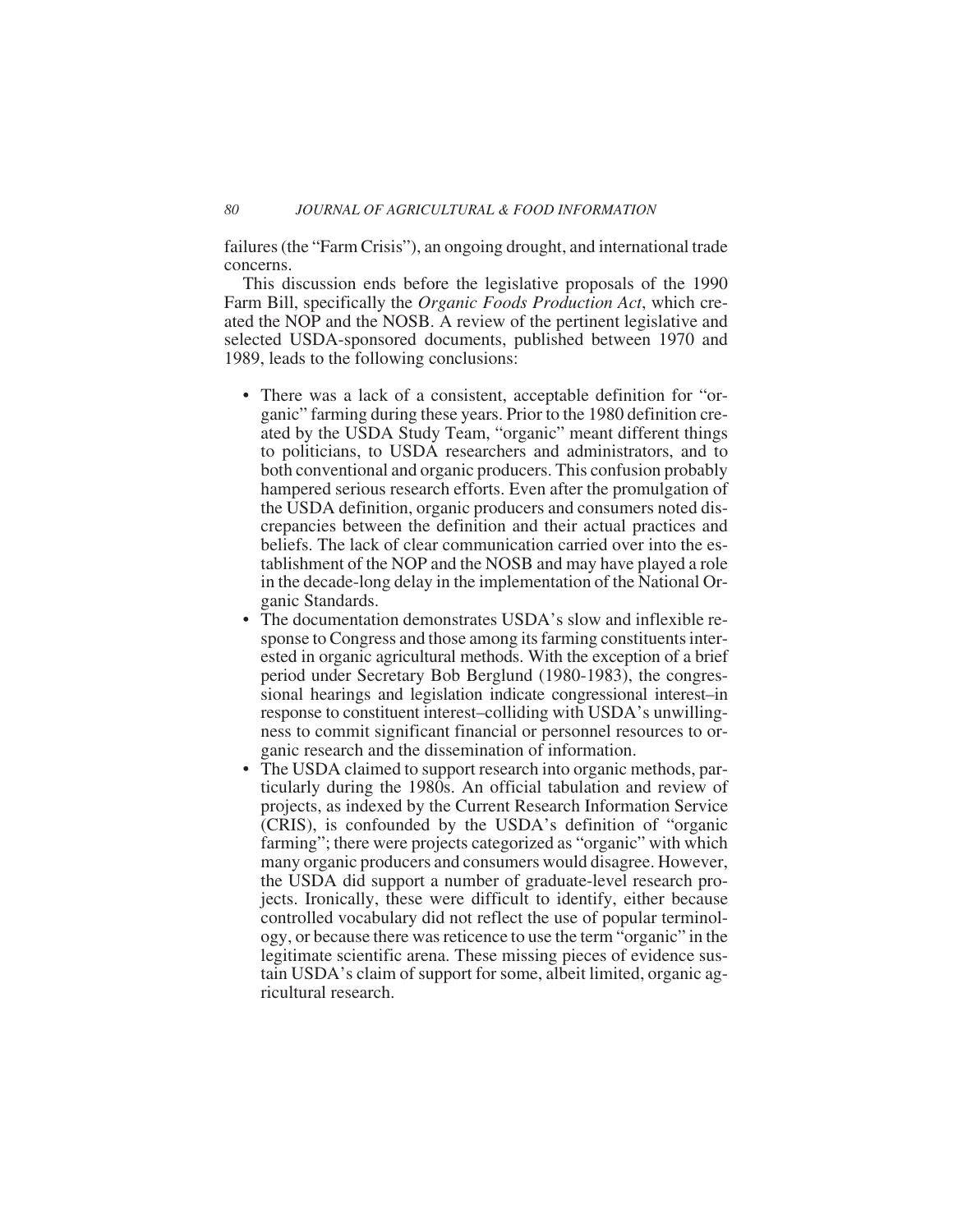• Taken as a whole, the documents reflect the building momentum of interest–politically, popularly, and in the research arena–in organic production, which would erupt in 1990 with the passage of the *Organic Foods Production Act*. The findings illustrate the relationship between a bureaucracy–the USDA–and its constituents, American growers and, by extension, organic consumers. Despite missed opportunities and many delays, the persistence of citizens, scientists, and government officials led to recognition, at the Federal level, for the organic farmer and consumer. The economic power of the organic consumer eventually led to the development of the NOP, and the knowledge base of organic producers supported the creation of the NOSB.

Currently, the USDA mostly avoids the term "organic" in discussions of research efforts. But the Department has developed additional research and outreach programs useful to organic farmers and consumers, including Sustainable Agricultural Research and Education (SARE), Appropriate Technology Transfer for Rural Areas (ATTRA), and the Alternative Farming Systems Information Center (AFSIC), part of NAL. The AFSIC, with funding from the USDA-NOP and SARE, launched "Organic Agriculture Information Access," a digitized collection of "historic [pre-1942] USDA publications related to organic agriculture."70 And at the end of 2005, Secretary Johanns appointed the first executive director for the NOSB, an action long overdue. According to Sen. Patrick Leahy, Congress "repeatedly directed USDA to hire an Executive Director . . . and provided increased funds to the National Organic Program for that purpose."71 But the USDA and the organic movement still continue an uneasy relationship. For example, in 2004, under Secretary Ann Veneman's watch, USDA issued directives on organic certification without first presenting these to the NOSB, as required by law.72

Organic agriculture in the United States has progressed over the last three decades, certainly in its economic impact and its popularity with consumers, and also in the recognition of its place as a legitimate research venue. Organic farmer Howard Beeman, Jr. hopefully had many of his concerns, voiced in 1977, addressed by legislative and USDA activities over the intervening years:73

But representing the organic farming movement has really been a joke so far . . . no one's picked it up at the Federal level. Congress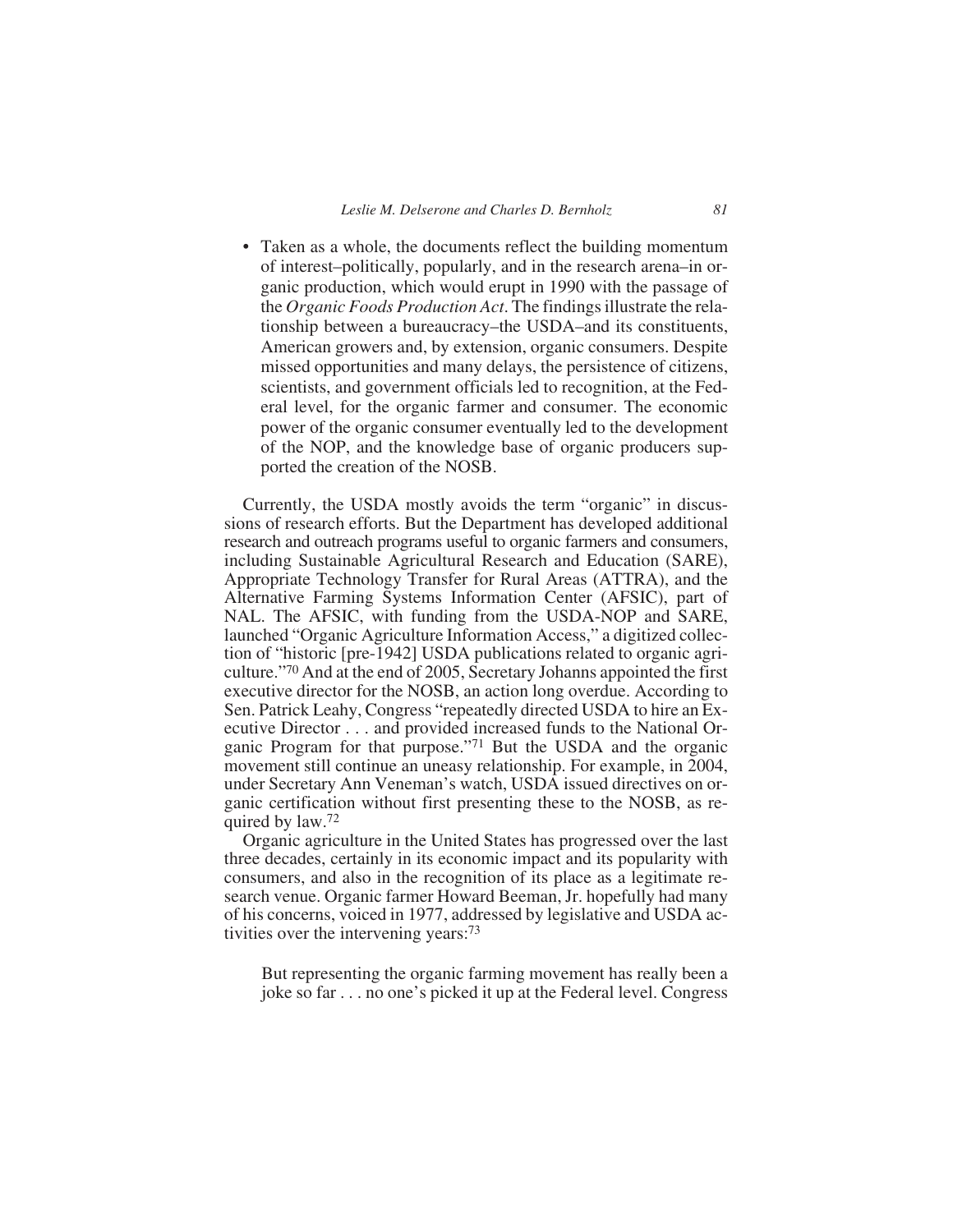people have kicked it around a little bit; but we're making no progress. In California I felt the biggest obstacle to progress were individuals in the mainstream agriculture who felt there was such a threat from organic farming that they wanted to quash it immediately . . .

But I do think that Government could give organic farming some recognition. They could get together and define certain terms. There's laws on the books now to enforce it. The market in the organic food business is shady at best, I feel. But you can't enforce those laws without some sort of definitions, or without some people starting some activities in court . . . I'm asking now that someone pick that up as their cause, to see if we can't straighten out this small part of agriculture. It's probably not going to dominate, the other methods are much more attractive. But for the people that do choose that route, the road could be made a lot smoother.

#### NOTES

1. Office of the Press Secretary, "President Nominates Governor Mike Johanns as Secretary of Agriculture." (December 2, 2004) available at [http://www.whitehouse.](http://www.whitehouse) gov/news/releases/2004/12/20041202-6.html (accessed February 11, 2006).

2. Deb Riechmann, "Bush Names Nebraska Governor as Secretary of Agriculture." The Associated Press State & Local Wire (December 2, 2004) Online. Lexis-Nexis Academic Universe; Jake Thompson, "Johanns Making Rounds of Senators." *Omaha World-Herald* (December 8, 2004): 1A; Patrick Leahy, "Statement of Senator Patrick Leahy. Confirmation Hearing of Governor Michael Johanns." (January 6, 2005) available at [http://leahy.senate.gov/press/200501/010605b.html \(ac](http://leahy.senate.gov/press/200501/010605b.html)cessed February 11, 2006).

3. Jake Thompson, "Johanns: Hearing Went Well. The Senate Ag Committee Unanimously Backs the Nebraskan's Nomination as Ag Secretary, Sending His Selection to the Floor." *Omaha World-Herald* (January 7, 2005): 1A.

4. Senate Committee on Agriculture, Nutrition, and Forestry, *Nomination of Hon. Michael Johanns, to be Secretary of the U.S. Department of Agriculture*. S. Hrg. 109-012, 109th Cong., 1st sess. (January 6, 2005) available at [http://frwebgate.access.](http://frwebgate.access) gpo.gov/cgi-bin/getdoc.cgi?dbname=109\_senate\_hearings&docid=97781.wais (accessed February 11, 2006).

5. Organic Trade Association, "Sec. Johann's Replies to Sen. Leahy." (2005) available at [http://www.ota.com/pp/usregulatory/Johanns-Leahy.html \(a](http://www.ota.com/pp/usregulatory/Johanns-Leahy.html)ccessed February 11, 2006).

6. U.S. Department of Agriculture, Economic Research Service, *Data, Organic Production, 1992-2003*. (2005) available at [http://ers.usda.gov/Data/Organic/](http://ers.usda.gov/Data/Organic) (accessed February 19, 2006).

7. Michael D. Jawson, "Adding OOMPH to Organic Farming." *Agricultural Research* 50, no. 2 (2002): 2.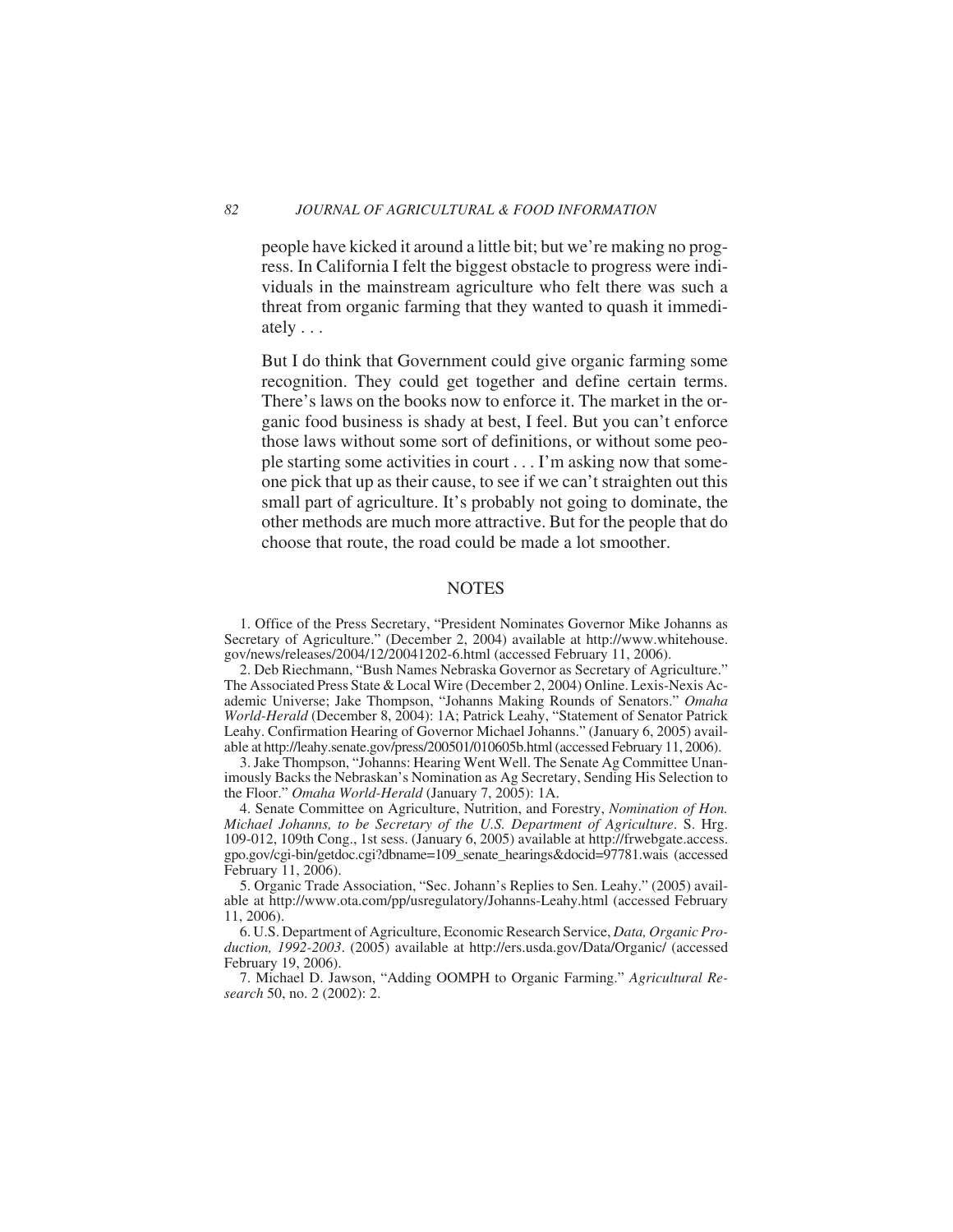8. World Trade Organization/United Nations International Trade Center, cited in Catherine Greene and Amy Kremen, *U.S. Organic Farming in 2000-2001: Adoption of Certified Systems*. Economic Research Service, U.S. Department of Agriculture. (2003): 2, available at [http://ers.usda.gov/publications/aib780/aib780.pdf \(a](http://ers.usda.gov/publications/aib780/aib780.pdf)ccessed February 11, 2006).

9. U.S. Department of Agriculture, Economic Research Service, *Briefing Room, Organic Farming and Marketing: Maps and Images Gallery*. (2005), available at [http://](http://ers.usda.gov/Briefing/Organic/Gallery/productintro.htm) [ers.usda.gov/Briefing/Organic/Gallery/productintro.htm \(a](http://ers.usda.gov/Briefing/Organic/Gallery/productintro.htm)ccessed February 19, 2006).

10. Stephanie D. Smith, "A Natural Phenomenon." *Money* 31, no. 12 (2002): 56.

11. Jawson (2002): 2.

12. Organic Consumers Association, "New Secretary of Agribusiness, Mike Johanns, Expresses Tepid Support for Booming Organic Sector." (2005) available at [http://www.](http://www) organicconsumers.org/organic/johanns012505.cfm (accessed February 11, 2006).

13. Organic Trade Association, "Organic Trade Association Looks Forward to Working with New Ag Secretary." (2005) available at [http://www.ota.com/news/](http://www.ota.com/news) press/162.html (accessed February 11, 2006).

14. Mark Lipson, *Searching for the "O-Word": Analyzing the USDA Current Research Information System for Pertinence to Organic Farming*. Santa Cruz, CA: Organic Farming Research Foundation (1997); James F. Parr, "USDA Research on Organic Farming: Better Late Than Never." *American Journal of Alternative Agriculture* 18, no.3 (2003): 171-172.

15. Charles N. Bebee, *Quick Bibliography Series, Organic Farming or Gardening 1969-1976: 154 Citations*. Beltsville, MD: Science and Education Administration, U.S. Department of Agriculture (1976); Charles N. Bebee, *Quick Bibliography Series, Organic Farming and Gardening, 1969-1978: 200 Citations*. Beltsville, MD: Science and Education Administration, U.S. Department of Agriculture (1979); Jane Potter Gates, *Tracing the Evolution of Organic/Sustainable Agriculture: A Selected and Annotated Bibliography*, Beltsville, MD: National Agricultural Library, U.S. Department of Agriculture (1988); Jayne T. MacLean, *Quick Bibliography Series, Organic Farming and Gardening–Revision, 1970-1982: 300 Citations*. Beltsville, MD: National Agricultural Library, U.S. Department of Agriculture (1982); Jayne T. MacLean, *Quick Bibliography Series, Organic Farming and Gardening–Revision, 1970-1983: 274 Citations*. Beltsville, MD: National Agricultural Library, U.S. Department of Agriculture (1983); Jayne T. MacLean, *Quick Bibliography Series, Organic Farming and Gardening, 1979-1984: 137 Citations*. Beltsville, MD: National Agricultural Library, U.S. Department of Agriculture (1984); Jayne T. MacLean, *Quick Bibliography Series, Organic Farming and Gardening, 1979-1984: 221 Citations*. Beltsville, MD: National Agricultural Library, U.S. Department of Agriculture (1985); Jayne T. MacLean, *Quick Bibliography Series, Organic Farming and Gardening, 1981-85: 253 Citations*. Beltsville, MD: National Agricultural Library, U.S. Department of Agriculture (1986); Jayne T. MacLean, *Quick Bibliography Series, Organic Farming and Gardening, 1983-1986: 258 Citations*. Beltsville, MD: National Agricultural Library, U.S. Department of Agriculture (1987); Jayne T. MacLean, *Quick Bibliography Series, Organic, Low-Input or Sustainable Agriculture, 1984-1987: 249 Citations*. Beltsville, MD: - National Agricultural Library, U.S. Department of Agriculture (1988); Jayne T. MacLean, *Quick Bibliography Series, Organic, Low-Input or Sustainable Agriculture, January 1985-September 1988: 233 Citations*. Beltsville, MD: National Agricultural Library, U.S. Department of Agriculture (1989a); Jayne T. MacLean, *Quick Bibliography Series, Organic, Low-Input or Sustainable Agriculture, June 1986-March 1989:*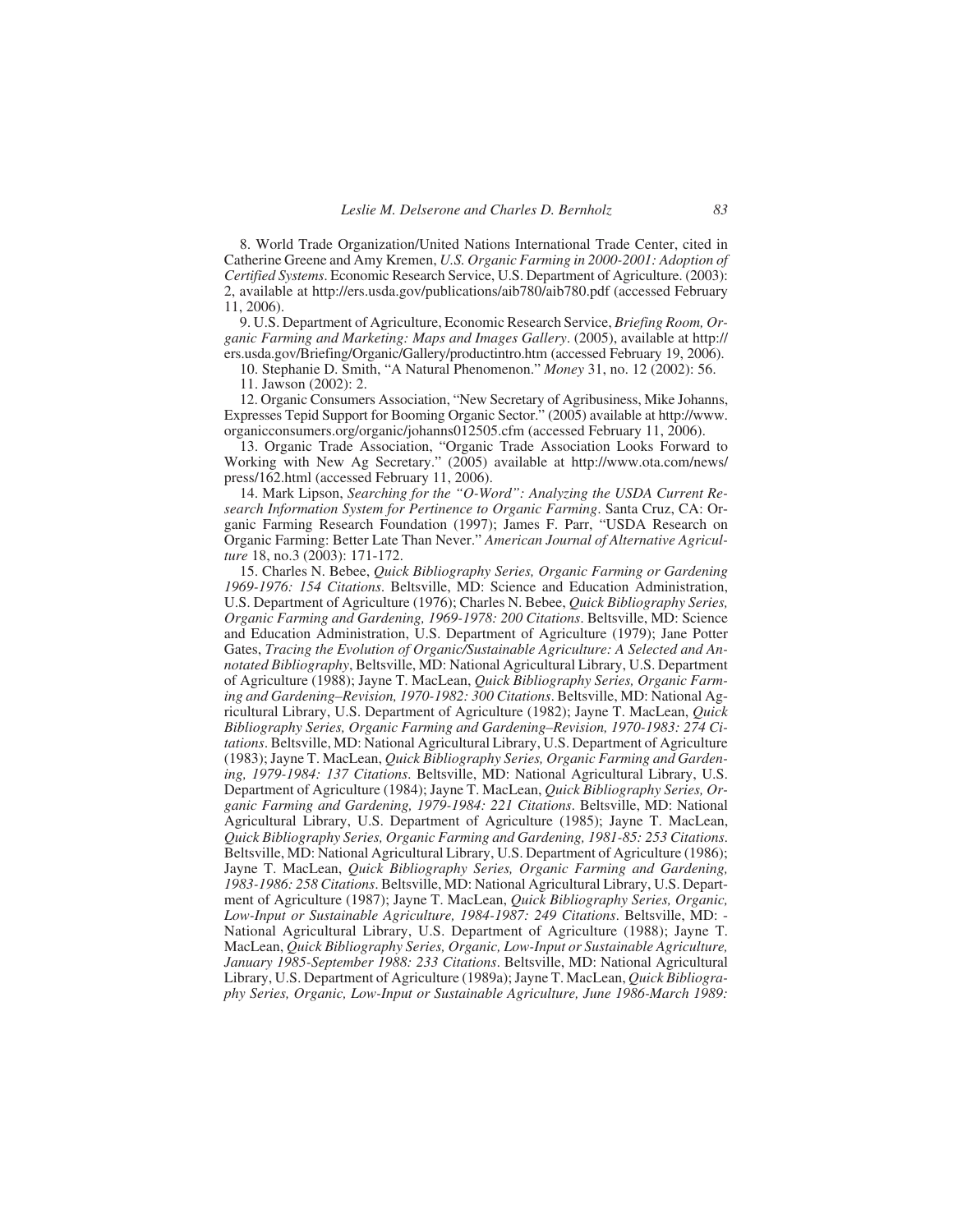*306 Citations*. Beltsville, MD: National Agricultural Library, U.S. Department of Agriculture (1989b); Jayne T. MacLean, *Quick Bibliography Series, Sustainable or Alternative Agriculture, January 1982-December 1989: 321 Citations*. Beltsville, MD: National Agricultural Library, U.S. Department of Agriculture (1990); Jayne T. MacLean, *Quick Bibliography Series, Sustainable or Alternative Agriculture, January 1988-January 1991: 338 Citations*. Beltsville, MD: National Agricultural Library, U.S. Department of Agriculture (1991); Karl Schneider, *Quick Bibliography Series, Alternative Farming Systems–Economic Aspects, 1970-1986*. Beltsville, MD: National Agricultural Library, U.S. Department of Agriculture (1987); Karl Schneider, *Quick Bibliography Series, Alternative Farming System–Economic Aspects, 1979-May 1988*. Beltsville, MD: National Agricultural Library, U.S. Department of Agriculture (1988).

16. "Eco-Agriculture: A Review of Its History and Philosophy." *Biological Agriculture and Horticulture* 1 (1983): 181-210. Also see A. M. Scofield, "Organic Farming–The Origin of the Name." *Biological Agriculture and Horticulture* 4 (1986): 1-5.

17. Available at [http://www.ams.usda.gov/nop/Consumers/brochure.html \(a](http://www.ams.usda.gov/nop/Consumers/brochure.html)ccessed February 11, 2006).

18. The Congressional Information Service, *Cumulative Index for 1970-1974*. Washington, DC: Congressional Information Service (1975). Other alternative indexing terms utilized in the literature search were unproductive, namely "agricultural pollution," "alternative farming," "biological research," "botany," "energy conservation," "Environmental Defense Fund," "farm income," "fertilizer," "pesticides," "plant disease," "soil conservation service," "soil management," "sustainable farming," "vegetables," "Vegetable Growers Association of America," and "water pollution."

19. Senate Subcommittee on Migratory Labor, Committee on Labor and Public Welfare, *Migrant and Seasonal Farmworker Powerlessness, Pt. 6-C, Hearings on Pesticides and the Farmworker*. 91st Cong., 1st and 2nd sess. (September 30, 1969): 3910.

20. Everett J. Dietrick, in Testimony Before the Senate Subcommittee on Agricultural Research and General Legislation, Committee on Agriculture and Forestry, *Federal Environmental Pesticide Control Act, Pt. 1, Hearings on S. 232, S. 272, S. 660, and S. 745*. (March 23-26, 1971): 152.

21. *Migrant and Seasonal Farmworker Powerlessness, Pt. 6-C* (September 30, 1969): 3910. Also see Senate Subcommittee on Agricultural Credit and Rural Electrification, Committee on Agriculture and Forestry, *Fertilizer Supply, Demand, and Prices, Part 2*. 93rd Cong., 2nd sess. (March 8, 1974): 337-338.

22. House Subcommittee on Science, Research, and Technology and Subcommittee on Domestic and International Scientific Planning and Analysis, Committee on Science and Technology, *Agricultural Research and Development, Special Oversight Hearings, Part II (Committee Serial No. 51)*. 94th Cong., 1st sess. (September 23-25 and 30, October 1-2, 24-25, 1975).

23. Ibid., 110-112. The first example of the term's use was in an exchange between T. W. Edminster, USDA-ARS and Rep. George E. Brown, Jr.

24. United States Department of Agriculture, USDA Study Team on Organic Farming, *Report and Recommendations on Organic Farming* (1980): 9.

25. Warren Sahs, Assistant Director of the Nebraska Agricultural Experiment Station, during testimony in support of the *Organic Farming Act of 1982*, on June 10, 1982, before the House Subcommittee on Forests, Family Farms, and Energy, Committee on Agriculture, *Hearing on H. R. 5618 (Committee Serial No. 97-SSS)*. 97th Cong., 2nd sess. (1982): 51. Also see: Terry Meisenbach, ed., *Alternative Farming Task Force Report, August 1983*. Lincoln, NE: Institute of Agriculture and Natural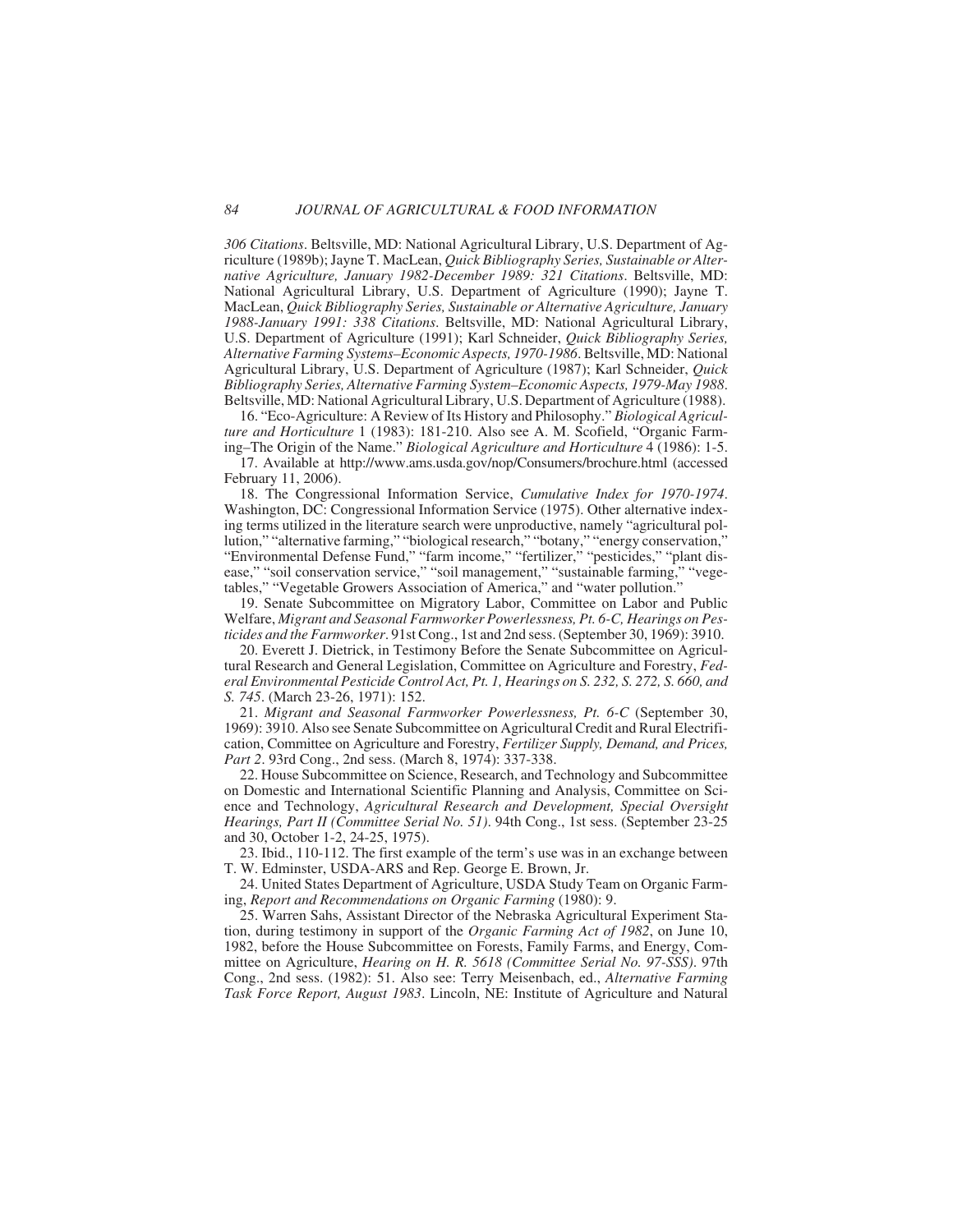Resources, Agricultural Experiment Station, and Cooperative Extension Service, University of Nebraska (1983).

26. Sahs, *Organic Farming Act of 1982, Hearing on H. R. 5618 (Committee Serial No. 97-SSS)*. (1982): 51.

27. Ray Wolf, ed., *Organic Farming: Yesterday's and Tomorrow's Agriculture*. Emmaus, PA: Rodale Press (1977): 2.

28. For example, in House Subcommittee on Family Farms, Rural Development, and Special Studies, Committee on Agriculture, *Obstacles to Strengthening Family Farm System (Committee Serial No. 95-BB)*. 95th Cong., 1st sess. (September 30 and October 15, 28-29, 1977) see: statement of Francis Angier, National Organic Farmers Association, 138-141; statement of Howard Prussack, farmer, 164-167; exchange between Rep. Richard Nolan and Gloria and Pedro Castex, New Life Farm, 525-527; excerpts from statement of Howard Beeman, farmer, 531-532, 535-537. During the hearing before the Senate Subcommittee on Administrative Practice and Procedure, Committee on the Judiciary, *Priorities in Agricultural Research of the U.S. Department of Agriculture, Part 1*. 95th Cong., 1st sess. (October 19-20, 1977) see: testimony of Ardell Anderson, Living Farms, Tracy, MN, 3-7. In Senate Subcommittee on Nutrition, Committee on Agriculture, Nutrition, and Forestry, *Nutrition Labeling and Information, Part IV, Hearing on S. 1651*. 96th Cong., 2nd sess. (April 1, 1980) see: statement of Paul Keene, Walnut Acres, 22-24, 95-106, and "The Walnut Acres Story," 107-118.

29. Nicolas Lampkin, *Organic Farming*, Ipswich, UK: Farming Press Books (1990); Philip Conford, *The Origins of the Organic Movement*. Edinburgh: Floris Books (2001).

30. House Subcommittee on Department Operations, Research and Foreign Agriculture, Committee on Agriculture, *Agricultural Productivity Act of 1983 (Committee Serial No. 98-50), Hearing on H. R. 2714*. 98th Cong., 1st sess. (August 3, 1983): 63, 67.

31. Ibid., 67-68.

32. Ibid., 68.

33. 2005 edition, available at [http://agclass.nal.usda.gov/agt/agt.shtml \(a](http://agclass.nal.usda.gov/agt/agt.shtml)ccessed February 11, 2006).

34. House Subcommittee on Department Operations, Research, and Foreign Agriculture, Committee on Agriculture, *Sustainable Agricultural Systems (Committee Serial No. 97-PPP)*. 97th Cong., 2nd sess. (April 16, 22, and 27, 1982): 288-293.

35. Available at [http://authorities.loc.gov \(ac](http://authorities.loc.gov)cessed February 11, 2006).

36. Ibid.

37. MacLean (1988): 10.

38. *Sustainable Agricultural Systems (Committee Serial No. 97-PPP)*. (April 16, 22, and 27, 1982): 288-293.

39. Senate Subcommittee on Migratory Labor, Committee on Labor and Public Welfare, *Migrant and Seasonal Farmworker Powerlessness, Pt. 6-B, Hearings on Pesticides and the Farmworker*. 91st Cong., 1st and 2nd sess. (September 29, 1969): 3491.

40. Senate Subcommittee on Air and Water Pollution, Committee on Public Works, *Water Pollution Control Legislation, Agricultural Runoff, Part 6 (Committee Serial No. 92-H11), Hearings on S. 75, S. 192, S. 280, S. 281, S. 523, S. 601, S. 679, S. 927, S. 1011, S. 1012, S. 1013, S. 1014, S. 1015, and S. 1017*. 92nd Cong., 1st sess. (April 2, 1971): 2518.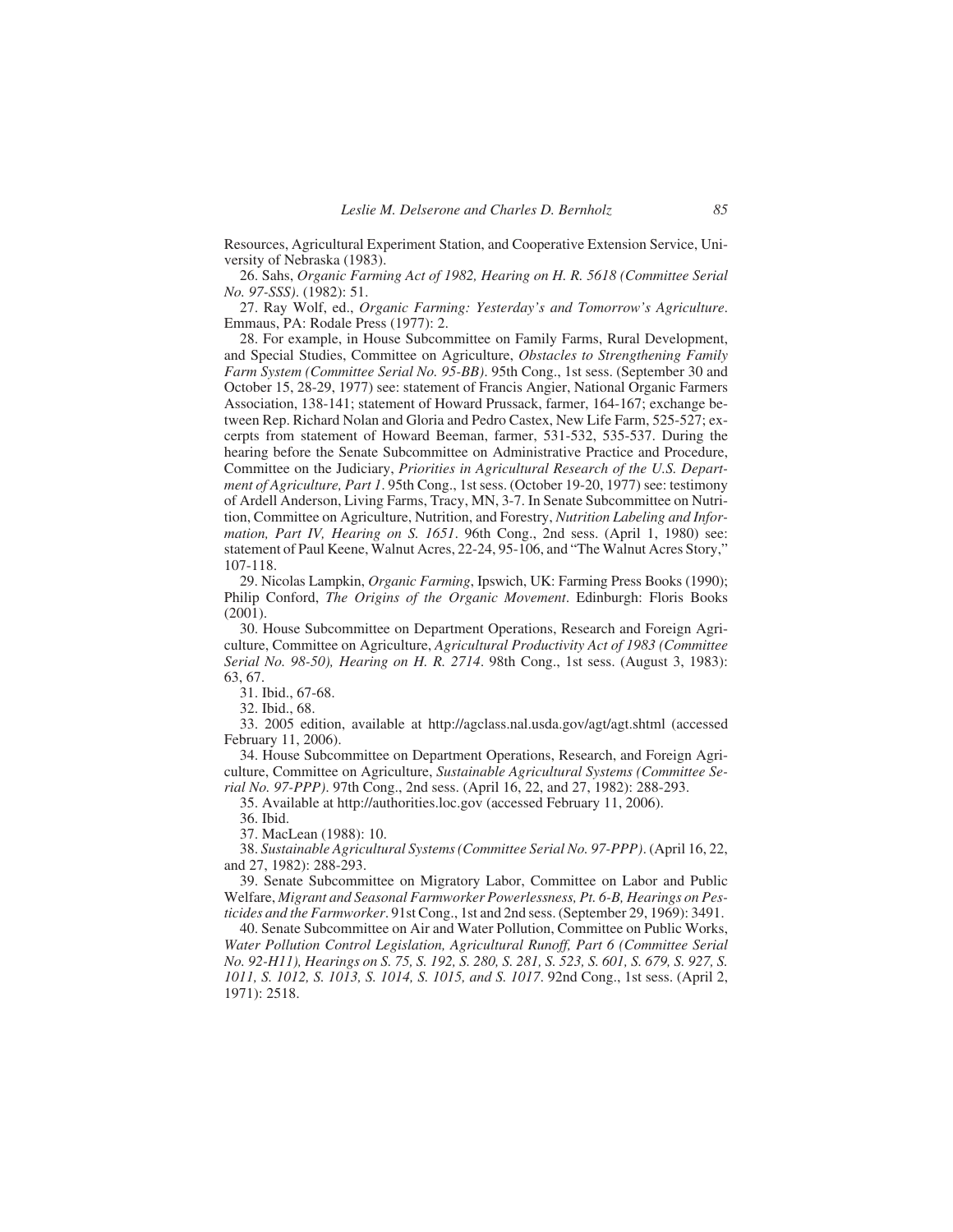41. *Obstacles to Strengthening Family Farm System (Committee Serial No. 95-BB)*. (September 30 and October 15, 28-29, 1977): 249-250.

42. Ibid., 531-532.

43. Statement of Paul Keene in *Priorities in Agricultural Research of the U.S. Department of Agriculture, Part 1*. (October 19-20, 1977): 22-24 and 95-106 and "The Walnut Acres Story," *Nutrition Labeling and Information, Part IV, Hearing on S. 1651*. (April 1, 1980): 107-118.

44. *Organic Farming Act of 1982, Hearing on H. R. 5618 (Committee Serial No. 97-SSS)*. (1982): 43-46.

45. Klepper, Robert, William Lockeretz, Barry Commoner, Michael Gertler, Sarah Frost, Daniel O'Leary, and Roger Blobaum, "Economic Performance and Energy Intensiveness on Organic and Conventional Farms in the Corn Belt: A Preliminary Comparison." *American Journal of Agricultural Economics* 59, no.1 (Feb. 1977): 1-12. This article is also found in its entirety in *Priorities in Agricultural Research of the U.S. Department of Agriculture, Part 1*. (October 19-20, 1977): 147-158.

46. House Subcommittee of the Committee on Appropriations, *Agriculture–Environmental and Consumer Protection Appropriations for 1972, Part 2, Hearings, Department of Agriculture*. 92nd Cong., 1st sess. (March 10, 15, and 16, 1971): 584-585.

47. *Agricultural Research and Development, Special Oversight Hearings, Part II (Committee Serial No. 51).* (September 23-25 and 30, October 1-2, 24-25, 1975): 111.

48. Ibid., 113.

49. Ibid.

50. Senate Subcommittee on Administrative Practice and Procedure, Committee on the Judiciary, *Priorities in Agricultural Research of the U.S. Department of Agriculture–Appendix, Part 2*. 95th Cong., 1st sess. (1978).

51. *Agricultural Research and Development, Special Oversight Hearings, Pt. II (Committee Serial No. 51).* (September 23-25 and 30, October 1-2, 24-25, 1975): 70-71.

52. *The Organic Farming Act (Committee Serial No. 97-SSS), Hearing on H. R. 5618*. (1982): 21.

53. Ibid., 14-15.

54. Ibid., 15.

55. *Sustainable Agricultural Systems (Committee Serial No. 97-PPP)*. (April 16, 22, and 27, 1982): 120.

56. *Organic Farming Act of 1982 (Committee Serial No. 97-SSS)*. (1982): 54. Another supportive university researcher was Dr. J. Patrick Madden, an agricultural economist at The Pennsylvania State University. For his testimonies, see: *Priorities in Agricultural Research of the U.S. Department of Agriculture, Part 1*. (October 19-20, 1977): 16; House Subcommittee on Department Operations, Research, and Foreign Agriculture, Committee on Agriculture, *General Farm Bill of 1985 (Research, Extension, Teaching, and Export Programs) (Committee Serial No. 99-5, Part 4)*. 99th Cong., 1st sess. (March 27 and April 4, 1985): 356-357.

57. *Agricultural Productivity Act of 1983 (Committee Serial No. 98-50), Hearing on H. R. 2714*. (August 3, 1983): 56.

58. *Sustainable Agricultural Systems (Committee Serial No. 97-PPP)*. (April 16, 22, and 27, 1982): 117.

59. United States House of Representatives, *Organic Farming Act of 1982*. H. Rpt. 97-733, 97th Cong., 2nd sess. (August 12, 1982): 11-13 and 16.

60. Ibid., 13.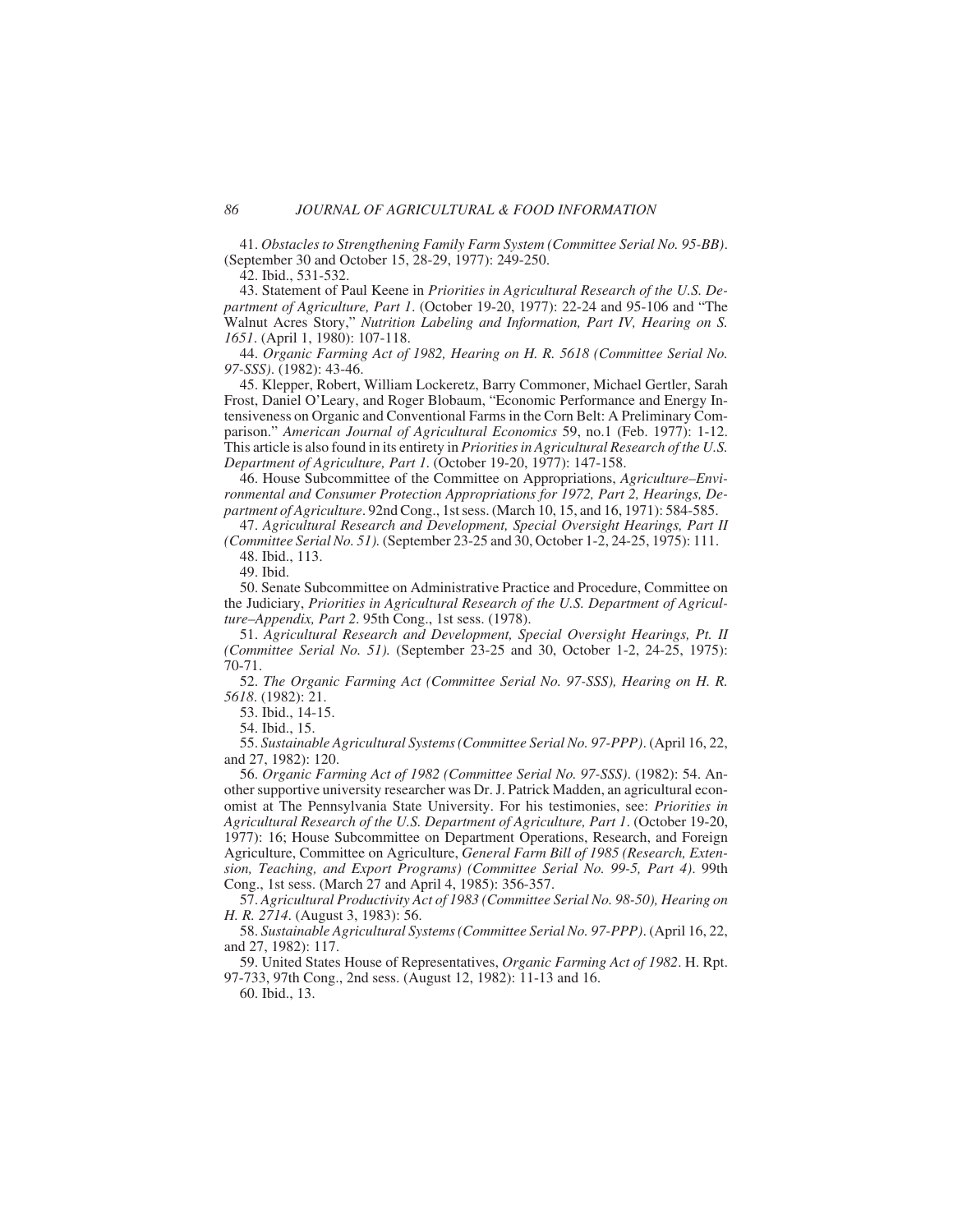61. Ibid., 16.

62. Bebee (1976, 1979); MacLean (1982, 1983, 1984, 1985, 1986, 1987, 1988, 1989a,b, 1990, 1991).

63. J. W. Schwartz, *A Bibliography for Small and Organic Farmers 1920-78*. Beltsville, MD: Science and Education Administration, U.S. Department of Agriculture (1981).

64. *Organic-Related Farming Systems Research FY82: A Directory of USDA and State Projects in CRIS*. Beltsville, MD: Current Research Information Service (1985).

65. F. W. Schaller, F. W., H. E. Thompson, and C. M. Smith, *Conventional and Organic-Related Farming Systems Research: An Assessment of USDA and State Research Projects*. Ames, IA: Agricultural and Home Economics Experiment Station, Iowa State University (1986).

66. Senate Subcommittee on Agricultural Research and General Legislation, Committee on Agriculture, Nutrition, and Forestry, *Agricultural Productivity Act of 1983, Hearing on S. 1128*. S. Hrg. 98-1018, 98th Cong., 2nd sess. (June 14, 1984): 17.

67. Ibid., 16.

68. House Subcommittee of the Committee on Government Operations, *Environmental and Economic Benefits of Low-Input Farming*. 100th Cong., 2nd sess. (April 28, 1988).

69. Senate Subcommittee on Agricultural Research and General Legislation, Committee on Agriculture, Nutrition, and Forestry, *Conservation Tillage Technology Research, Implications for a Sustainable Agriculture, On Recent Research on the "Zero" or "No-Till" Methods of Conservation Tillage*. 101st Cong., 1st sess. (March 15, 1989).

70. Available at [http://www.hti.umich.edu/n/nal or](http://www.hti.umich.edu/n/nal) [http://www.nal.usda.gov/afsic/](http://www.nal.usda.gov/afsic) (accessed February 27, 2006).

71. Available at [http://www.organicconsumers.org/organic/johanns012505.cfm \(a](http://www.organicconsumers.org/organic/johanns012505.cfm)ccessed February 11, 2006). Also see Greg Bowman, "National Organics Board Welcomes Six New Members," *The New Farm* (December 8, 2005) available at [http://](http://www.newfarm.org/news/2005/1205/nosb_print.shtml) [www.newfarm.org/news/2005/1205/nosb\\_print.shtml \(a](http://www.newfarm.org/news/2005/1205/nosb_print.shtml)ccessed February 20, 2006).

72. "Organic Label Should Get More Respect," *Lincoln (NE) Journal Star* (June 7, 2004), 4B; [http://www.organicconsumers.org/organic/usdaantibioticdirective.pdf \(ac](http://www.organicconsumers.org/organic/usdaantibioticdirective.pdf)cessed February 12, 2006); [http://www.organicconsumers.org/organic/feeddirective.](http://www.organicconsumers.org/organic/feeddirective) pdf (accessed June 6, 2005);<http://www.organicconsumers.org/organic/usdapesticid> edirective.pdf (accessed February 11, 2006).

73. *Obstacles to Strengthening Family Farm System (Committee Serial No. 95-BB)*. (September 30 and October 15, 28-29, 1977): 536-537.

#### REFERENCES

- Alternative Farming Systems Information Center. "Organic Agriculture Information Access." Retrieved February 27, 2006 from [http://www.hti.umich.edu/nal or](http://www.hti.umich.edu/nal) [http://](http://www.nal.usda.gov/afsic) [www.nal.usda.gov/afsic/.](http://www.nal.usda.gov/afsic)
- American Marketing Service. "National Organic Program." Retrieved February 11, 2006 from [http://www.ams.usda.gov/nop/Consumers/brochure.html.](http://www.ams.usda.gov/nop/Consumers/brochure.html)

American Society of Agronomy, Crop Science Society of America, and Soil Science Society of America. *Organic Farming: Current Technology and Its Role in a*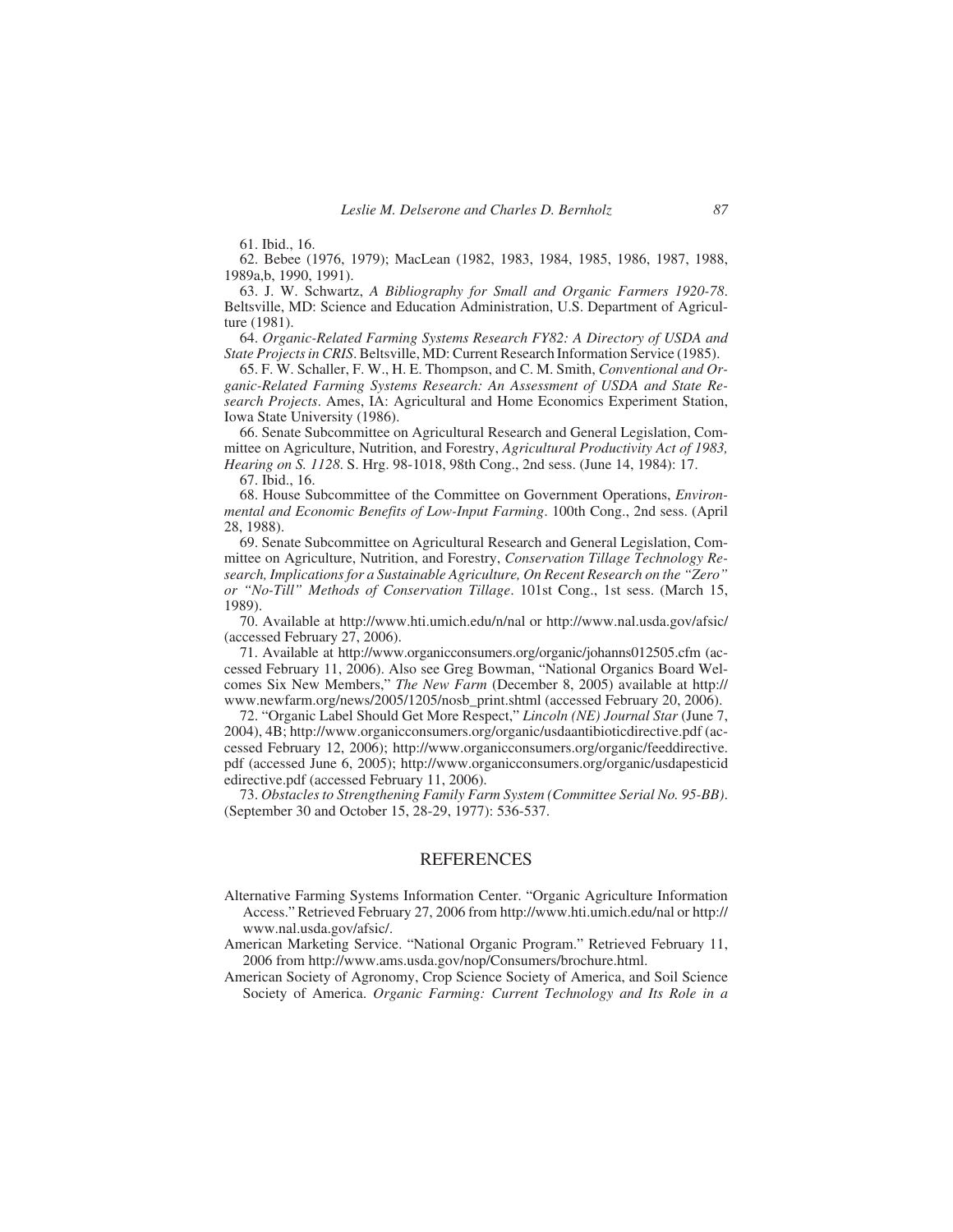*Sustainable Agriculture, ASA Special Publication No. 46*. Madison, WI: The Societies, 1984.

- Bebee, Charles N. *Quick Bibliography Series, Organic Farming and Gardening 1969-1976: 154 Citations*. Beltsville, MD: Science and Education Administration, U.S. Department of Agriculture, 1976.
- Bebee, Charles N. *Quick Bibliography Series, Organic Farming and Gardening, 1969-1978: 200 Citations*. Beltsville, MD: Science and Education Administration, U.S. Department of Agriculture, 1979.
- Bolton, Harvey. *Soil Microbial Biomass and Selected Soil Enzyme Activities on an Alternatively and Conventionally Managed Farm*. MS Thesis. Pullman, WA: Washington State University, 1983.
- Bowman, Greg. "National Organics Board Welcomes Six New Members." *The New Farm* December 8, 2005. Retrieved February 20, 2006 from [http://www.newfarm.](http://www.newfarm) org/news/2005/1205/nosb\_print.shtml.
- Broder, Michael W. *Changes in Nitrogen Metabolising Microorganisms Under Different Tillage Systems in Western Nebraska*. MS Thesis. Lincoln, NE: University of Nebraska, 1981.
- Conford, Philip. *The Origins of the Organic Movement*. Edinburgh: Floris Books, 2001.
- Council for Agricultural Science and Technology. *Utilization of Animal Manures and Sewage Sludges in Food and Fiber Production, Report No. 41*. Washington, DC: CAST, 1975.
- Council for Agricultural Science and Technology. *Organic and Conventional Farming Compared, Report No. 84*. Washington, DC: CAST, 1980.
- Cunningham, Eileen A. *Organic Farming in Eastern Nebraska*. MS Thesis. Lincoln, NE: University of Nebraska, 1982.
- Current Research Information Service. *Organic-Related Farming Systems Research FY1982: A Directory of USDA and State Projects in CRIS*. Beltsville, MD: Current Research Information Service, U.S. Department of Agriculture, 1985.
- Dabbert, Stephan. *A Dynamic Simulation Model of the Transition from Conventional to Organic Farming*. MS Thesis. University Park, PA: The Pennsylvania State University, 1986.
- Economic Research Service. "Briefing Room, Organic Farming and Marketing: Maps and Images Gallery." 2005. Retrieved February 19, 2006 from [http://ers.usda.gov/](http://ers.usda.gov) Briefing/Organic/Gallery/productintro.htm.
- Economic Research Service. "Data, Organic Production, 1992-2003." 2005. Retrieved February 19, 2006 from [http://ers.usda.gov/Data/Organic/.](http://ers.usda.gov/Data/Organic)
- Foster, Gary Stanford. *The Kansas Organic Producers: Alternative Agriculture as a Social Movement*. PhD dissertation. Manhattan, KS: Kansas State University, 1981.
- Gates, Jane Potter. *Tracing the Evolution of Organic/Sustainable Agriculture: A Selected and Annotated Bibliography*. Beltsville, MD: National Agricultural Library, U.S. Department of Agriculture, 1988.
- Goldstein, Walter Allen. *Alternative Crops, Rotations, and Management Systems for the Palouse (Compost, Wheat, Washington)*. PhD Dissertation. Pullman, WA: Washington State University, 1986.
- Granatstein, David Michael. *Long-Term Tillage and Rotation Effects on Soil Biomass, Carbon, and Nitrogen*. MS Thesis. Pullman, WA: Washington State University, 1986.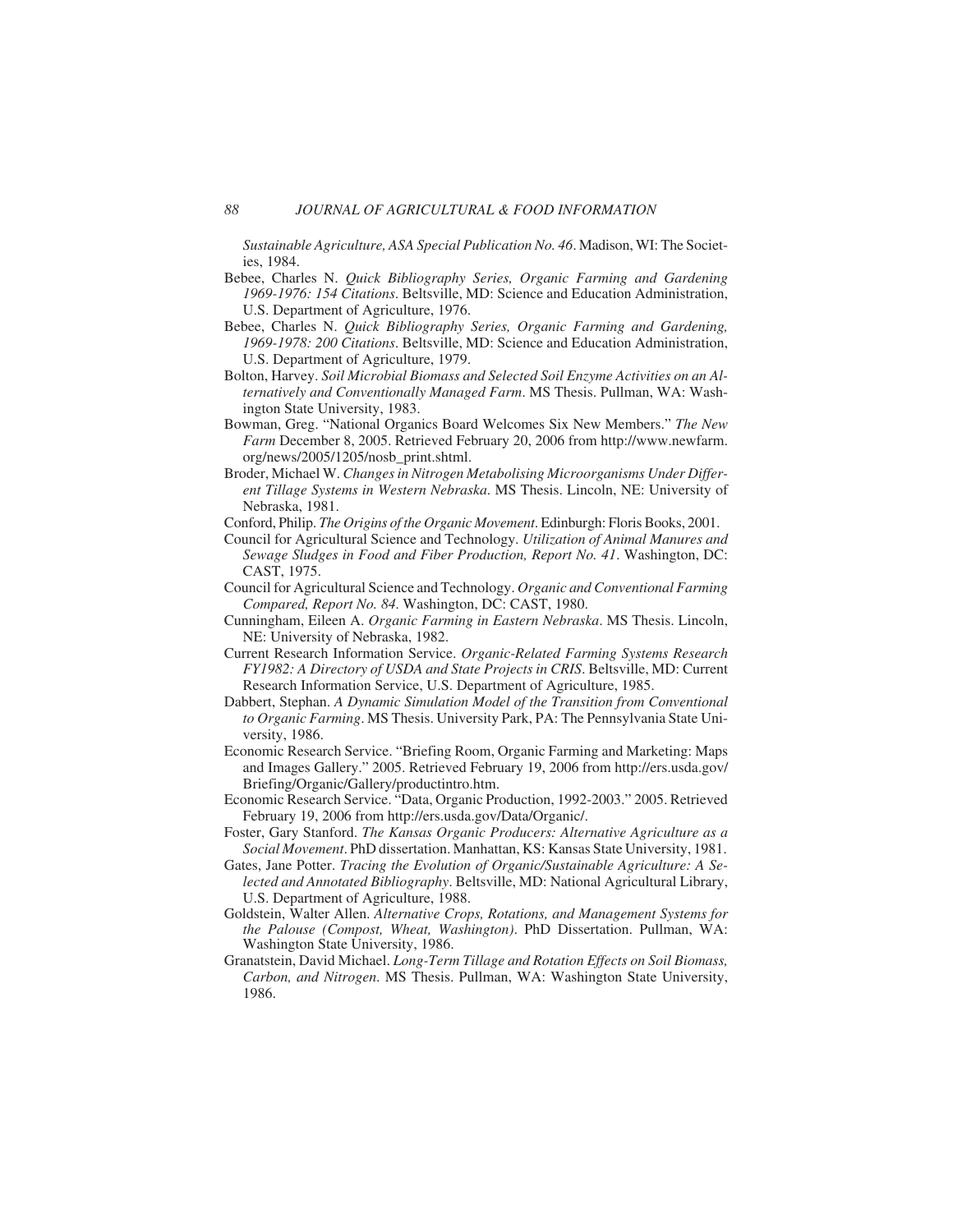- Greene, Catherine and Amy Kremen. "U.S. Organic Farming in 2000-2001: Adoption of Certified Systems." Economic Research Service, U.S. Department of Agriculture. 2003. Retrieved February 11, 2006 from [http://ers.usda.gov/publications/](http://ers.usda.gov/publications) aib780/aib780.pdf.
- House Subcommittee of the Committee on Appropriations. *Agriculture–Environmental and Consumer Protection Appropriations for 1972, Part 2, Hearings, Department of Agriculture*. 92nd Cong., 1st sess. March 10, 15, and 16, 1971.
- House Subcommittee of the Committee on Appropriations. *Agriculture–Environmental and Consumer Protection Appropriations for 1974, Part 8, Miscellaneous*. 93rd Cong., 1st sess. March 26, 1973.
- House Subcommittee of the Committee on Government Operations. *Environmental and Economic Benefits of Low-Input Farming*. 100th Cong., 2nd sess. April 28, 1988.
- House Subcommittee on Conservation, Credit, and Rural Development, Committee on Agriculture. *Miscellaneous Conservation [Committee Serial No. 98-13], Hearings on Soil and Water Conservation Concerns and Issues, and on H. R. 568, 2714, 2928, 3457, 3903, and 3906*. 98th Cong., 1st sess. May 4 and Sept. 20, 1983.
- House Subcommittee on Department Operations, Research, and Foreign Agriculture, Committee on Agriculture. *Sustainable Agricultural Systems (Committee Serial No. 97-PPP)*. 97th Cong., 2nd sess, April 16, 22, and 27, 1982.
- House Subcommittee on Department Operations, Research, and Foreign Agriculture, Committee on Agriculture. *Agricultural Productivity Act of 1983 (Committee Serial No. 98-50), Hearing on H. R. 2714*. 98th Cong., 1st sess. August 3, 1983.
- House Subcommittee on Department Operations, Research, and Foreign Agriculture, Committee on Agriculture. *General Farm Bill of 1985 (Research, Extension, Teaching, and Export Programs) (Committee Serial No. 99-5, Part 4)*. 99th Cong., 1st sess. March 27 and April 4, 1985.
- House Subcommittee on Family Farms, Rural Development, and Special Studies, Committee on Agriculture. *Obstacles to Strengthening Family Farm System (Committee Serial No. 95-BB)*. 95th Cong., 1st sess. September 30 and October 15, 28-29, 1977.
- House Subcommittee on Forests, Family Farms, and Energy, Committee on Agriculture. *Organic Farming Act of 1982, Hearing on H. R. 5618 (Committee Serial No. 97-SSS)*. 97th Cong., 2nd sess. June 10, 1982.
- House Subcommittee on Science, Research, and Technology and Subcommittee on Domestic and International Scientific Planning and Analysis, Committee on Science and Technology. *Agricultural Research and Development, Special Oversight Hearings, Part II (Committee Serial No. 51)*. 94th Cong., 1st sess. September 23-25 and 30, October 1-2, 24-25, 1975.
- Jawson, Michael D. "Adding OOMPH to Organic Farming." *Agricultural Research* 50, no.2 (2002): 2.
- Kahrmann, Cynthia L. *Nutritional Quality Factors of Vegetables Grown under Organic and Conventional Soil Management Systems*. MS Thesis. Orono, ME: University of Maine, 1982.
- Klepper, Robert, William Lockeretz, Barry Commoner, Michael Gertler, Sarah Frost,Daniel O'Leary, and Roger Blobaum. "Economic Performance and Energy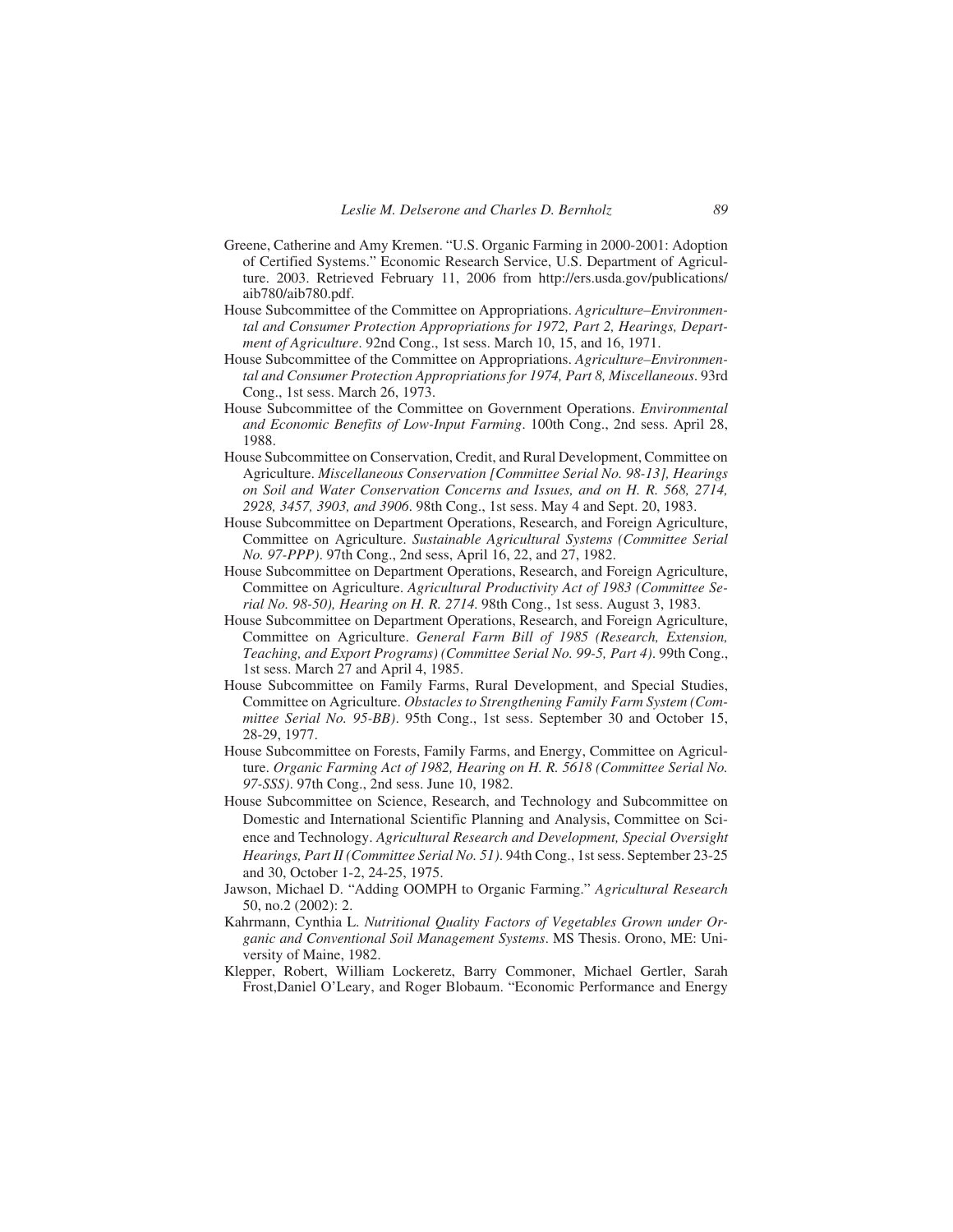Intensiveness on Organic and Conventional Farms in the Corn Belt: A Preliminary Comparison." *American Journal of Agricultural Economics* 59, no. 1 (Feb. 1977): 1-12.

- Kraten, Steven L. *A Preliminary Examination of the Economic Performance and Energy Intensiveness of Organic and Conventional Small Grain Farms in the Northwest*. MA Thesis. Pullman, WA: Washington State University, 1979.
- Lampkin, Nicolas. *Organic Farming*. Ipswich, UK: Farming Press Books, 1990.
- Leahy, Patrick. "Statement of Senator Patrick Leahy. Confirmation Hearing of Governor Michael Johanns." January 6, 2005. Retrieved February 11, 2006 from [http://](http://leahy.senate.gov/press/200501/010605b.html) [leahy.senate.gov/press/200501/010605b.html.](http://leahy.senate.gov/press/200501/010605b.html)
- Library of Congress. "Authority Headings." Retrieved February 11, 2006 from [http://](http://authorities.loc.gov) [authorities.loc.gov.](http://authorities.loc.gov)
- Lipson, Mark. *Searching for the "O-Word": Analyzing the USDA Current Research Information System for Pertinence to Organic Farming*. Santa Cruz, CA: Organic Farming Research Foundation, 1997.
- MacLean, Jayne T. *Quick Bibliography Series, Organic Farming and Gardening–Revision, 1970-1982: 300 Citations*. Beltsville, MD: National Agricultural Library, U.S. Department of Agriculture, 1982.
- MacLean, Jayne T. *Quick Bibliography Series, Organic Farming and Gardening–Revision, 1970-1983: 274 Citations*. Beltsville, MD: National Agricultural Library, U.S. Department of Agriculture, 1983.
- MacLean, Jayne T. *Quick Bibliography Series, Organic Farming and Gardening, 1979-1984: 137 Citations*. Beltsville, MD: National Agricultural Library, U.S. Department of Agriculture, 1984.
- MacLean, Jayne T. *Quick Bibliography Series, Organic Farming and Gardening, 1979-1984: 221 Citations*. Beltsville, MD: National Agricultural Library, U.S. Department of Agriculture, 1985.
- MacLean, Jayne T. *Quick Bibliography Series, Organic Farming and Gardening, 1981-85: 253 Citations*. Beltsville, MD: National Agricultural Library, U.S. Department of Agriculture, 1986.
- MacLean, Jayne T. *Quick Bibliography Series, Organic Farming and Gardening, 1983-86: 258 Citations*. Beltsville, MD: National Agricultural Library, U.S. Department of Agriculture, 1987.
- MacLean, Jayne T. *Quick Bibliography Series, Organic, Low-Input or Sustainable Agriculture, 1984-1987: 249 Citations*. Beltsville, MD: National Agricultural Library, U.S. Department of Agriculture, 1988.
- MacLean, Jayne T. *Quick Bibliography Series, Organic, Low-Input or Sustainable Agriculture, January 1985-September 1988: 233 Citations*. Beltsville, MD: National Agricultural Library, U.S. Department of Agriculture, 1989a.
- MacLean, Jayne T. *Quick Bibliography Series, Organic, Low-Input or Sustainable Agriculture, June 1986-March 1989: 306 Citations*. Beltsville, MD: National Agricultural Library, U.S. Department of Agriculture, 1989b.
- MacLean, Jayne T. *Quick Bibliography Series, Sustainable or Alternative Agriculture, January 1982-December 1989: 321 Citations*. Beltsville, MD: National Agricultural Library, U.S. Department of Agriculture, 1990.
- MacLean, Jayne T. *Quick Bibliography Series, Sustainable or Alternative Agriculture, January 1988-January 1991: 338 Citations*. Beltsville, MD: National Agricultural Library, U.S. Department of Agriculture, 1991.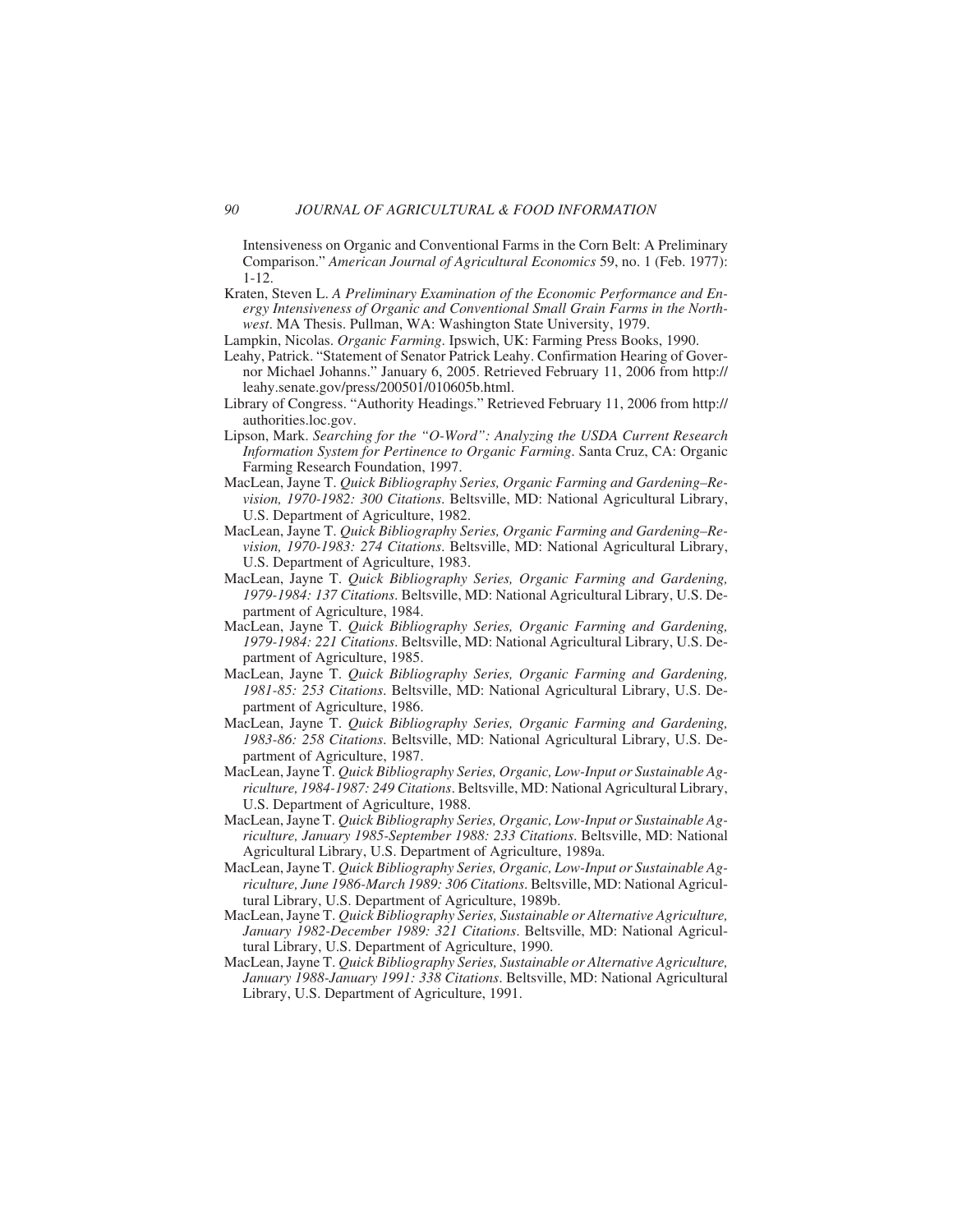- Meisenbach, Terry, ed. *Alternative Farming Task Force Report, August 1983*. Lincoln, NE: Institute of Agriculture and Natural Resources, Agricultural Experiment Station and Cooperative Extension Service, University of Nebraska, 1983.
- Merrill, Margaret C. "Eco-Agriculture: A Review of Its History and Philosophy." *Biological Agriculture and Horticulture* 1 (1983): 181-210.
- Michalak, Patricia S. *Comparative Analysis of Collembola Associated with Organic and Conventional Ecosystems*. MS Thesis. Lansing, MI: Michigan State University, 1984.
- National Agricultural Library. "Thesaurus." 2005. Retrieved February 11, 2006 from [http://agclass.nal.usda.gov/agt/agt.shtml.](http://agclass.nal.usda.gov/agt/agt.shtml)
- Office of the Press Secretary. "President Nominates Governor Mike Johanns as Secretary of Agriculture." December 2, 2004. Retrieved February 11, 2006 from [http://](http://www.whitehouse.gov/news/releases/2004/12/20041202-6.html) [www.whitehouse.gov/news/releases/2004/12/20041202-6.html.](http://www.whitehouse.gov/news/releases/2004/12/20041202-6.html)
- Organic Consumers Association. "New Secretary of Agribusiness, Mike Johanns, Expresses Tepid Support for Booming Organic Sector." 2005. Retrieved February 11, 2006 from [http://www.organicconsumers.org/organic/johanns012505.cfm.](http://www.organicconsumers.org/organic/johanns012505.cfm)
- "Organic Label Should Get More Respect." *Lincoln (NE) Journal Star*June 7, 2004, 4B.
- Organic Trade Association. "Organic Trade Association Looks Forward to Working with New Ag Secretary." 2005. Retrieved February 11, 2006 from [http://www.](http://www) ota.com/news/press/162.html.
- Organic Trade Association. "Sec. Johann's Replies to Sen. Leahy." 2005. Retrieved February 11, 2006 from [http://www.ota.com/pp/usregulatory/Johanns-Leahy.html.](http://www.ota.com/pp/usregulatory/Johanns-Leahy.html)
- Parr, James. "USDA Research on Organic Farming: Better Late Than Never." *American Journal of Alternative Agriculture* 18, no.3 (2003): 171-172.
- Riechmann, Deb. "Bush Names Nebraska Governor as Secretary of Agriculture." The Associated Press State & Local Wire December 2, 2004: Online. Lexis-Nexis Academic Universe.
- Schaller, F. W., H. E. Thompson, and C. M. Smith. *Conventional and Organic-Related Farming Systems Research: An Assessment of USDA and State Research Projects*. Ames, IA: Agricultural and Home Economics Experiment Station, Iowa State University, 1986.
- Schneider, Karl. *Quick Bibliography Series, Alternative Farming Systems–Economic Aspects, 1970-1986*. Beltsville, MD: National Agricultural Library, U.S. Department of Agriculture, 1987.
- Schneider, Karl. *Quick Bibliography Series, Alternative Farming Systems–Economic Aspects, 1979-May 1988*. Beltsville, MD: National Agricultural Library, U.S. Department of Agriculture, 1988.
- Schwartz, J. W. *A Bibliography for Small and Organic Farmers 1920-78*. Beltsville, MD: Science and Education Administration, U.S. Department of Agriculture, 1981.
- Scofield, A. M. "Organic Farming–The Origin of the Name." *Biological Agriculture and Horticulture* 4 (1986): 1-5.
- Senate Committee on Agriculture, Nutrition, and Forestry. "Nomination of Hon. Michael Johanns, to be Secretary of the U.S. Department of Agriculture." S. Hrg. 109-012, 109th Cong., 1st sess. January 6, 2005. Retrieved February 11, 2006 from [http://frwebgate.access.gpo.gov/cgi-bin/getdoc.cgi?dbname=109\\_senate\\_hearings](http://frwebgate.access.gpo.gov/cgi-bin/getdoc.cgi?dbname=109_senate_hearings) &docid=97781.wais.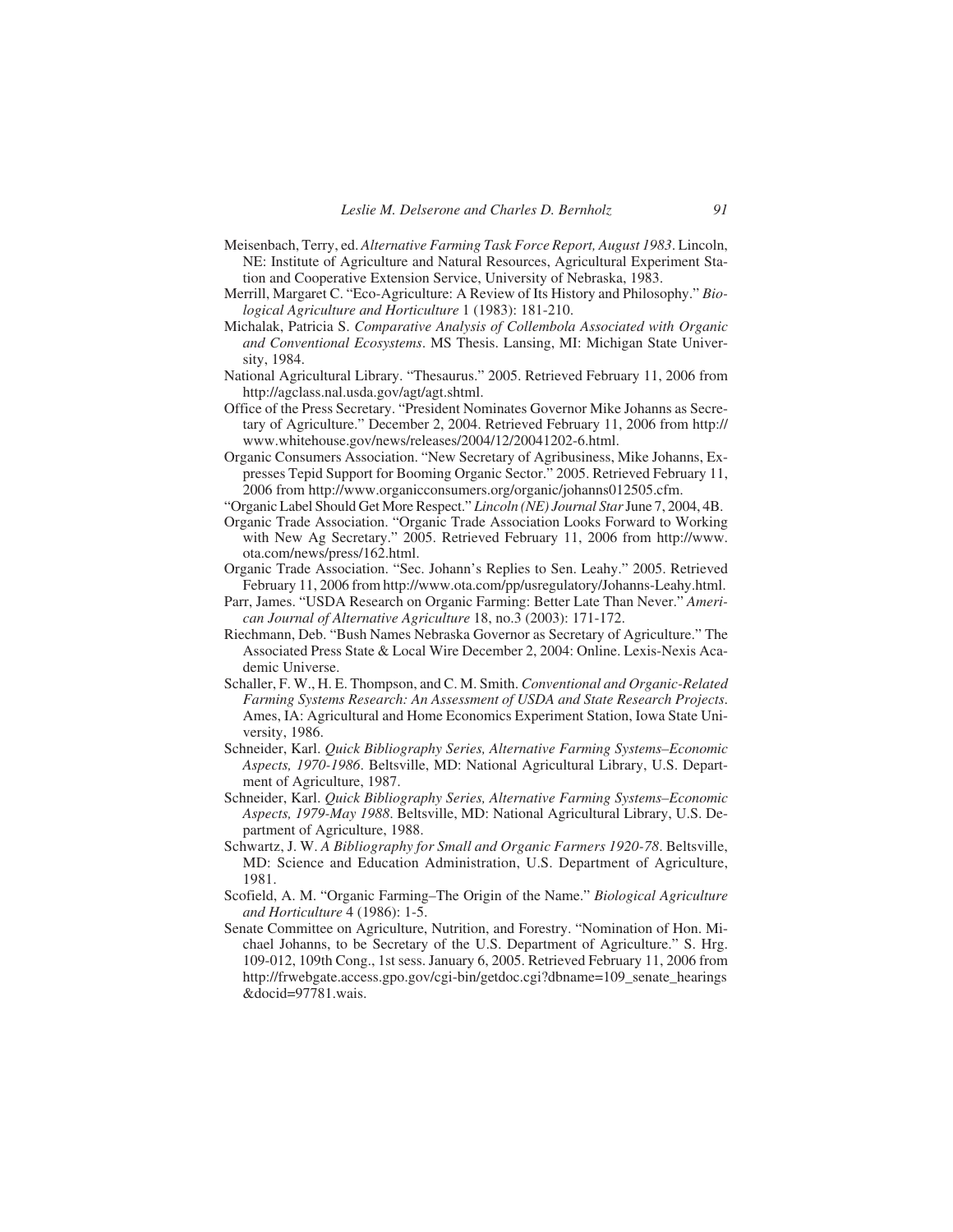- Senate Subcommittee on Administrative Practice and Procedure, Committee on the Judiciary. *Priorities in Agricultural Research of the U.S. Department of Agriculture, Part 1*. 95th Cong., 1st sess. October 19-20, 1977.
- Senate Subcommittee on Administrative Practice and Procedure, Committee on the Judiciary. *Priorities in Agricultural Research of the U.S. Department of Agriculture–Appendix, Part 2*. 95th Cong., 1st sess. 1978.
- Senate Subcommittee on Agricultural Credit and Rural Electrification, Committee on Agriculture and Forestry. *Fertilizer Supply, Demand, and Prices, Part 2*. 93rd Cong., 2nd sess. March 8, 1974.
- Senate Subcommittee on Agricultural Research and General Legislation, Committee on Agriculture and Forestry. *Federal Environmental Pesticide Control Act, Pt. 1, Hearings on S. 232, S. 272, S. 660, and S. 745*. March 23-26, 1971.
- Senate Subcommittee on Agricultural Research and General Legislation, Committee on Agriculture and Forestry. *Federal Environmental Pesticide Control Act, Pt. II, Hearings on H. R. 10729*. March 7-8, 1972.
- Senate Subcommittee on Agricultural Research and General Legislation, Committee on Agriculture, Nutrition, and Forestry. *Agricultural Productivity Act of 1983, Hearing on S. 1128*. S. Hrg. 98-1018, 98th Cong., 2nd sess. June 14, 1984.
- Senate Subcommittee on Agricultural Research and General Legislation, Committee on Agriculture, Nutrition, and Forestry. *Conservation Tillage Technology Research, Implications for a Sustainable Agriculture, On Recent Research on the Zero or "No-Till" Methods of Conservation Tillage*. 101st Cong., 1st sess. March 15, 1989.
- Senate Subcommittee on Air and Water Pollution, Committee on Public Works. *Water Pollution Control Legislation, Agricultural Runoff, Part 6 (Committee Serial No. 92-H11), Hearings on S.75, S. 192, S. 280, S. 281, S. 523, S. 601, S. 679, S. 927, S. 1011, S. 1012, S. 1013, S. 1014, S. 1015, and S. 1017*. 92nd Cong., 1st sess. April 2, 1971.
- Senate Subcommittee on Executive Reorganization and Government Research, Committee on Government Operations. *Chemicals and the Future of Man*. 92nd Cong., 1st sess. April 6 and 7, 1971.
- Senate Subcommittee on Migratory Labor, Committee on Labor and Public Welfare. *Migrant and Seasonal Farmworker Powerlessness, Pt. 6-A, Hearings on Pesticides and the Farmworker*. 91st Cong., 1st and 2nd sess. August 1, 1969.
- Senate Subcommittee on Migratory Labor, Committee on Labor and Public Welfare. *Migrant and Seasonal Farmworker Powerlessness, Pt. 6-B, Hearings on Pesticides and the Farmworker*. 91st Cong., 1st and 2nd sess. September 29, 1969.
- Senate Subcommittee on Migratory Labor, Committee on Labor and Public Welfare. *Migrant and Seasonal Farmworker Powerlessness, Pt. 6-C, Hearings on Pesticides and the Farmworker*. 91st Cong., 1st and 2nd sess. September 30, 1969.
- Senate Subcommittee on Nutrition, Committee on Agriculture, Nutrition, and Forestry. *Nutrition Labeling and Information, Part IV, Hearing on S. 1651*. 96th Cong., 2nd sess. April 1, 1980.
- Smith, Stephanie. "A Natural Phenomenon." *Money* 31, no. 12 (2002): 56.
- The Congressional Information Service. *Cumulative Index for 1970-1974*. Washington, DC: Congressional Information Service, 1975.
- Thompson, Jake. "Johanns Making Rounds of Senators." *Omaha World-Herald*, December 8, 2004, 1A.